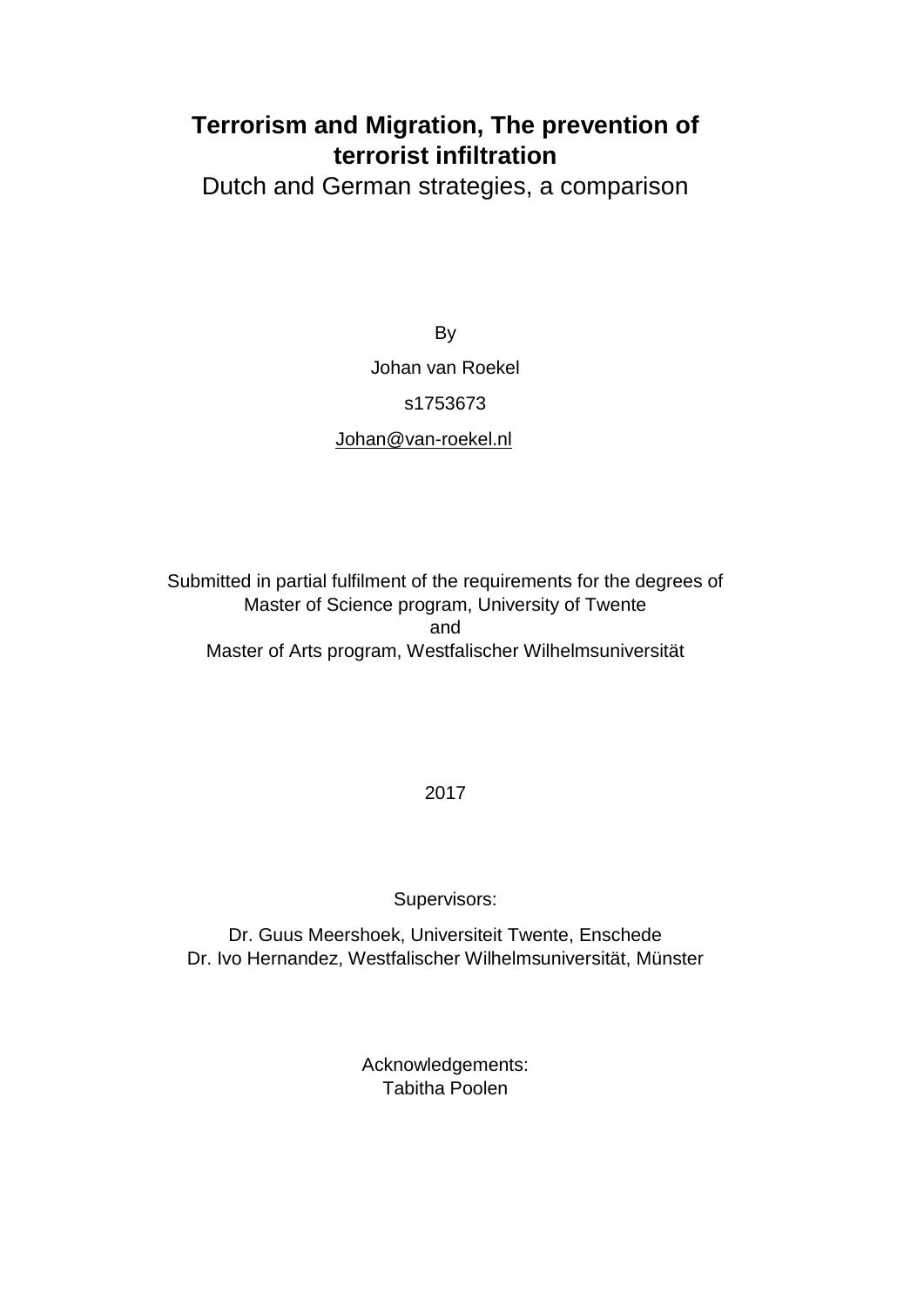| <b>Table of Contents</b>                                                                |
|-----------------------------------------------------------------------------------------|
|                                                                                         |
|                                                                                         |
|                                                                                         |
|                                                                                         |
|                                                                                         |
|                                                                                         |
|                                                                                         |
|                                                                                         |
|                                                                                         |
|                                                                                         |
|                                                                                         |
|                                                                                         |
|                                                                                         |
|                                                                                         |
|                                                                                         |
|                                                                                         |
| differences in counterterrorism.                                                        |
| enter (Northern-)Europe?                                                                |
| and Dutch have to prevent terrorists from<br>entering their country?                    |
| and Dutch government formulated to prevent<br>terrorists from entering their countries? |
| these policies be explained?                                                            |
|                                                                                         |
| References                                                                              |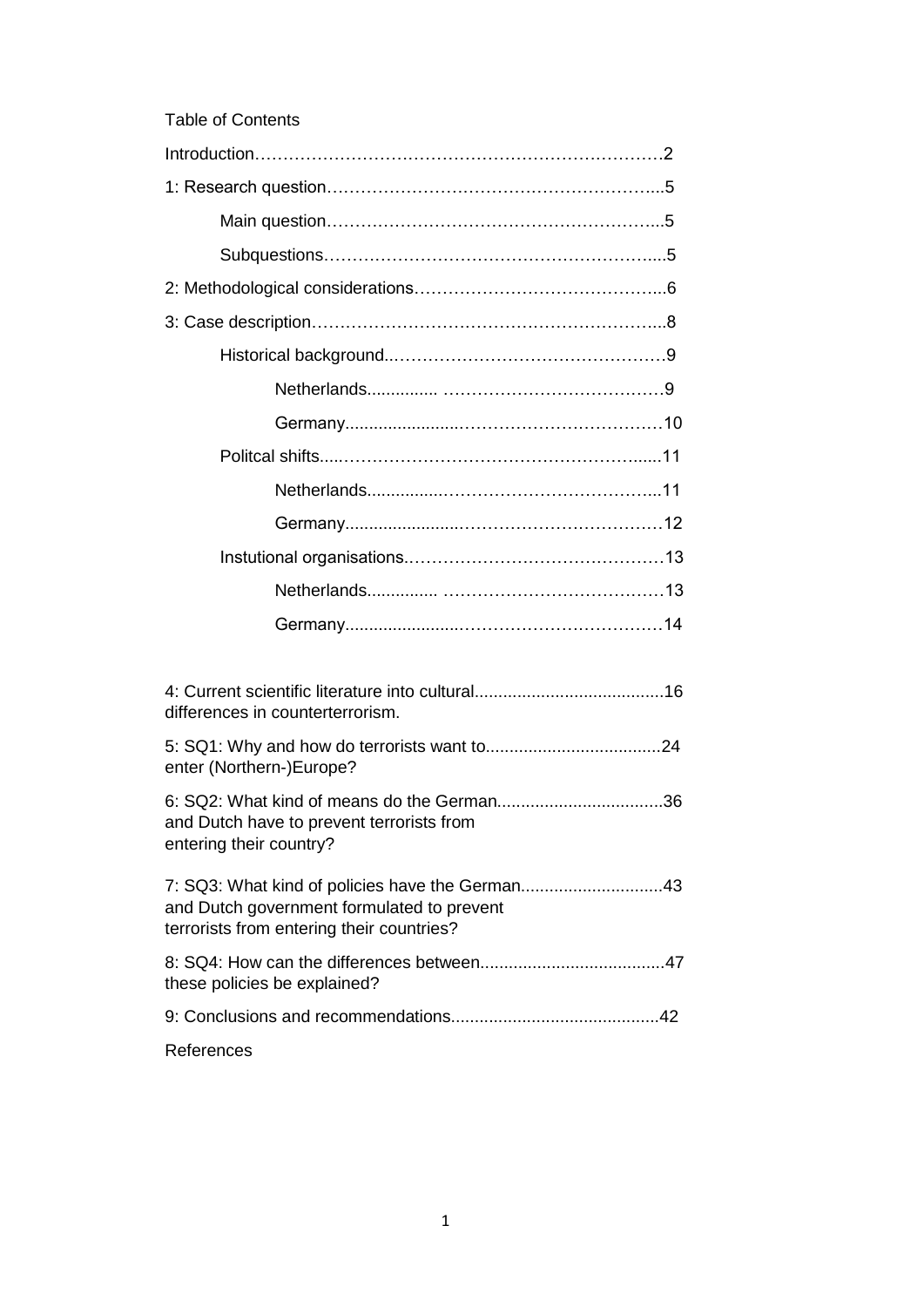### **Introduction**

In the years since the start of the Arab spring and the Syrian Civil War there have been major concerns among both the European citizenry, intelligence and security personnel and the political leadership about the threat of terrorist infiltration into Europe. These concerns are predominantly about two different groups. First, significant numbers of European citizens have left their respective countries to join terrorist organizations in Syria, mostly Isis. Their European citizenship means that, unless monitored, these people could return and travel freely through Europe. The second group are terrorists and potential terrorists traveling amongst the hundreds of thousands of refugees that have entered Europe in the last four years. The common element in these two groups is the fact that they are trying to enter Europe from outside the European Union (EU). This also means that the European Union member states have, at least theoretically, the possibility of identifying the threat before they manage to infiltrate their country, through various measures. This thesis will analyze the differences in the measures that two countries, Germany and the Netherlands, have taken to identify these terrorists, and try to ascertain what the influence of cultural and historical factors is on the policies that both countries have opted to pursue.

So why is it important to research this? In what way does it contribute to better understanding the subject of counterterrorism? Terrorist incidents in Europe are happening in an increasing amount, and the majority of lethal incidents of the last 15 years have been from Islamist terror (Datagraver, 2017). These incidents have varied in size, sophistication and number of casualties. At the same time, the outcome of the Arab spring and the rise of ISIS have stimulated large scale migration. Combined with the arrival of many immigrants from countries where the dominant religion is the same as that of the perpetrators, these attacks have stimulated concerns about national security. Two aspects of these concerns are the risk posed by potential terrorist entering the county using the refugee stream as a cover to do so. Also, a sizeable number of EU member state citizens have joined terror groups in the Middle East, and some might try to return home. Many countries have therefore taken far reaching measures to ensure the safety of their citizens. In this thesis, an attempt will be made to discern what factors are driving the policy choices behind these measures.

To understand how the societal characteristics, political debates, current events and other factors shapes the counterterrorism policy aimed at stopping these potential terrorists before they can infiltrate Europe in general and The Netherlands and Germany in particular, is helpful both from an academic and a societal point of view.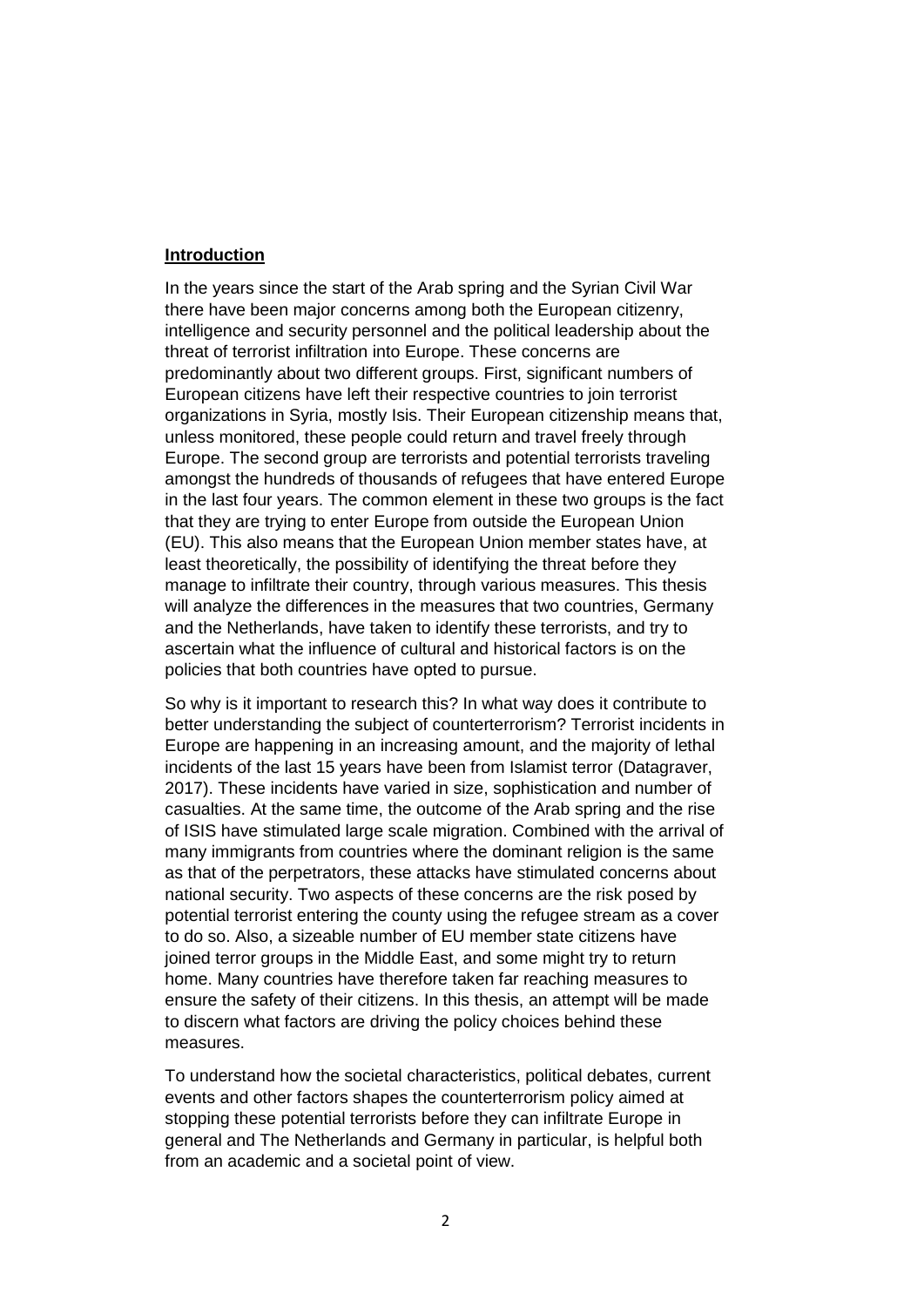From an academic point of view, it is first of all a general point that it is always important to understand the mechanics of how policy is formed, to understand the causal mechanisms behind the policy making. This applies not only to the current research but to all policy making. More specific for this research it also shows how different countries come to different kinds of policies, and to understand the development of policy over time. For although policy comes in many forms, be it a law, government directive or institutional approach, it is never a single standalone, static thing. Policy making is not like drawing a painting, which is made, and then finished, but rather like constructing a wall, where each policy is like a stone which is placed upon previously laid down bricks. To extend the hyperbole to this thesis. The different aspects of a nation, its political climate, its characteristics, its taboos and peculiarities shape policy, but the policies enacted, the debates and choices of a nation's political class in reverse also affects the society and all its aforementioned aspects. While this thesis does in itself not evaluate the effectiveness of certain policies, it does provide a stepping stone for other research to do so, for the understanding of the factors involved in shaping a policy is necessary to be able to make a truly informed opinion of its success or failure.

But this thesis also holds value for the benefit of the general public. To understand how policy is shaped over a longer period of time, means that trends can be observed, patterns discovered. Our western civilizations are built upon certain principles, the freedoms of the enlightenment, the human rights of the individual, the checks and balances of the state and the rule of law. Already there is some concern amongst individuals and organizations, that the counterterrorism policies, although driven by the most noble intentions can infringe upon this right and affect our liberal societies. To understand how these policies come into being and what is the driving force behind them can be a tool in detecting and preventing policy excesses in the future

As scientific research is making choices, it can come as no surprise that in thesis several choices were made to improve accuracy and efficacy of this paper. The most conspicuous of these is the case selection. The reason that this thesis investigates The Netherlands and Germany is that these are most similar nations to a large extent. Dutch and German are related languages, the fiscal and monetary policy and preferences are very similar, the cultural history is similar and at times even shared. These small differences mean that when investigating counterterrorism policy differences, there are a limited number of possibilities. This means that it is possible to make well founded statements on the cause of the differences. Unlike nations who are more different, where any different choice in counterterrorism can be attributed to many different factors. At the same time, the Netherlands has not yet suffered a major terrorist attack in the last fifteen years, whereas Germany has been hit several times, not just by Islamists, but by a perpetrator which entered Germany as a refugee. It will be interesting to see whether this difference has led to a change in cultural attitude when it comes to counterterrorism.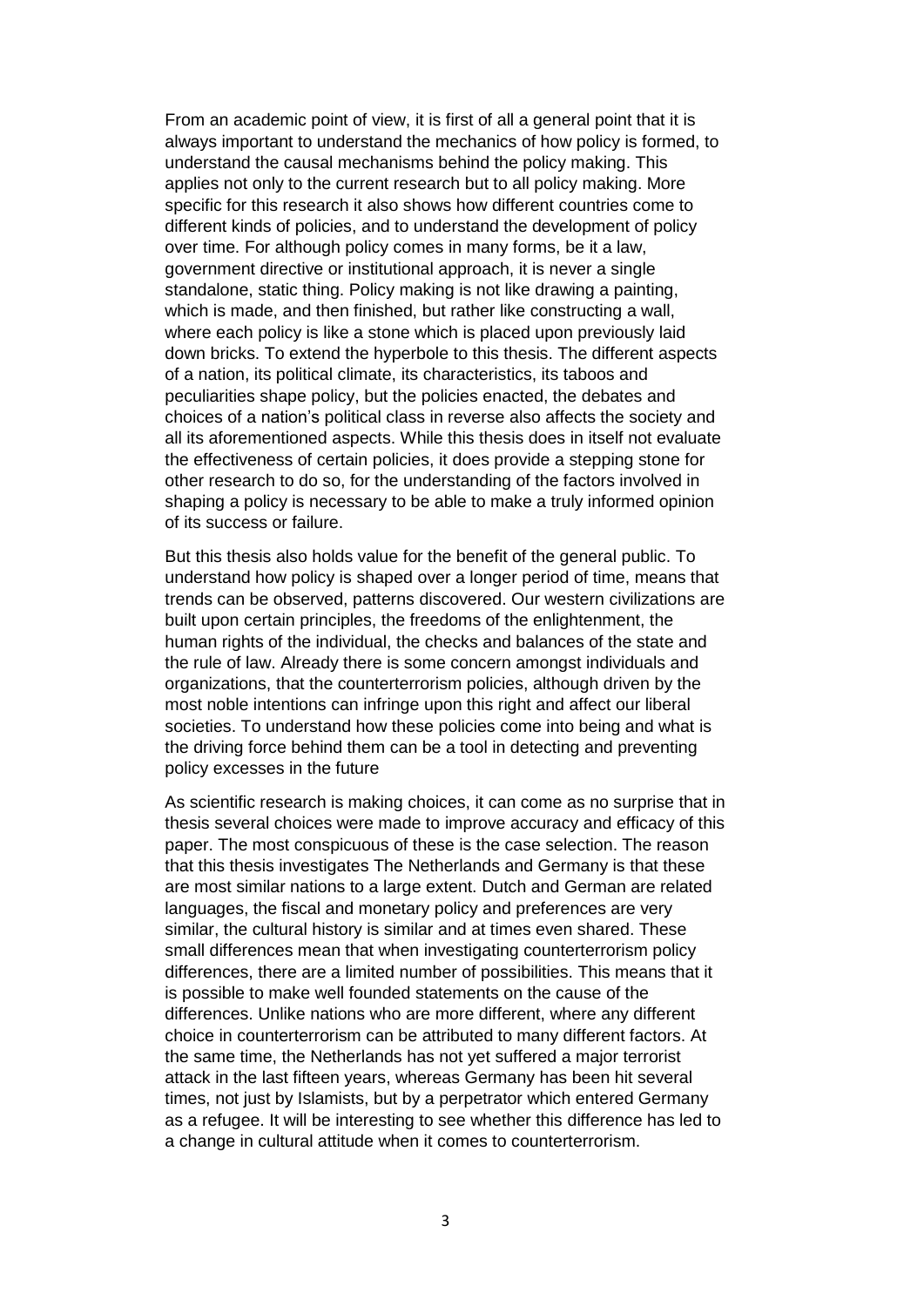This thesis question refers to measures taken after 2011. The reason for this is that the already mentioned Arab Spring, which led to civil wars in Libya and Syria, and thus, indirectly to the rise of ISIS, have significantly magnified the problem of Jihadist immigration. In fact, the thesis will show that prior to the rise of ISIS the European Union and its member states, were disinclined to see the possibility of a major threat rising from terrorist joining migrant flows, as evidenced by statements from official organizations and lawmakers alike (Sargentini, 2015; AIVD, 2013). This changed as migrant flows increased significantly in size and disorganization, as well as through painful experience with radicalized immigrants. Also, while the foreign fighter was not an entirely new concept, the number of radicalized, mostly young Muslims, both male and female that travelled from European countries to Iraq and Syria drew wide attention to this problem. This is why this thesis will focus on measures passed after 2011, to accommodate the changed situation.

Another question that had to be dealt with was the wording of the main question. The main question speaks of how the German and Dutch governments develop policies to prevent terrorists from entering their countries. In this case there has been a discussion whether to use only the word terrorist, instead of potential terrorist. In the end, the main question is worded as it is because the phrase "potential terrorist" does not sufficiently limit the scope of the question. This thesis deals with the policies and measures taken in The Netherlands and Germany to prevent those that already are members of terrorist organizations from entering these two countries. Moreover, using the phrase "potential terrorists" could be said to include those refugees that are at risk of radicalization, and how both countries deal with that issue. While this is certainly an important undertaking, it is one that does not fall under the scope of this thesis.

The final issue was to determine a cutoff point. In order not to extend the scope of this thesis beyond the realm of practicality, the research needed to be clearly defined. In this case the risk is that, when describing methods to prevent terrorists from entering the country one starts to describe and analyze the entire counterterrorism policy of a country. This would be far too extensive given the relatively limited space available. This thesis will therefore focus mostly on to aspects of counterterrorism. Those aspects are border control and immigration policy. The one exception made to these limits is when a specific policy is not necessarily part of one of those two aspects, but has been drawn up specifically to address the subject of this thesis.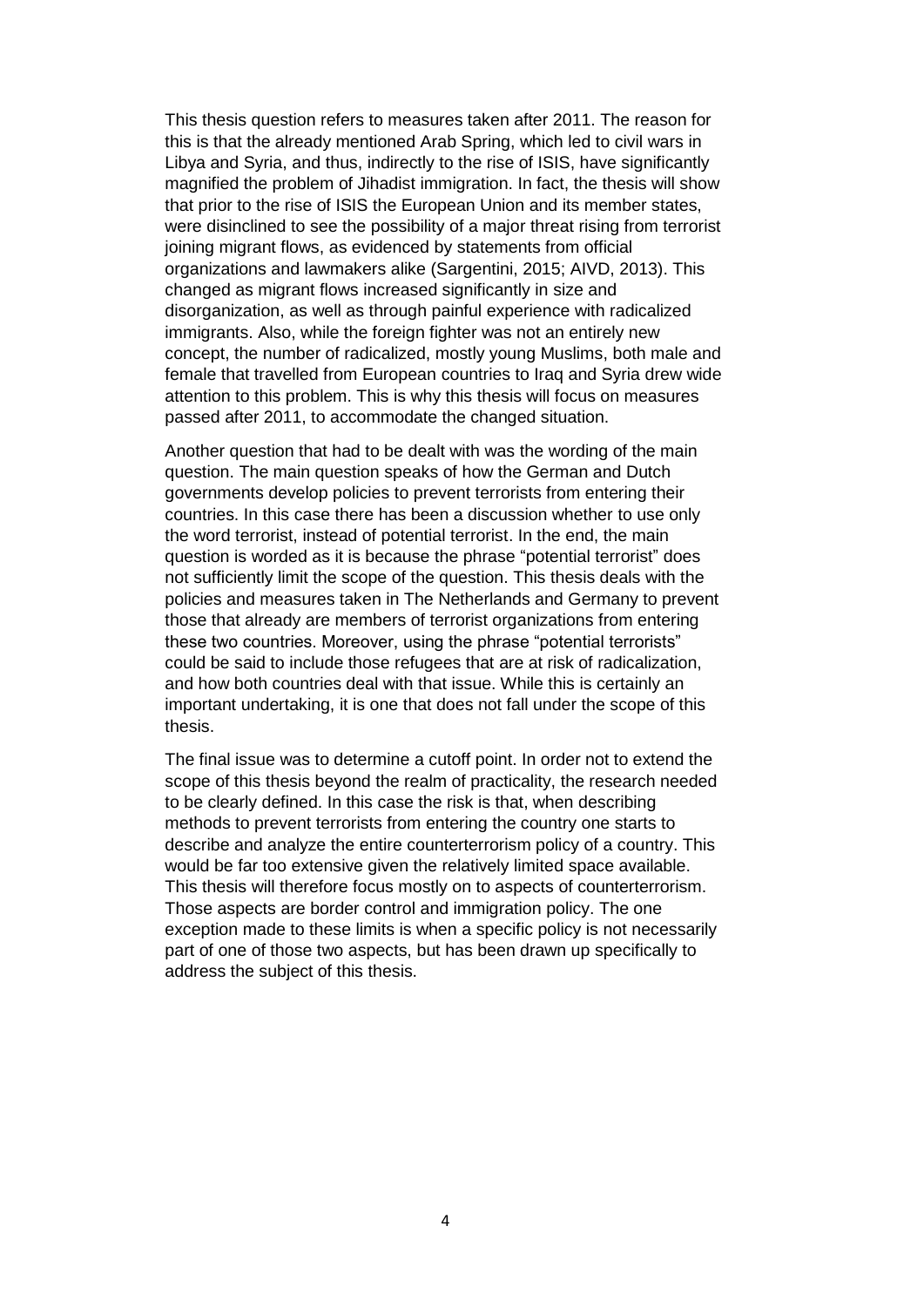# **1: Research questions**

# Main question

To what extent do the German and Dutch policies to prevent terrorists from entering their countries differ after 2011, and what causes these differences?

# **Subquestions**

1. Why and how do terrorists want to enter (Northern-)Europe?

To answer this subquestion a number of different sources is used, such as government reports as well as scientific literature. Beside these two sources, data from non-governmental sources is also used. With these sources, the origin of the terrorist threat, both on an motivational level (why) and on a physical level (how) will be demonstrated.

The reason for these datasets is that as immigration and security are the most primary functions of the state, and the reports of the government are reliable sources of data. In a sense, the same is true for non-governmental data, as there are many reputable organizations that work with or study these aspects. Together they can provide insight into the subject, with the two different origins of the sources preventing lacunae or a one-sided view of issues.

2. What kind of means do the German and Dutch have to prevent terrorists from entering their country?

> In answering this subquestion, mostly governmental sources are used. In a well-functioning western society like Germany or the Netherlands, all government means are described both in law, government measures and in other official texts, ranging from lively reports to simply information given to the public to explain the role of an institution. Also, outside the government, specialized think-tanks study these means. Their contribution is gratefully accepted and used for this thesis. Finally, as counterterrorism and immigration are currently a "hot" debating point in politics and society, there is also a lot of media attention. Sometimes this provides additional data, but journalistic references, unless corroborated from multiple sources, are generally only used to illustrate a problem, or provide an example of a threat.

3. What kind of policies have the German and Dutch government formulated to prevent terrorists from entering their countries?

> The way in which this subquestion is answers is much the same as with the second subquestion, and for the same reason. In this case there is more use of journalistic sources, as well as statements and publications, by political actors. This is because part of the answer to this question involves proposed measures, which means that government data on such policies would be incomplete or even scarcely existent. A policy could be in the stage of only having been announce by a minister or party leader. This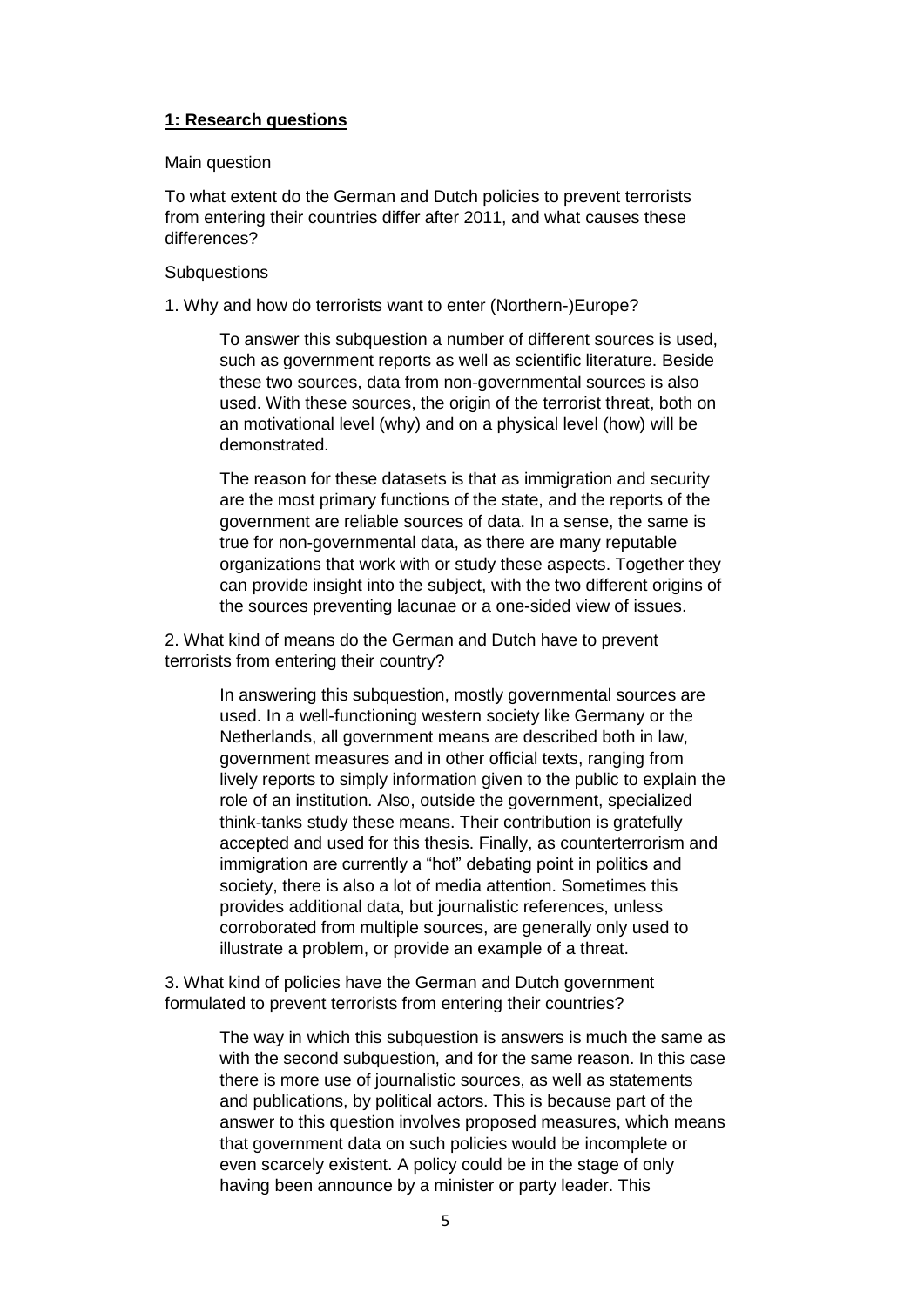distinction will also be made in the answering of the question, making it clear which policies are already enacted, and which are proposed. Also, only those proposals which have a reasonable chance of being enacted will be analyzed.

4. How can the differences between these policies be explained?

For this subquestion there will be few new sources. For the most part, the question will be answered by drawing upon the earlier subquestions for the differences, and on the existing literature as described in chapter four. If an explanation would conflict with insights gained from the theoretical literature described in earlier chapters then this will also be debated in this section and its merits tested..

### **2: Methodological considerations**

In this section, it is important to reflect upon the sources and analysis in this thesis. First the sources. Several different kinds of sources have been used in this thesis. Where possible official government sources have been used when it comes to data, institutional information and organisations. Data about the means and methods of detecting terrorists in the migrations streams and tracing foreign fighters use a combination of governments sources where available, augmented by newspaper articles, scientific writings and non-governmental organisations (NGO)'s. For all the non-governmental sources, special attention has been paid to ensure the sources are reliable. For the media articles, this means that reputable mainstream media have been selected, with special care given to avoid tabloid and sensationalist media. Again, for NGO's only those with a dependable reputation and a high level of professionalism. The risk involved in the use of NGO's is that these sometimes have a certain agenda, such as the International Organisation for Migration, which could be accused of having a pro-immigration bias. These kinds of organisations are only use to provide factual data, other information from such sources need a second independent source. Other NGO's include think tanks such as the Institute for Strategic Dialogue, organisations, again with a high reputation whose research is often published in peer reviewed journals.

The aforementioned sources have been used in different ways in this thesis. For the descriptive data of the cases and the case history, scholarly works have been used extensively. For the second and third subquestion, regarding means and policy data, primary sources are used. These are mostly government data, ranging from laws and directives to institutional information and from government ordered policy papers to statement made by government ministers in response to parliamentary questions. These documents have been gathered to be able to make a comparison in the fourth subquestion and in the conclusion between the conclusions and suggestions to the cause of policy and practical differences made by previous scholarly researchers versus the conclusion drawn from the original research done in this paper.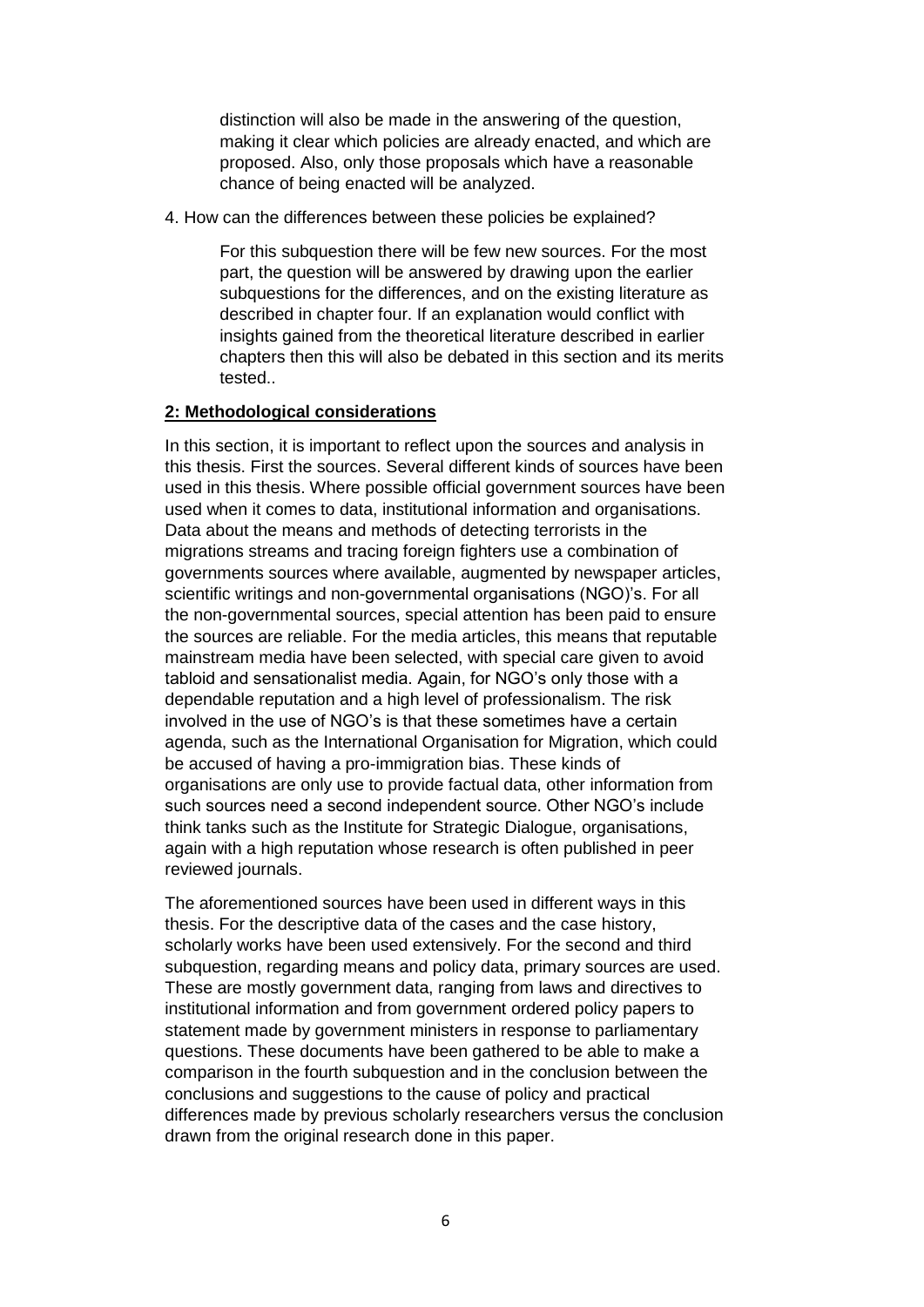There are however two major drawbacks to the sources. First of all, most scientific literature is more general in nature, and goes more into backgrounds of terrorism itself, or migration as a whole. The relative novelty of the present situation means that a lot of research still has to be done. This is in a sense unsurprising given that later on it will be shown that until 2014 the official government position was that there was no threat from terrorists hiding amongst migrants. It is also visible in contrast with the foreign fighters problem, which was obvious from the very first moment EU citizens started to join ISIS, which means that more material was available on this.

The analysis is also formed by the method of research. In this case a comparative case study. This method of study carries its own specific strengths and weaknesses in this thesis.

One of the strong points of this research is that it enables the analysis of the terrorist infiltration problem and the policies against it in a very structured manner, comparing two most similar cases. Because of this great similarity the differences between policies can be identified and attributed to the differences between the two cases. As a controlled experiment is obviously not possible in cases such as this, a comparative case study van provide that which is closest to it, a study in which the variables have the least variation possible.

Of course, this method also has drawbacks, the most important of which is the risk of omitting factors outside of the selected cases which could provide a better explanation for certain policy decisions. In this thesis some attention is already being given to EU policy and organisations and their impact on this problem. It could be that aside from the measures and institutions included in this thesis, there could be some overarching European aspect that is neglected because of the focus on the two cases. This risk is fortunately mitigated by the fact that such a factor would affect both countries, and would therefore be less likely to foster differences in policy, but the risk always remains.

A second risk of this type of study is that as the focus is put upon the differences in both nations' policies, that these differences get magnified and more value is placed upon them than is really the case. The emphasis on the differences in this situation might lead to unwarranted conclusions. Given the similarities between nations, sometime the difference between two counterterrorism proposals, both being rather equal in advantage and disadvantage might be something as simple as the personal preference of the civil service preparing the policy or the minister proposing it. In other words, it might seek answers in the differences in society as a whole, where they are purely the result of the individual. To give an example, the Netherlands may adopt a stricter policy toward screening of migrants than Germany because the minister for immigration is a member of the more right-wing VVD. Had the minister been a member of the more lenient PvdA, this might have been different. But all aspects of the two nations might be the same, down to the same coalitions ruling both countries.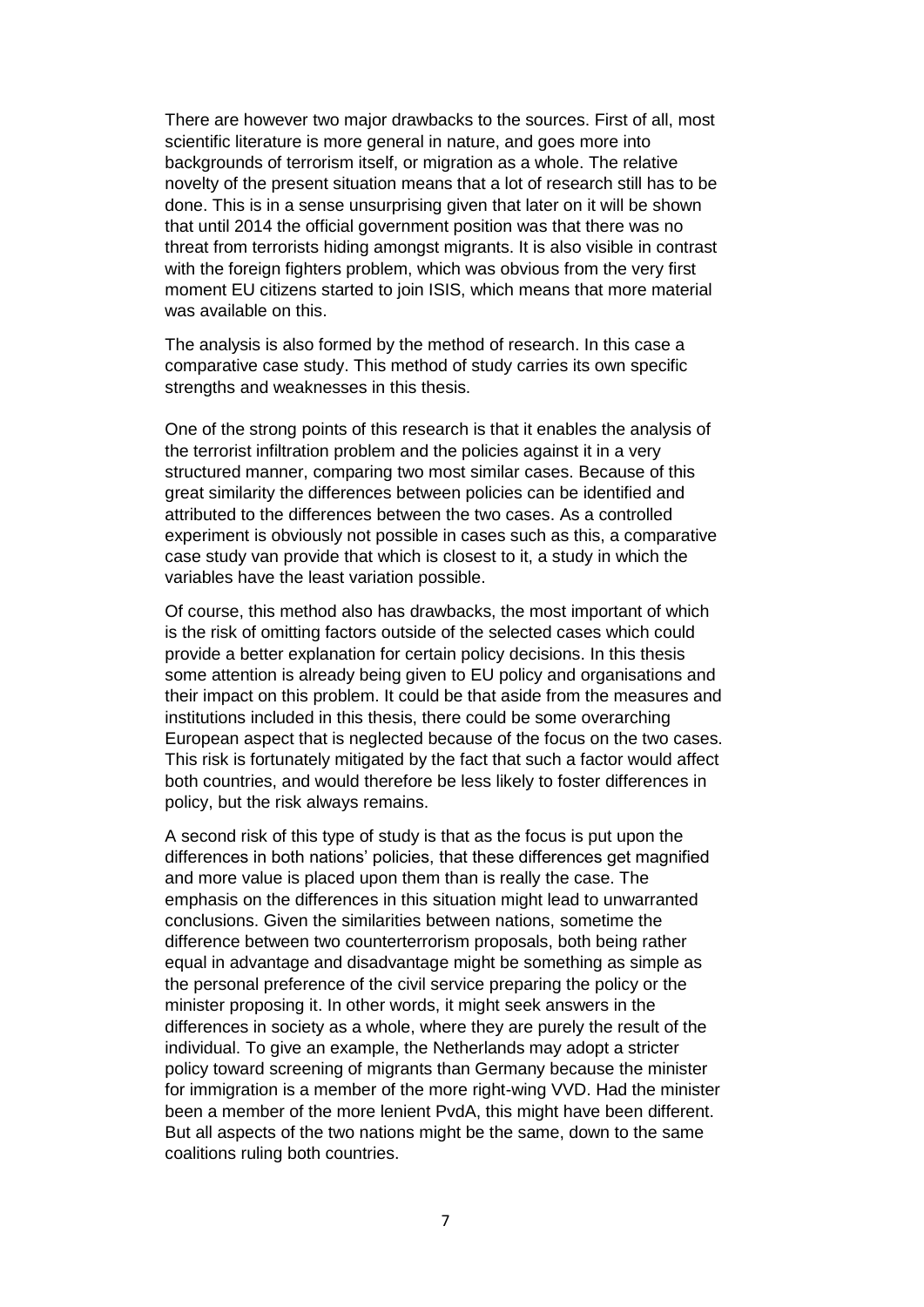A third issue is the fact that this is a highly sensitive subject. Discussing the means and policies which guide and influence the national security and the workings of the intelligence organisations of the nation state touch upon the very core of these organisations. Within any intelligence organisation means and methods are often the most jealous guarded secrets. For someone who does not have access to confidential information this poses a serious threat. As president Kennedy once said about intelligence organisations "Your successes are unheralded, your failures are trumpeted". There may therefore be a chance that using confidential parliamentary briefings, measures have been taken and policies implemented in preventing terrorist infiltration that are unknown to the general public. On measures that are known it may be impossible to assess their efficacy, because data about this may not be released by the government.

The final problem is that many sources are providing fact and analysis of the situation, not necessarily the reasoning behind the decisions. Given that one of the goals is to find the cause of different methods in locating terrorists in immigration flows, and to ascertain what cultural aspects have led to these differences, it is difficult to have to rely on general information and factual information to draw conclusions.

Therein lies also the major flaw in the analysis. The combination of general information, combined with the quite small differences in approach make for very unsatisfying conclusions. Although these conclusions are certainly correct, they are of a very general nature. Any more specific conclusions tying specific measures to specific events, or sentiments cannot be supported by analysis, and are therefore unwarranted. As said the source of this lies in the general nature of the literature and the marginal differences, but also in the fact that these are highly controversial political topics, with several actors possibly having multiple agenda's apart from the public ones. An example of this is the refusal of the German CDU/CSU combination to vote for less stringent immigration laws, which was publicly defended with a call on national safety, but is also thought to be driven by the high unemployment at the time and the unwillingness of the German politicians to create the perception of even more competition entering the (unskilled) labour market. So, had the possibility been there, more depth of analysis would have been preferable. In that sense, a researcher with a direct network in government and intelligence circles would have certainly been able to get more in-depth information.

# **3: Case description**

To describe both cases there are a number of characteristics that will be expanded upon in the following section. The chapter deals with each country individually on all these characteristics. First there is an overview of those parts of the national history of both countries, for the extent that this history is relevant for this thesis. It goes into historical patterns of immigration, the enshrinement of the rule of law in the nations as well as national sensitivities toward immigration and terrorism and similar characteristics of both nations. It also into specific human rights if these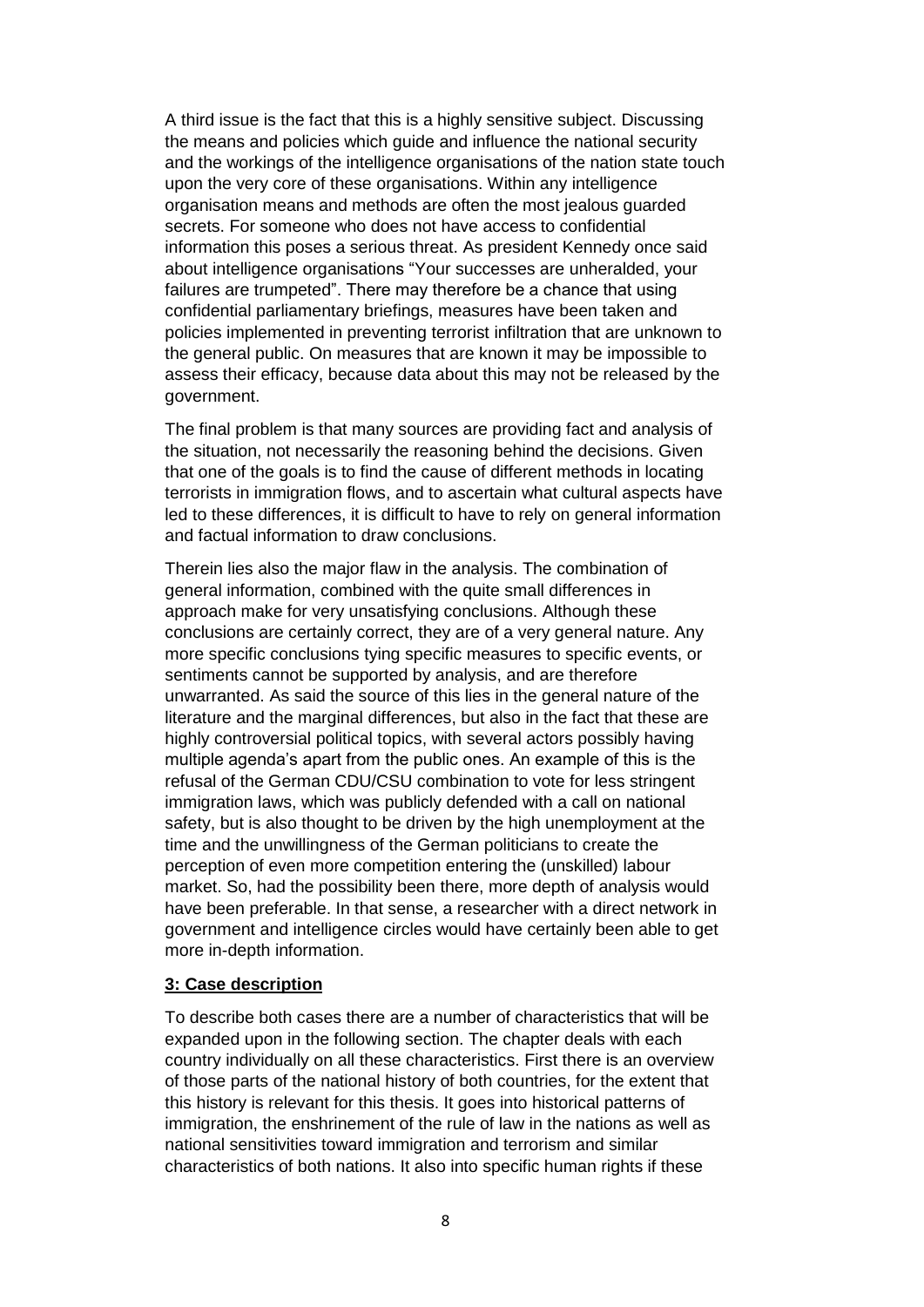are more cherished and pronounced than generally the case in western liberal democracies.

Also discussed are relevant shifts and changes in the political culture of both nations, the rise of new political parties, breaking of old taboos or the shift towards other policy priorities is discussed. Finally, there is an overview of the most relevant institutional organisations in the intelligence- , policing- and immigration field. In other words which organisations might a potential terrorist attempting to infiltrate the EU among refugees or through sea and airports encounter, and what agencies are working tirelessly to identify and stop him or her.

Considering the nature of this chapter which contains background information, these tendencies and political shifts will be described up until 2012. Any changes after 2012 fall after all under the immediate interest of the main research and will be discussed in further chapters.

### **Historical background**

#### **The Netherlands**

The Netherlands has a long history of being a shelter for refugees from all walks of life. Already in the 16th and 17th century Jews and Protestants were seeking shelter in the Netherlands from religious persecution. In modern times, the refugees came from places like Iran after the revolution and Bosnia in the 1990s. Unlike Germany, who only ever had few colonies in Africa and which were taken away after the First World War, the Netherlands once possessed a sizable colonial empire. While some possessions were lost earlier a number of these persisted until the 20th century and even today (although obviously not as colonies). The Indonesian colonies broke away after a violent conflict in 1940s, triggering an influx of refugees who had been loyal to the Dutch government. Suriname gained its independence peacefully, but this transition also saw a large influx of migrants seeking better perspectives in the Netherlands. The final type of immigration is migrant workers brought in from Turkey and Morocco to work and Dutch factories (van der Brug, Fennema, van Heerden, & de Lange, 2009, p. 202). Like in Germany, these were initially meant as a temporary extension of the labour force, but soon turned out to be a permanent addition. As these migrant workers were expected to be temporary additions little emphasis was placed on the integration into western culture in general and the Dutch society in particular (van der Brug, Fennema, van Heerden, & de Lange, 2009, pp. 202-203). As mentioned before the events of the Second World War which are inspired by racial hatred created an atmosphere that is welcoming to these migrants and tolerant of different cultural practices. Unlike Germany however, in the Netherlands there was no sense of blame for the second world war and in consequence Dutch citizens were less hesitant in voicing their dissatisfaction with the problems that arose as a consequence of a lack of integration. These troubles came to a head with the rise of the antiimmigrant LPF under the leadership of Pim Fortuyn, who was assassinated days before the election by an animal rights activist.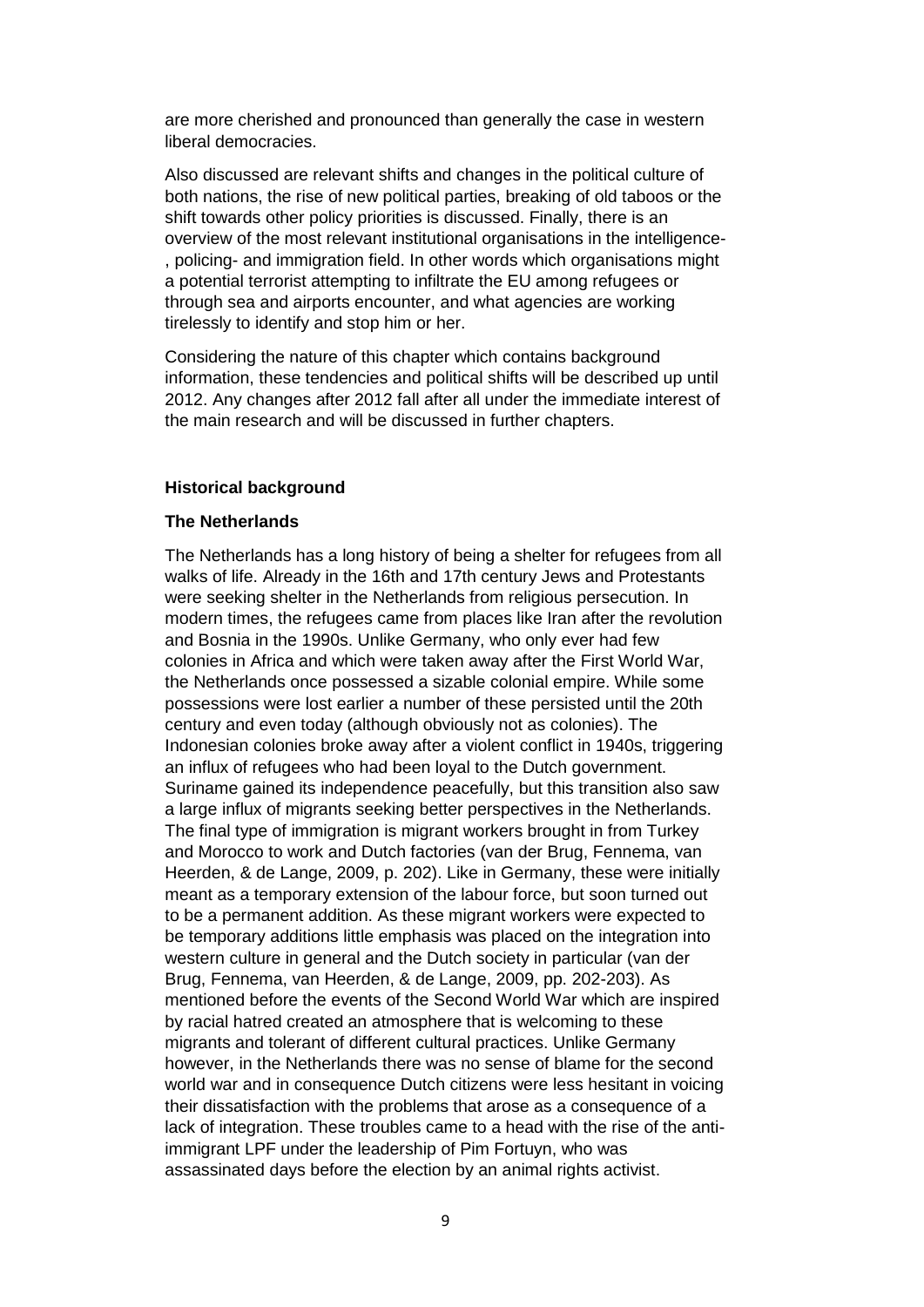As said, The Netherlands has had a long tradition of religious tolerance. As pointed out before, in the 17th century the United Provinces of The Netherlands were a haven for people fleeing persecution based on their religion, and the place for authors to have pamphlets or books printed which were deemed heretic by their own (religions) authorities. Also, the depillarization of the 1950's and '60s in The Netherlands was a time during which quite radical opinions were allowed. Some were anarchic in nature, others somewhat less extreme but still quite controversial (Hoftijzer, 2017). This transition and history has made the Netherlands one of the more tolerant nations in Europe when it comes to freedom of religion, and more tolerant of immigrants and other religions than Germany (Verkuyten, Maliepaard, Martinovic, & Khoudja, 2014, p. 271).

When it comes to the constitutional arrangements it is important to that unlike Germany, the Netherlands does not have a constitutional court, and only limited safeguards for civil rights. For instance, where the country does have a constitution, the judiciary cannot assess the constitutionality of cases, as the constitution expressly forbids this. The general nature of constitutional articles means that in theory only the most serious breaches of civil rights can be punished under the constitution (Koninkrijk der Nederlanden, 2017, p. art 120). This hiatus is mitigated by the fact that the courts can check cases against relevant EU laws. As we will show under the answering of the research questions this is quite an impact on certain areas of policy such as privacy, specifically the extent to which the Dutch security apparatus is allowed to monitor suspects.

Aside from the aforementioned two murders, and a number of incidents during the 1970s, 1980s and early 1990s, the Netherlands has not yet been the victim of a major terrorist incident. These incidents were the results of actions by a diverse group of perpetrators such as anti-fascist organizations, extreme left-wing organizations, Palestinian organizations, animal-rights activists (Bakker, 2008, p. 223)and organizations fighting for an independent state in the former Dutch colony of Maluku. Virtually all these incidents involved a limited number of civilian casualties, aside from the perpetrators. Despite this there remains a high public awareness of the possibility of such incidents especially after serious terrorist attacks in neighbouring countries such as Belgium, the United Kingdom and Germany. The sheer scale of the 9/11 attacks also was a sobering reminder of the possibility of a major attack (Bakker, 2008, p. 222).

## **Germany**

For most of the 20<sup>th</sup> century Germany has had to deal with some form of totalitarianism. First, there was the Imperial Germany which led to the First World War. The defeat of Germany in the first world war, which led to the incredibly harsh Versailles treaty (Caljé & Den Hollander, 2009, p. 277), combined with depression of the 1920s led to the rise of National-Socialism and ultimately the horrors of the second world war (Caljé & Den Hollander, 2009, p. 304). After the second world war Germany was occupied by the Allied powers and ultimately partitioned into east and west Germany. West Germany became the Federal Republic of Germany,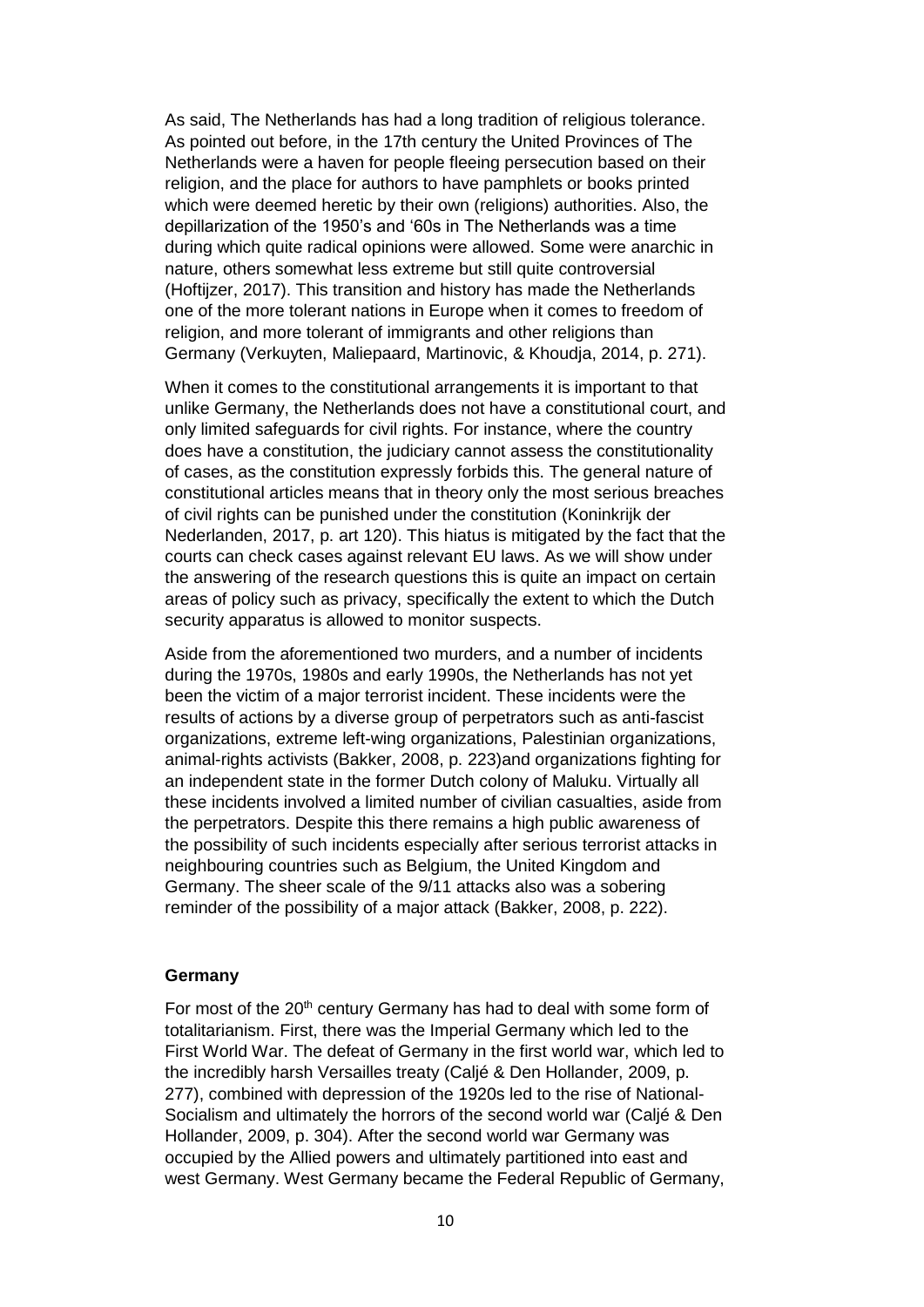an independent and democratic nation state, member of NATO and the European Union. Eastern Germany became the German Democratic Republic, a socialist authoritarian state, member of the Warsaw Pact, and a puppet state of the USSR (Caljé & Den Hollander, 2009, pp. 367-389).

Of this history, the second world war and the forming of the German Democratic Republic during the Cold War are of the highest importance in understanding what shaped German culture with regards to intelligence organizations and national security. The second world war is important because it is the darkest page in the history of Germany, especially in the eyes of the German people themselves. The rise of National-Socialism, the subsequent establishing of the totalitarian Third Reich and the atrocities committed during the second world war horrified the German public after the war (Caljé & Den Hollander, 2009, p. 541; Olick & Levy, 1997, p. 921). So, when West Germany regained its independence, it adopted a strong, and liberal constitution, containing extensive safeguards against the abuse of power, extremism and government control. It also implemented extensive civil liberties and contained within the Constitution a right to asylum. Because of this right of asylum Germany, and specifically West Germany, has been a haven for people fleeing from persecution in the second half of the  $20<sup>th</sup>$  century (Caljé & Den Hollander, 2009, pp. 541-543; Olick & Levy, Collective Memory and Cultural Constraint: Holocaust Myth and Rationality in German Politics, 1997, p. 921; Olick, What Does It Mean to Normalize the Past, 1998, p. 551). Examples of this include Iranian refugees after the revolution and subsequent establishment of an Islamic theocratic state in Iran in the 1970s, Lebanese citizens fleeing the Civil War in their home country in 1980s and the war refugees from the Balkan in the 1990s (Faist, 2007, p. 63). Also, various groups of Turkish citizens came to Germany, some as refugees from the Balkans, the Middle East and Cyprus, but most came as guest workers for the West German economy. Initially meant as temporary labour known as "gastarbeiter", these people eventually became permanent citizens (Faist, 2007, p. 55). These policies of asylum and immigration, combined with the determination of the German people to break with the history of the second world war created a culture of acceptance of foreigners and the establishment of the multicultural society.

As said the West German Constitution safeguarded individual liberties to an extreme extent. The same cannot be said for the East German government of the German Democratic Republic. For 40 years, the state apparatuses of the German Democratic Republic maintained extensive control over its population. Instrumental in this was the national security agency, Staatssicherheidsdienst (Stasi). To stop East German citizen fleeing to the west the Iron Curtain and Berlin wall were created (Caljé & Den Hollander, 2009). After the German reunification in 1990, the true extent of the surveillance of the eastern German government on its own citizen became clear. John Koehler in his book "Stasi: The Untold Story of The East German Secret Police" puts the number of informants between 170,000 and 500,000. The 170,000 are only be confirmed informants, 500,000 is the number of informants calculated by the official German agency investigating the Stasi after the unification (Koehler, 2000, p. 35).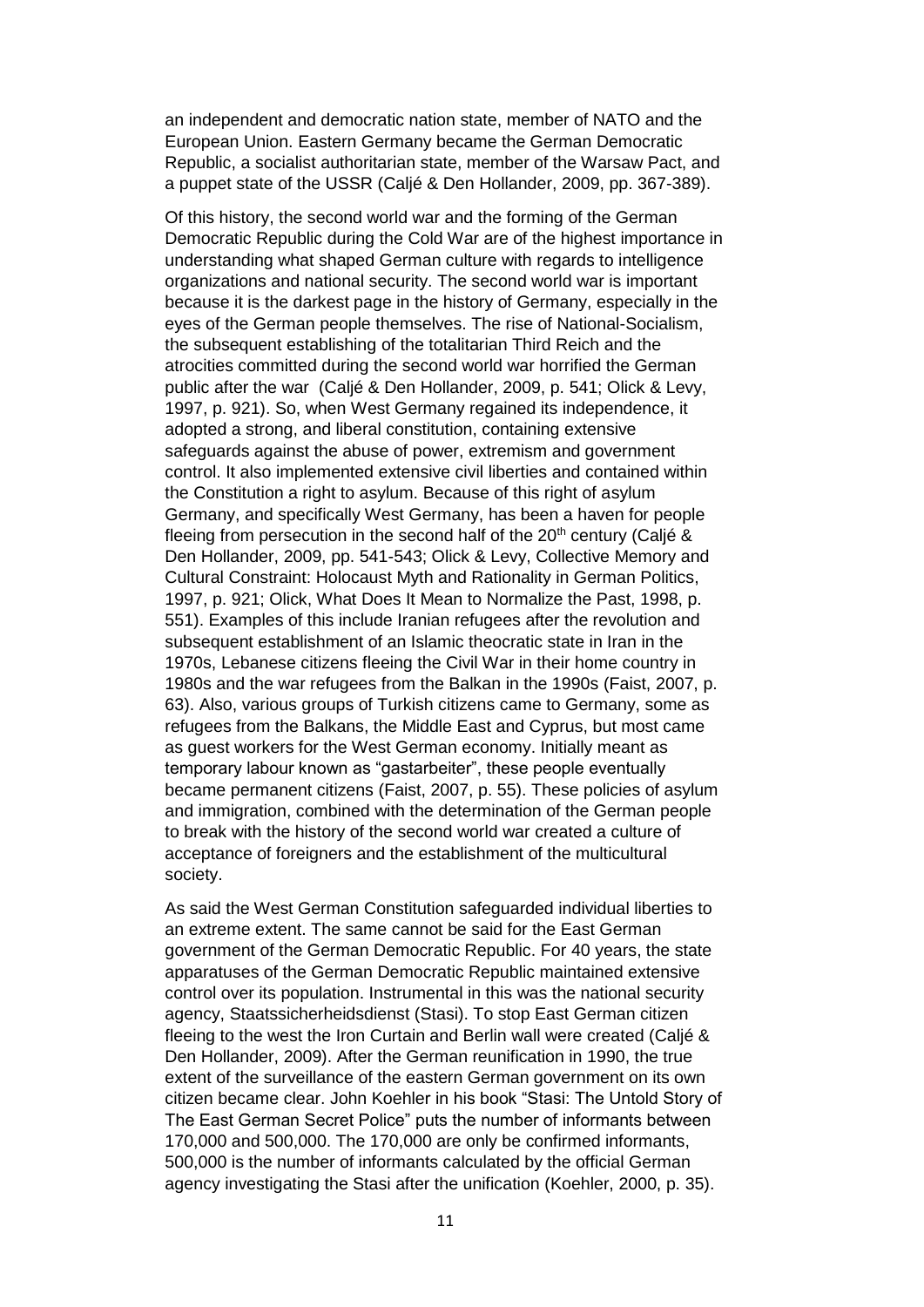This unprecedented level of state control, on top of the experiences of the second world war means that German culture is highly protective of civil rights in general and privacy rights in particular, and extremely wary of government overreach when it comes to civil rights, especially from the federal government.

# **Political shifts**

# **The Netherlands**

One of the consequences of the small size and different nature of the perpetrators of earlier attacks was that the Dutch legal system was relatively late in classifying terrorism as a distinctive crime. Only since 2004 is illegal be a member of or start a terrorist organization and to plan a terrorist attack. Up until that point terrorist crimes are classified as regular crimes, and perpetrators would be charged with (conspiracy to commit) murder, kidnapping, etc. (Koninkrijk der Nederlanden, 2002).

These changes were a result of the changing political system after the 2001 rise and subsequent assassination of Pim Fortuyn, the 9/11 World Trade Centre attacks and the disillusionment of the public with regards to immigration policy as a whole. After the assassination of Fortuyn his party was left in disarray and collapsed after infighting between leading members, over the legacy of Fortuyn. This collapse gave room for the rise of the PVV, a far-right anti-Islamic anti-immigration party led by Geert Wilders, a former member of the VVD (van der Brug, Fennema, van Heerden, & de Lange, 2009, pp. 200,206). Another significant event is the murder of filmmaker Theo van Gogh, by a radical Islamic terrorist, in response to several highly controversial statements and movies about Islam. Den Boer argues that this shift towards a more right-wing sentiment amongst populace which has already been discussed earlier in this thesis galvanised the political apparatus into action, signing into law more radical and far reaching means of combating terrorism (Den Boer, 2007, pp. 293- 295). Including this was the 2004 enactment of legislation that for the first time made terrorism a separate crime from other "regular" crimes such as murder, kidnapping and so on. Membership of terrorist organisation was specifically outlawed as well as actions in preparation of a terrorist attack (Den Boer, 2007, p. 285).

### **Germany**

At the same time, there is also a noticeable shift in German culture towards a more conservative position on nationhood, civil rights and counterterrorism. The British member of the European Parliament, Daniel Hannan, has referred to this shift as the normalization of German patriotism, especially over the last fifteen years. More and more Germans come of age, who did not personally live through World War II and its aftermath, and do not have the same level of cultural guilt. Combined with the shock of the terrorist attacks of 9/11, and the subsequent rise of awareness of Islamic terrorists, and its countermeasures Germany became more restrictive. In a sense, it can be concluded that the German political landscape, became more regular, and that it been somewhat of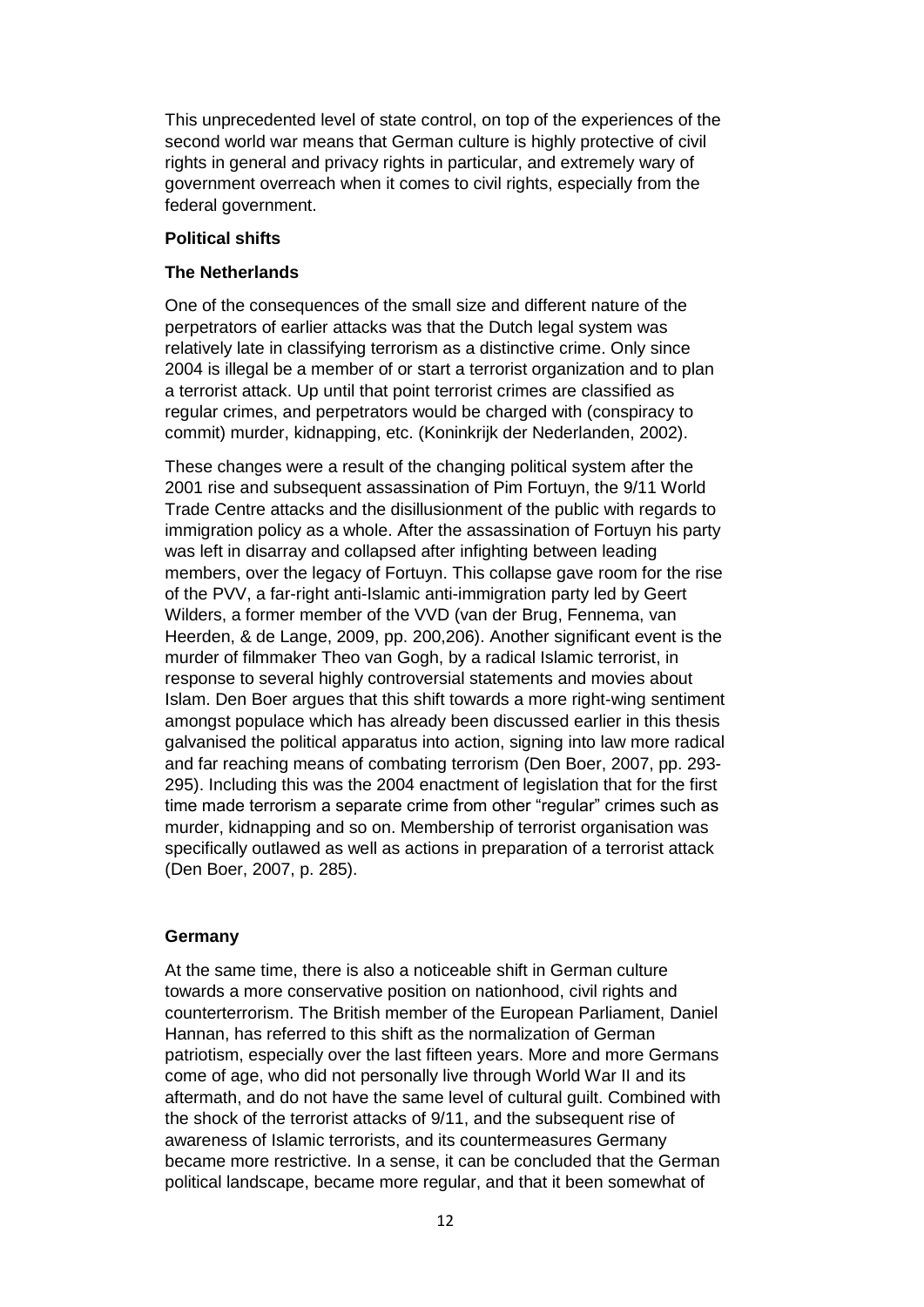an outlier up to this point. How much this is the case is a topic for another study, but it certainly increased similarities between the Netherlands and Germany on counter-terrorism (Green, 2007, pp. 101-102).

Several other aspects of this change involve the German army. In 1995 the German Armed Forces for the first time since the Second World War operated in another country when they supported the NATO mission in Bosnia. Since that mission they have increasingly taken part in even more offensive deployments, becoming a regular member of NATO, rather than the strictly defensive and very much refrained post-World War II German Armed Forces (The Guardian, 2017). This coincides with the reinstitution of a military decoration signifying valour in combat, something the German army had refrained from creating since the Second World War. (Bundeswehr, 2017).

These shifts are demonstrated by Ulrike Davy, who shows how the German policies have changed after 9/11 to allow for the faster deportation of those migrants that were perceived to be a terrorist threat. However, she also points to the national political landscape, most specifically high unemployment as a reason why the conservative CDU/CSU combination might have used the terror threat to crack down on migration in general as a cloak to enact more strict migration laws as an economic measure. The measures itself are mostly are, as will be shown later on, mostly based around two pillars. First, the introduction of legislation specific to the crime of terrorism instead of general criminal legislation. The second pillar is the development of surveillance and identification abilities, which allows law enforcement agencies to acquire and track suspects more closely (Davy, 2007, pp. 209-213).

### **Institutional organisations**

### **The Netherlands**

Intelligence services in the Netherlands are legally strictly separated from police organizations in order to prevent a secret police kind of organizational structure. The counterterrorism organizations in the Netherlands that are relevant for the purpose of this thesis are hierarchical in nature. At the very top is the Nationaal Coordinator Terrorisme en Veiligheid (NCTV), the national coordinator for terrorism and security. This overarching institution is responsible for supporting all counterterrorism related organizations and ensuring continuity, cooperation and efficiency. The most important independent counterintelligence agency of the Netherlands working closely with its military counterpart and the NCTV is the Algemene Inlichtingen en Veiligheidsdienst (AIVD), the general intelligence and security agency.. The AIVD is primarily an intelligence gathering organization, outsourcing direct action (such as arrests) to law enforcement agencies. The AIVD also houses the counterterrorism info box, a cooperation mechanism between several police and intelligence services including the NCTV (AIVD, 2013). Answering to the AIVD are the regional intelligence organizations of which there are 10 and who monitor suspects and gather information on the regional level. In a somewhat confusing organizational structure the regional intelligence organization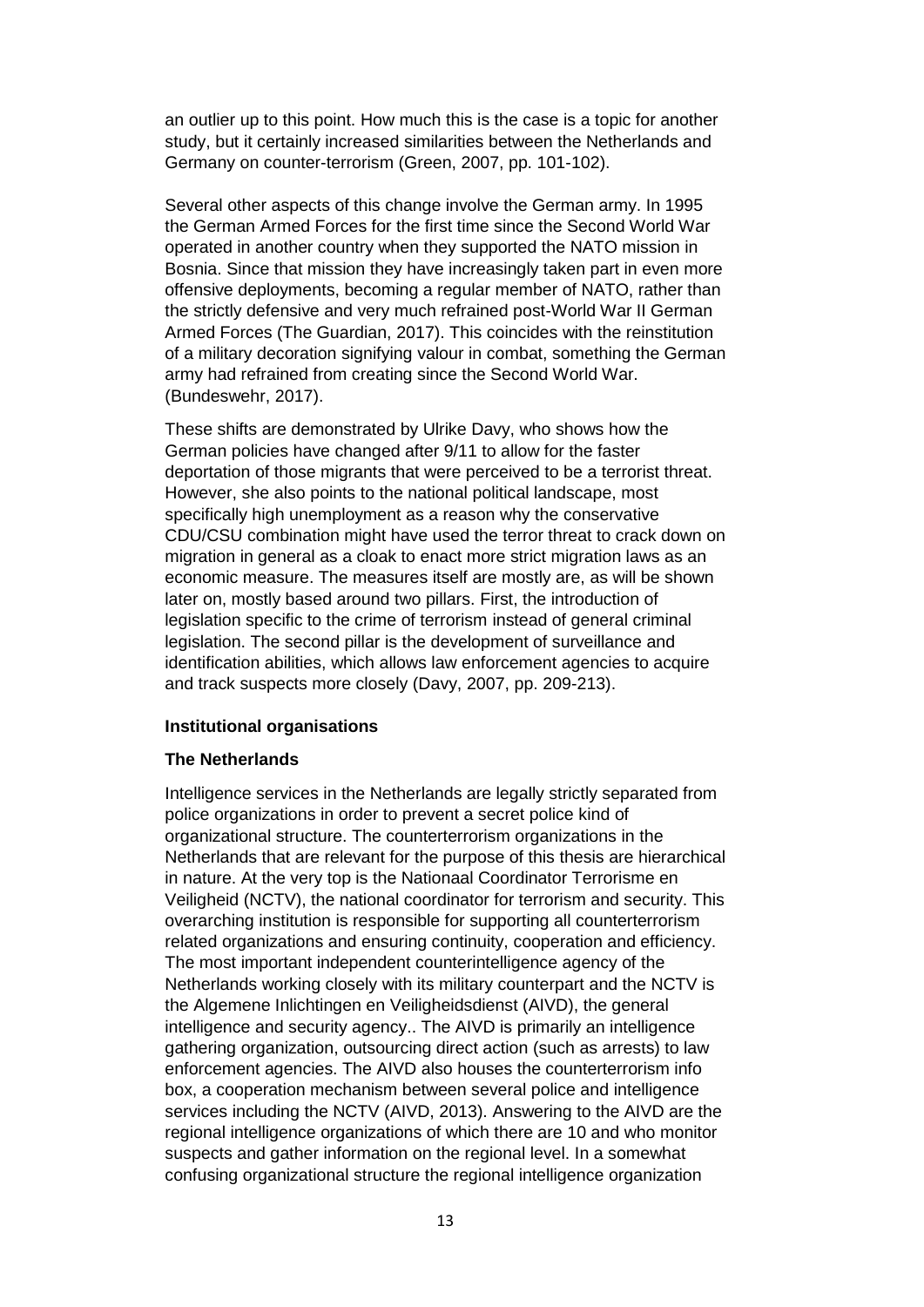answer to the AIVD, which is only subject to the Ministry of the Interior, while the NCTV is a part of the Ministry of Security and Justice.

Immigration in the Netherlands is dealt with by the Ministry of Security and Justice. It is dealt with by two organizations. The immigration services (IND) and the organization for the housing of asylum seekers (COA). The latter organization is responsible for housing refugees and providing the necessary facilities and entitlements such as medical care, schooling, and a daily allowance. The IND is the organization that gathers information on the refugees and makes a decision as to the applicability for a permanent or temporary residence permit. As such it is part of the counterterrorism info box. Summarizing it can be said that the COA handles the logistics of immigration while the IND weighs and decides on the actual request for asylum (Centraal Orgaan opvang Asielzoekers, 2017; Centraal Orgaan opvang Asielzoekers, 2017).

The border control is carried out by a separate branch of the military, the Koninklijke Marechaussee, a gendarmerie force, which serves as military police, border guards and protection of important infrastructure. This force is the advantage of being significantly better armed than the regular police units, and highly specialised in the task description, while stopping well short of being a full military presence within civilian life (Koninkrijk Der Nederlanden, 2017). The Marechaussee, as a branch of the military operates under the auspices of the Ministry of Defence, while their border control functions are carried out on behalf of the Ministry of Justice.

#### **Germany**

Germany is by design a federal republic (bundesrepublik) with 16 states called Bundesländer. The federal head of state is a mostly ceremonial position while much of the federal executive power is concentrated with the head of government. The legislative power is divided the elected federal Parliament (Bundestag) and the federal Council consisting of representatives of the Bundesländer. Two aspects of the institutional organization of Germany are important for this thesis. The first is immigration policy which is mostly conducted by the federal government. Responsible for this is the agency for immigration and refugees, the Bundesamt für Migration und Flüchtlinge (BAMF). This organization administers the registration, housing and evaluation of refugees (Bundesamt für Migration und Fluchtlinge, 2016). Security on the other hand is a hybrid form of centralized and decentralized institutions. On the federal level, there is the Bundesamt für Verfassungsschutz (BfV), a state security agency for the interior, under control of the Ministry of the Interior. In addition, each separate state within the federal republic has its own Landesbehörde für Verfassungsschutz (LfV), either as a separate organization under the jurisdiction of the state ministry for the interior, or as a part of the state ministry of the interior itself (Bundesministerium der Justitz und für Verbrauchersschutz, 2016).

The Bundesnachrichtendienst (BND) is Germany's federal external intelligence agency. As an institution, it has only the power to investigate situations and gather intelligence abroad, as well as sharing information with other agencies. It is the counterpart of the BfV, which deals with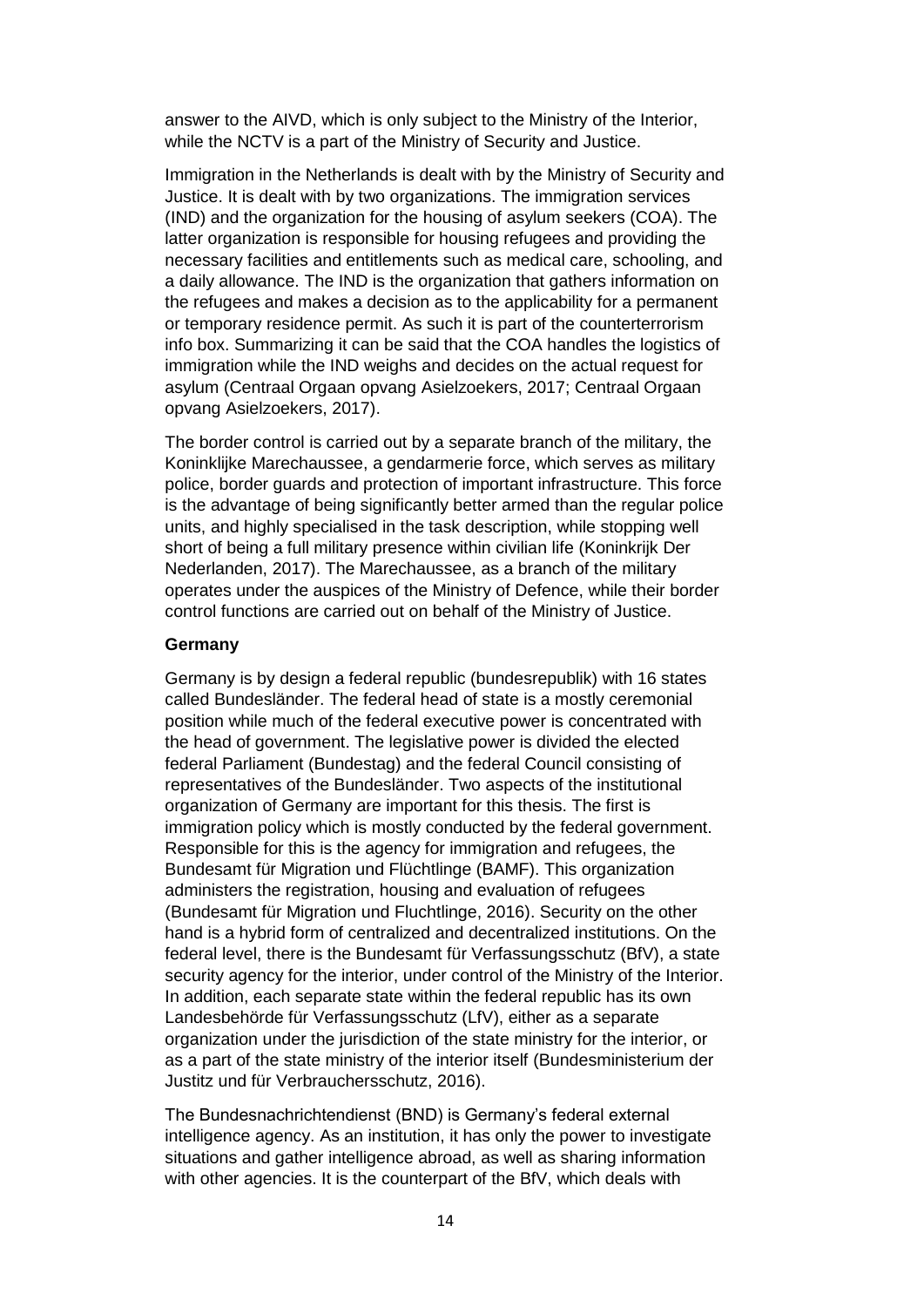internal security. Using tools such as signals intelligence, human agents, and cooperation with other countries it collects information on, amongst others, potential terrorist immigrants (Bundesnachtrichendienst, 2017). Like the Dutch AIVD any actual operation concerning police functions such as arrests, detention and interrogation is done by one of the other law enforcement agencies. This is because under the German law, intelligence agencies are strictly separated from law enforcement. This is the "Trennungsgebot" and is enshrined in the 1949 Constitution of the Federal Republic of Germany (Singer, 2017).

The Bundeskriminalamt (BKA) is the federal policy agency of Germany, much like the American FBI. It is responsible for the investigation of serious crimes including terrorism. On the international level, the BKA maintains Germany's liaison with EUROPOL and other international police institutions Landeskriminalamter. As said above, the German law does not permit intelligence agencies to perform police tasks. Therefore, if the BfV or BND has identified a suspect, the actual apprehension and prosecution is generally handled by the BKA. In fact, all terrorism related prosecutions are generally handed over to the BKA by the Federal court authority. On the state level, the Landeskriminalamter perform the same function. Like the LfV's they are not directly answerable to the BKA, but rather to the state government, and ultimately to the ministry of the interior (Bundeskriminalamt, 2017).

The German government started the Gemeinsames

Terrorismusabwehrzentrum (GTAZ – Joint Counter-Terrorism Centre) in 2004 to increase the efficiency of German intelligence sharing. Due to the nature of the German state, with its federal agencies and state agencies all having their own area of expertise and influence, there was a risk of failing communications and intelligence sharing. The GTAZ was the answer to this problem. The GTAZ is unique in that it is not an independent organization but a cooperation system that spans all security and intelligence agencies. The purpose of this centre is to make all information an intelligence centrally available, the GTAZ does not only coordinate the sharing of information, but actually contains all the information itself, directly accessible by all the separate partners in the GTAZ, whom share the cost of running the centre (Bundesamt für Verfassungsschutz, 2017). By sharing the cost, a de facto control over the centre by one organization whom controls the purse strings is prevented.

| Case description of Germany and The Netherlands |                         |                                    |  |
|-------------------------------------------------|-------------------------|------------------------------------|--|
|                                                 | Germany                 | The Netherlands                    |  |
| Historical background                           | Topics revolving        | Long history of                    |  |
|                                                 | around immigration,     | migrations, from 16th              |  |
|                                                 | minority rights,        | to 21 <sup>st</sup> century. After |  |
|                                                 | religious and political | WWII migration from                |  |
|                                                 | freedom are often       | former colonies and                |  |
|                                                 | controversial. This is  | guest workers from                 |  |
|                                                 | the result of the       | Turkey and Morocco.                |  |
|                                                 | burden of WWII as       |                                    |  |
|                                                 | well as the             |                                    |  |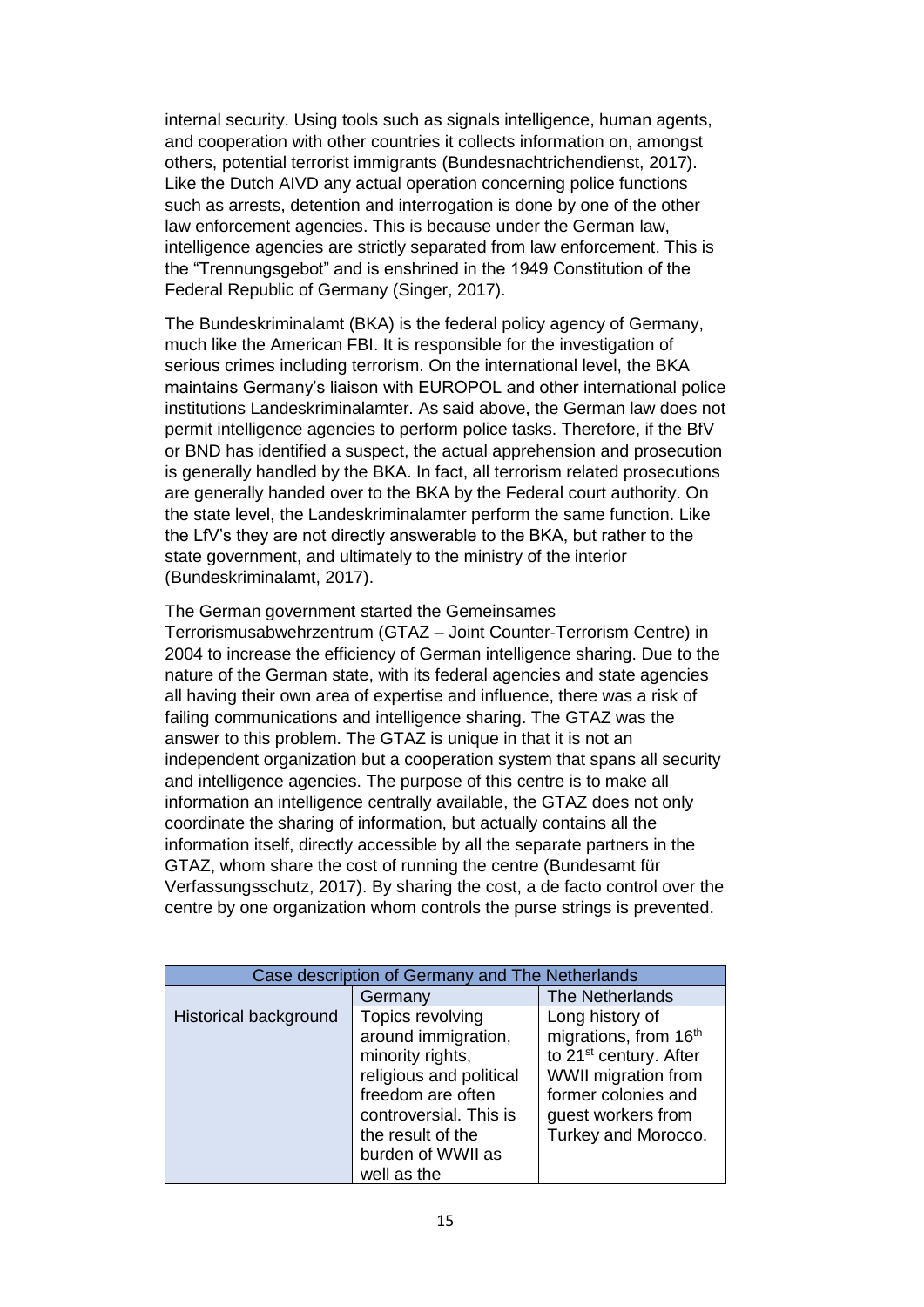|                               | antidemocratic nature<br>of the DDR<br>Some migration after<br>the second world war,<br>mostly in the form of<br>guest workers.                                                                                                                                                                                                                                                                                                                                                                                                              | The Netherlands has<br>had some problems<br>with far-left terror<br>groups and<br>independence groups<br>from the former<br>colonies, but without<br>major casualties or<br>attacks.                                                                                                                                                                                                                                                                                                                    |
|-------------------------------|----------------------------------------------------------------------------------------------------------------------------------------------------------------------------------------------------------------------------------------------------------------------------------------------------------------------------------------------------------------------------------------------------------------------------------------------------------------------------------------------------------------------------------------------|---------------------------------------------------------------------------------------------------------------------------------------------------------------------------------------------------------------------------------------------------------------------------------------------------------------------------------------------------------------------------------------------------------------------------------------------------------------------------------------------------------|
| <b>Political debates</b>      | In German politics,<br>there is a tendency<br>towards a more<br>regular division of the<br>political left-right<br>balance. A<br>normalisation of<br>German politics<br>seems to unfold in<br>which burdens of the<br>past weigh less on the<br>German collective<br>mind, possibly as a<br>result of the passing<br>of time and the dying<br>out of first-hand<br>accounts.                                                                                                                                                                 | After the turn of the<br>21 <sup>st</sup> century, a shift to<br>a more right wing<br>political agenda has<br>occurred, fears over<br>Islamic terror and<br>dissatisfaction over<br>the (perceived) lack of<br>integration by<br>migrants led to a rise<br>in nationalist populist<br>parties.<br>Terrorism has been a<br>specific crime only<br>since 2004, before<br>which a terror attack<br>was simply another<br>crime like murder or<br>kidnapping depending<br>on the circumstances.             |
| Institutional<br>organisation | Police and intelligence<br>organisations are<br>explicitly separated by<br>law. Intelligence<br>organisations are not<br>allowed to perform<br>police functions.<br>For virtually all police<br>and intelligence<br>matters there is a<br>federal institution and<br>state institutions. The<br>state institutions are<br>not subordinate to the<br>federal institutions.<br>Immigration services<br>are separate from<br>police services but<br>work together in the<br>immigration process.<br>A common terrorism<br>information centre is | Police and intelligence<br>organisations are<br>implicitly separated by<br>law. Police functions<br>such as arrests based<br>on intel developed by<br>intelligence<br>organisations is<br>handled by police or<br>paramilitary<br>organisations.<br>Institutional<br>arrangements are<br>messy, with the<br>National<br>Police force having<br>their own regional<br>intelligence units,<br>which collect data for<br>(national) intelligence<br>organisation and<br>answer to a different<br>ministry. |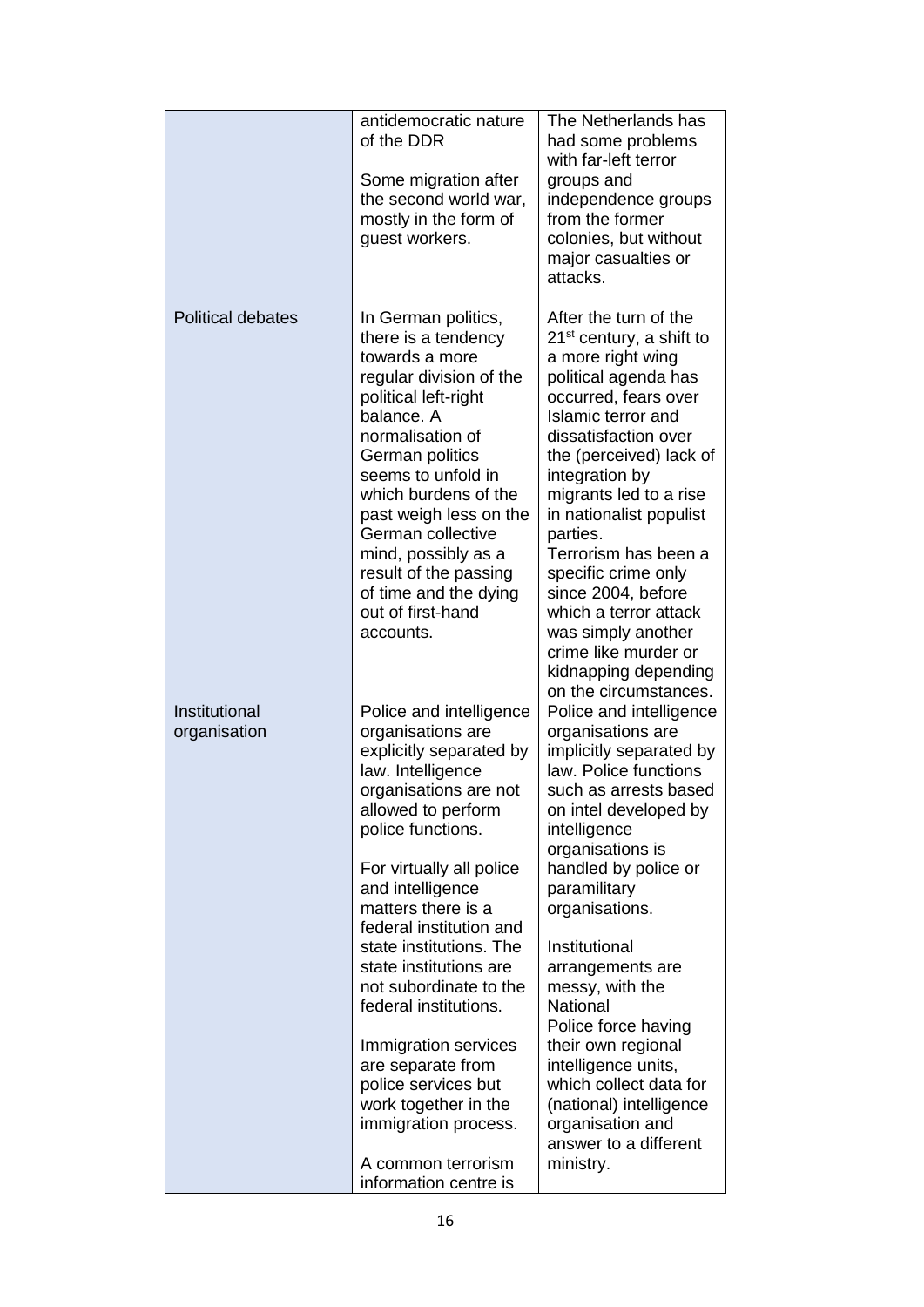| staffed and funded by      | Immigration services   |
|----------------------------|------------------------|
| all relevant               | are separate from      |
| institutions.              | police services but    |
| Information is shared      | work together in the   |
| via this centre. It is not | immigration process.   |
| a separate agency,         |                        |
| nor has any other          | Information is shared  |
| agency direct control.     | through the terrorism  |
|                            | infobox, for which all |
|                            | agencies provide       |
|                            | data.                  |

# **4: Current scientific literature into cultural differences in counterterrorism**

Though much research has been done into the specific measures of counterterrorism and the cultural causes that lead to terrorism, the literature on the cultural influences on counterterrorism are surprisingly scarce, especially for the Netherlands.

One of the researchers that has looked into these differences is the Dutch counterterrorism expert Dr. Beatrice de Graaf. In her 2011 book, evaluating counterterrorism performance: a comparative study, she investigates how cultural differences have shaped Dutch and German counterterrorism policies in the 1970s. As said before in these times the Netherlands suffered from a number of terrorist incidents mostly by Malaccan nationalists and extreme left antifascists. Germany of course during this time suffered through the terrorist attacks of the Rote Armee Fraktion. De Graaf describes two distinctly different approaches that the two countries adopted towards counterterrorism (De Graaf, 2011).

For the Netherlands, she points to the extremely fragmented nature of police agencies and intelligence organisations, and a policy of restraint. The first responsibility for counterterrorism lay with the police organisations. Counterterrorism was therefore primarily a Ministry of Justice affair, albeit in close coordination with other ministries. Again, referring to the previously described institutional arrangements Netherlands, placing responsibility in the hands of the Justice Department underlined the fact that the primary responsibility lay with the police, as the Marechaussee is the responsibility of the Ministry of Defence (with certain tasks carried out on behalf of the Justice Department), while the intelligence agency AIVD (at the time known as the BVD) resorts under the Ministry of the Interior. According to De Graaf it points to an institutional response by the Dutch government aimed towards deescalation and restraint when dealing with terrorism. Its restraint was also apparent in the responses to several terrorist incidents both in the Netherlands and in Germany, most notably the Munich Olympics hostage crisis. While the several terrorist incidents in the Netherlands and Germany led to the formulation of the Netherlands first counterterrorism policy, all policy initiatives were carried out within existing legislation. In other words, the government did at time not deem it necessary to create special counterterrorism legislation (De Graaf, 2011, pp. 23-46).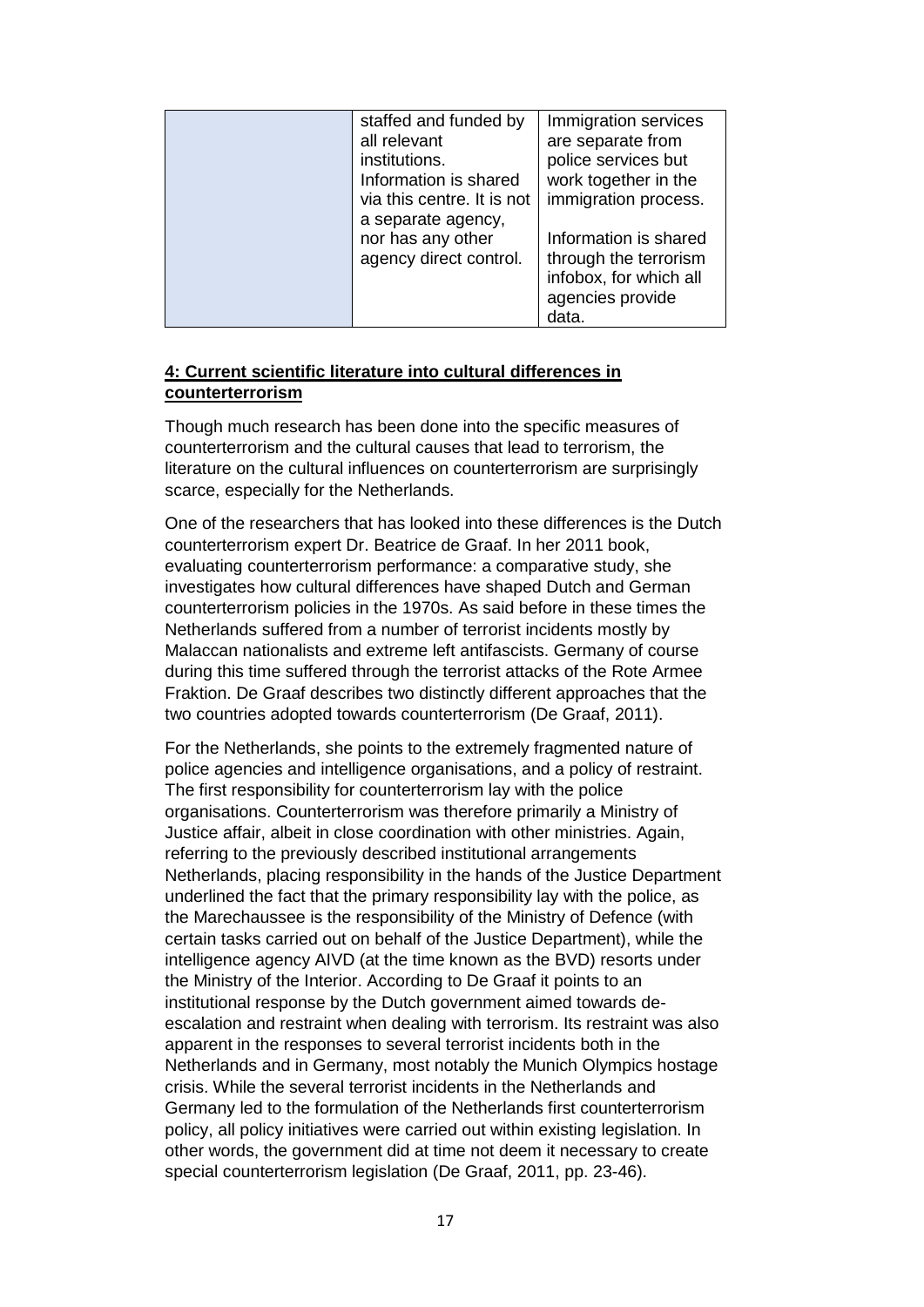The fragmented nature of Dutch intelligence and police organisations has been described by De Graaf in the way the counter terrorism proposals and new strategies came into being. All organisations were in effect making up their own policy as they went along. The police in the Netherlands made their own recommendations, spearheaded by police Commissioner Blaauw, the Netherlands first true police counterterrorism expert who had an extensive international network and had received counterterrorism training by the FBI. The BVD internal intelligence organisation, later part of the AIVD also had their own policy and went their own way (De Graaf, 2011, pp. 23-27). At the same time a group of senior political actors in the Ministry of Justice, the Interior and Defence were working on a coherent counterterrorism strategy. When this strategy was implemented, it came under great scrutiny from local police commissioners and politicians. The Amsterdam attorney general stated that the guidelines were too general to be effective, and that therefore in his opinion local police officials and politicians needed to make your own decisions on a case-by-case basis. According to De Graaf, local police commissioners and other officials used these kinds of remarks to protect their own authority in counterterrorism matters, and this kind of power struggle of between the national and local governments has been a staple of Dutch policy ever since (De Graaf, 2011, pp. 23-46).

Another aspect of how Dutch culture influences counterterrorism policy is discussed by Monica den Boer, Professor of Comparative Public Policy at the Vrije Universiteit, Amsterdam. In her paper "Wake-up call for the Lowlands: Dutch counterterrorism from a comparative perspective", she discusses the changes in legislation made after the 9/11 terror attacks, how they were shaped by Dutch culture at the time, and how they compare to counterterrorism approaches in other countries including Germany (Den Boer, 2007, pp. 285-286).

Den Boer refers to the changing political system after the 2001 rise and subsequent assassination of Pim Fortuyn, the 9/11 World Trade Centre attacks and the disillusionment of the public with regards to immigration policy as a whole. Den Boer argues that this shift towards a more rightwing sentiment amongst populace which has already been discussed earlier in this thesis galvanised the political apparatus into action, signing into law more radical and far reaching means of combating terrorism (Den Boer, 2007, pp. 293-295). Including this was the 2004 enactment of legislation that for the first time made terrorism a separate crime from other "regular" crimes such as murder, kidnapping and so on. Membership of terrorist organisation was specifically outlawed as well as actions in preparation of a terrorist attack (Den Boer, 2007, p. 285).

When compared to other European countries, Den Boer argues that the Netherlands made far more expansive counterterrorism proposals. At the same time, she explains this by pointing out that looking at the history of counterterrorism in the Netherlands, the Dutch policies were relatively limited and uncoordinated compared to other European countries, in effect echoing the conclusions of De Graaf concerning counterterrorism pre-9/11. In other words, the proposals were more expansive because The Netherlands needed to make more improvements then others. Den Boer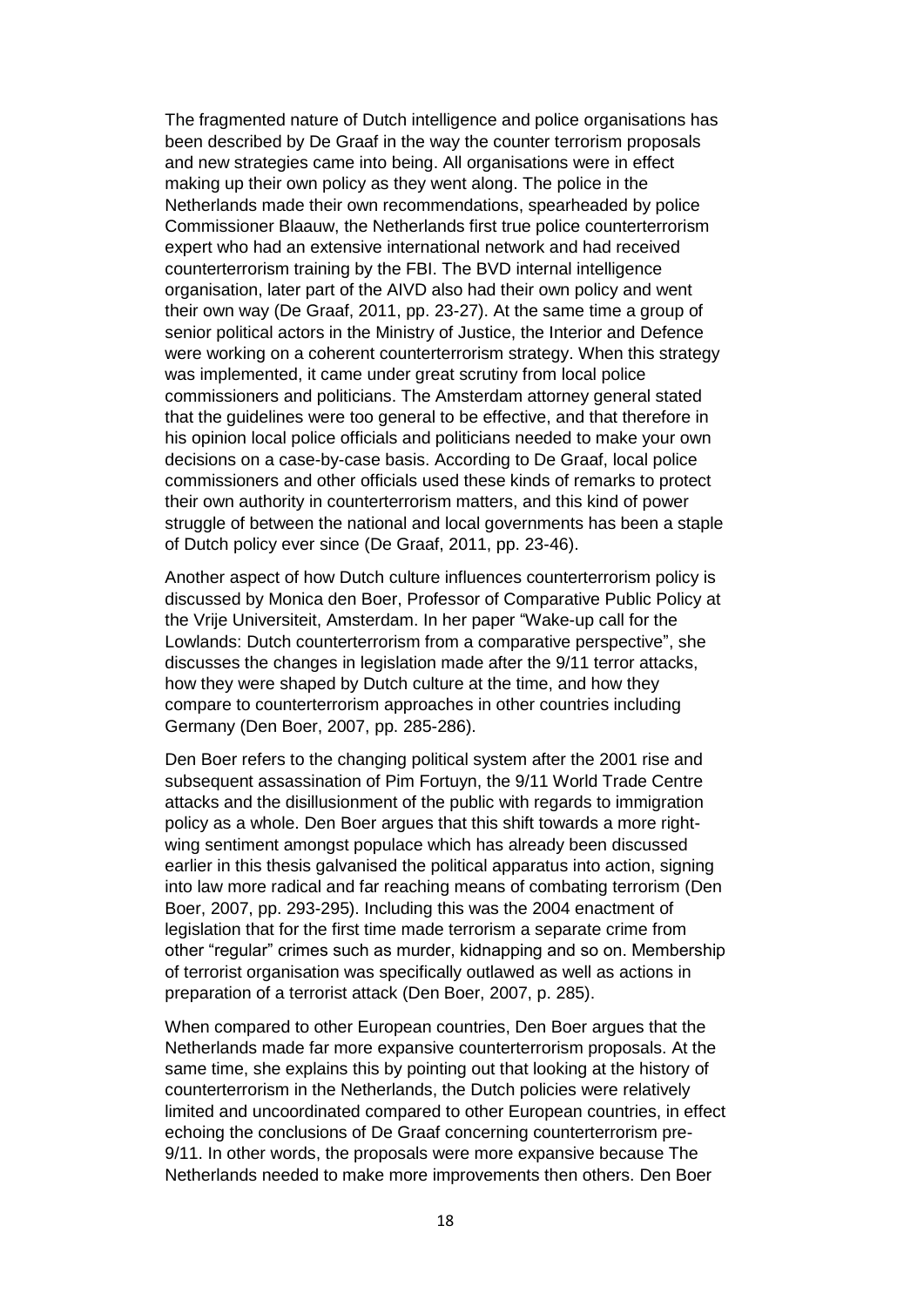looks towards the centre-right government in power at the time as being a driving force behind these proposals, but also points towards the more conciliatory actions taken after 2006 where more politically centrist coalition was in government (Den Boer, 2007, pp. 296-298).

When it comes to Germany, Dr. de Graaf sees a very different kind of reaction to the terrorist incidents of the 1970s. The German response was mainly focused upon protection of the democratic society of (West) Germany. The German attitude can be easily explained by the different nature of the terrorist incidents occurring in the West German republic. The already mentioned Rote Armee Faktion began systematically targeting high-level political individuals such as the binaural candidate for Berlin and a number of diplomats in the Swedish embassy. After these attacks, the German government realised the threat against democratic order that terrorism represented, and to counterterrorism was remodelled into a defence of national democracy (De Graaf, 2011, pp. 46-70).

Although the wave of terrorist incidents in the 1970s let the government to enact far going counterterrorism legislation De Graaf points out that these in extremis policies also faced a backlash. A number of politicians and civil society actors were afraid that the extreme measures taken to counteract terrorists were in itself threatening the German liberal democracy. In this sense, the German cultural attitude of defining counterterrorism in light of a struggle for the defence of liberal democracy cuts both ways. On the one hand, it enables the government to pass strict counterterrorism legislation aimed at defending the liberal democratic state, while at the same time also protecting the liberal democratic by state preventing the government from overstepping individual civil liberties (De Graaf, 2011, pp. 52-54).

Counterterrorism in West Germany was initially just as fragmented as in the Netherlands, but a number of terrorist incidents pointed out the weakness in this, as terrorists were able to evade detection with relative ease (De Graaf, 2011, pp. 46-70).

Because the work of Den Boer focuses on comparing the Netherlands with other countries including Germany, her focus on Germany is naturally more limited. Nevertheless, the conclusions are largely similar to that of De Graaf. The German response to 9/11 is more limited than that of the Netherlands. The most conspicuous trade is the further centralisation of German intelligence product for use by all police and intelligence organisations. She also points to the addition of terrorism as a specific crime and on adding more focus to Islamist organisations in combating terrorism. In this she also reinforces the conclusions of De Graaf with regards to German counterterrorism has been defined by safeguarding national democracy.

Also relevant for this thesis is Terrorism and the foreigner, a book edited by Prof. Dr. Elspeth Guild and Anneliese Baldaccini, Ma. In their publication, several scholarly experts reflect on the relation between asylum and counterterrorism in a number of European countries, including The Netherlands and Germany. On a general note, in the introduction Mrs. Baldaccini points out the important difference between citizens and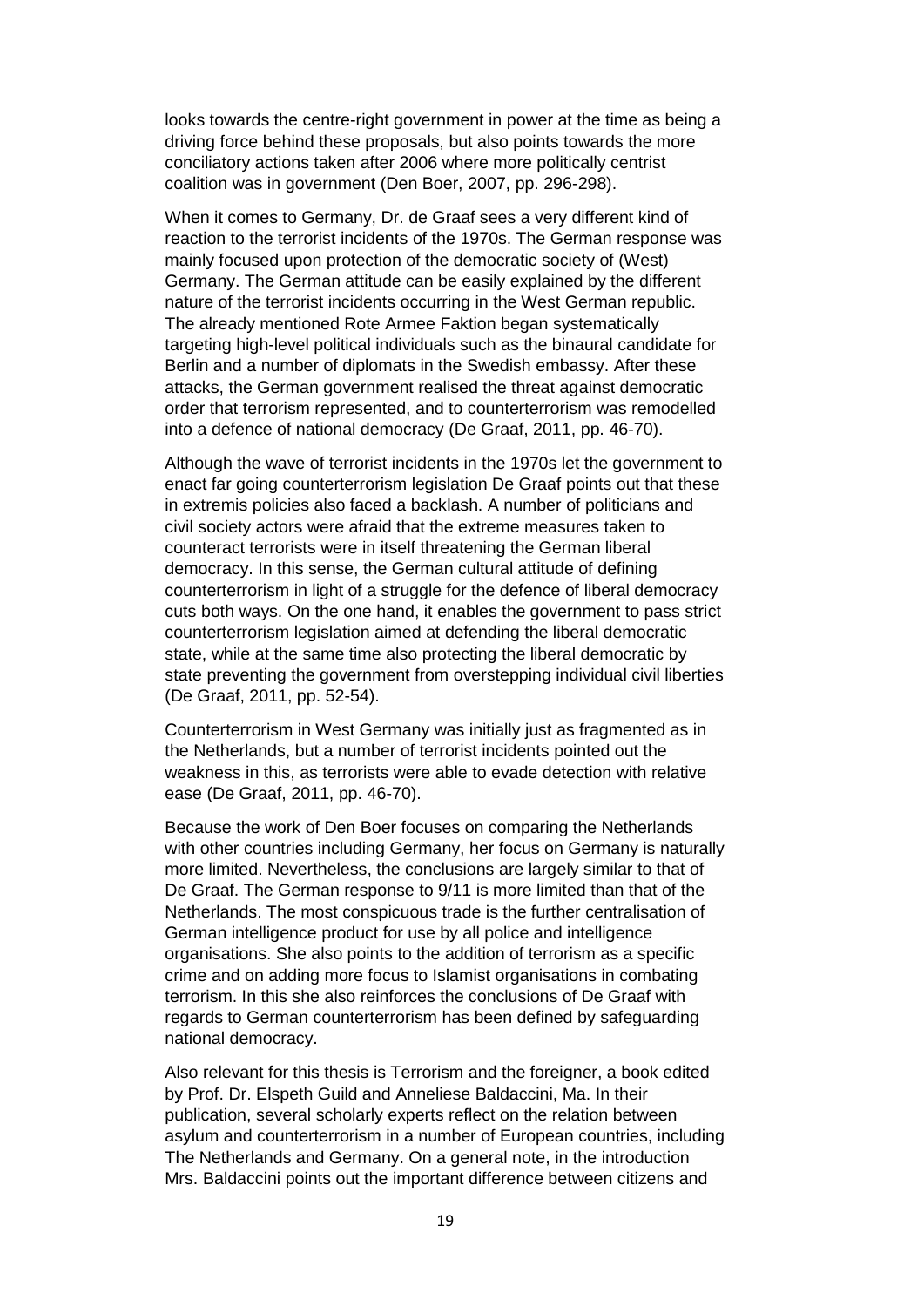immigrants. The latter often enjoys less protections under the law than the former. Many rights guaranteed in national constitutions of the EU member states, including Germany and The Netherlands are offered to citizens, and not automatically to refugees. This important because it creates a distinction in the means of the government in dealing with the two groups of threats that are distinguished later on in this thesis, the returning Jihadist and the potential terrorist using refugee status as a cloak to hide under. One of the relevant examples given is the exception international law makes to non-refoulment, the right of those seeking refuge not to be returned to the originating nation, if they have a credible fear of torture, persecution or death. Acts committed by those seeking refugee status, such as war crimes and other politically motivated violent actions, can release a nation from this obligation of non-refoulment (Baldaccini & Gould, 2007; Coleman, 2007, pp. 57-58).

Mrs. Baldaccini also points to the attacks of 911 was a turning point in migration area issues. The fact that the perpetrators of these attacks did not come from a nation state or a politically motivated group but rather from a religious conviction, in this case Islam, created fears of a "fifth column" infiltrating democratic societies. These fears have led to the increase in policies aimed at preventing terrorists from using asylum seeking is a cover. Mrs Baldaccini points out however, that these policies have also caused migration and asylum seeking as a whole to be more criminalised, that true asylum seekers are more and more treated like criminals (Baldaccini & Gould, 2007, pp. xi-xiv).

The first chapter of the book edited by Baldaccini and Guild is written by Nils Coleman and concerns the European Unions approach to terrorist infiltration. Though some of the information is outdated, as the book predates both the current crisis, as well as the rise of ISIS and the adoption of the Lisbon Treaty, much of the historical information gives a good insight into EU policy approaches to date.

The first notable aspect is the role of the German Government. Already in 1991 when the EU was discussing the role of the EU outer border in the Schengen era, the German government advocated a policy of coordinated action on immigration and asylum, including coordination of means and methods (Coleman, 2007, p. 12). Even though this policy never came into effect, as countries wished to maintain some control over borders, this still is an interesting fact, as it points to the tendency prevalent in the German government to seek an international response to these kinds of questions.

It is also worth noting that the European Union did not see refugee streams as a method for terrorists to enter the EU. In a December 2001 policy paper, the European commission wrote: "Member States are now looking at reinforced security safeguards to prevent terrorists from gaining admission to their territory through different channels. These could include asylum channels, though in practice terrorists are not likely to use the asylum channel much, as other, illegal, channels are more discreet and more suitable for their criminal practices" (Coleman, 2007, p. 50). While we will show later on that this has changed under recent circumstances, it is worth noting that this has been a prevailing opinion, both of the EU and member states until 2014.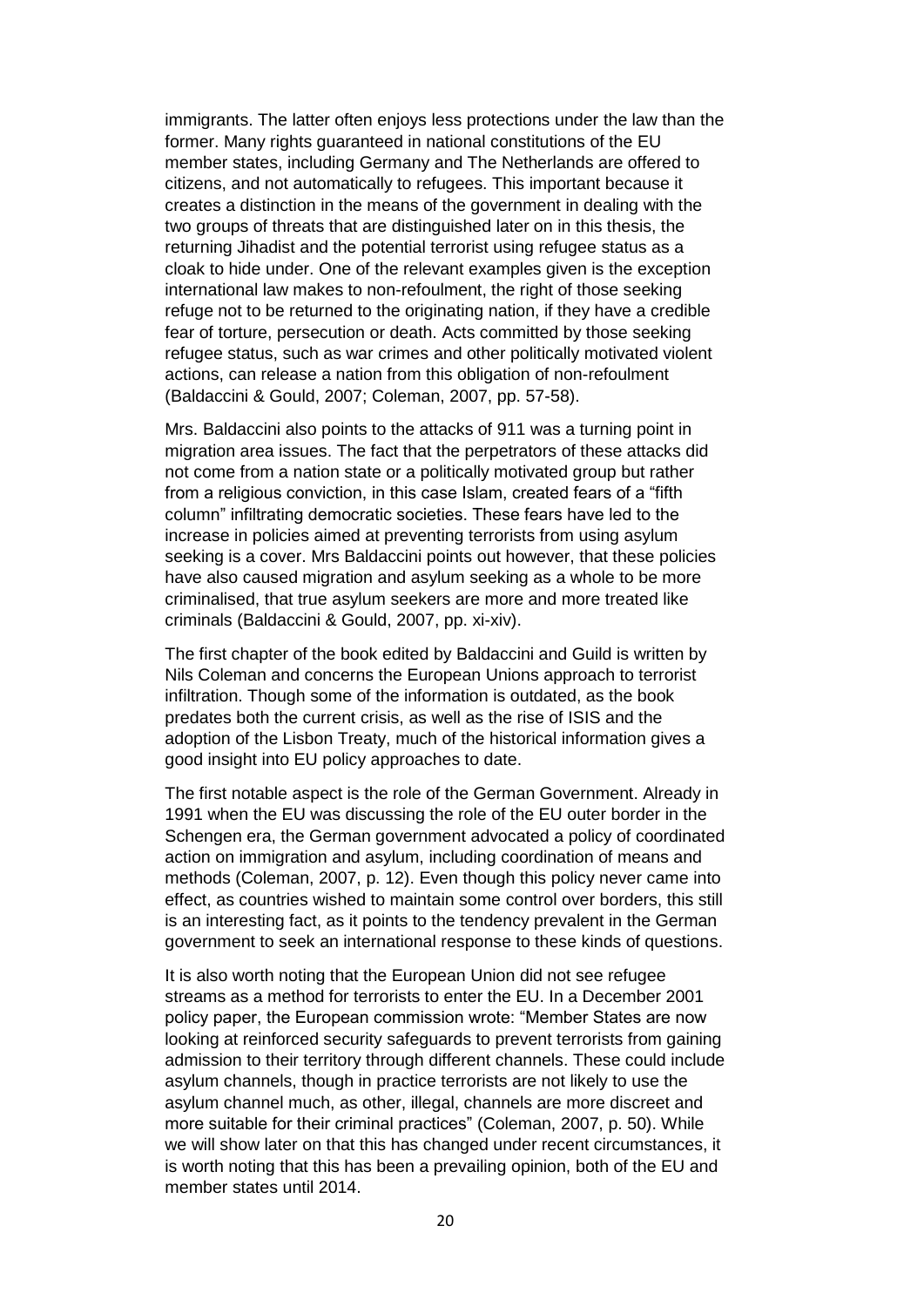Finally, Coleman also shows that EU policy was geared specifically to eternal border control, both against migrants, and a stricter regime against persons coming from third countries using visa and the like. The internal controls, which disappeared with the introduction of the Schengen agreement was not much strengthened. In fact, the expansion of Schengen and the free movement of peoples was not harmed according to Coleman (Coleman, 2007, pp. 75, 83, 84). Whether this was a direct policy decision, stemming from a desire for EU integration, or a blind spot towards the dangers of radicalisation at home, is something that is not specified.

The case for Germany is made by Ulrike Davy, she first explains the history of terrorism in Germany. In this we see once again the almost complete exclusion of counterterrorism measures in refugee and migration law before 2001. The most far reaching element was the inclusion of an automatic deportation if a migrant or refugee was convicted to a prison sentence of more than three years (Davy, 2007, pp. 187-196).

Davy points to the overwhelming feeling in Germany after the 2001 terror attacks, that international Islamic terror is directed at western nations, and the western way of life. As a result of this the German government introduced legislation that enables the government to outlaw organisations that are working against the democratic national order, or are in gross and constant breach of German law. Davy points in this regard to organisations like Milli Gorus, the American Scientology Church and Islamisches Staat, an organisation dedicated to reintroducing Islamic law into secular Turkey. Incidentally, it is worth noting that this is not the same organisation as Islamic State, which is so prevalent throughout this thesis. Unlike other authors who have pointed to Germanies tendency to approach terrorism as a threat to the democratic order as a government policy, without specifying its source, Davy actually shows how this policy results from a public outcry instead of a pure policy decision (Davy, 2007, pp. 198-203).

The review of the Dutch counterterror policy with regards to migrants is made by the two scholars Hinde Chergui and Helen Oosterom-Staples. The first thing that is noticeable is the lack of counterterror related legislation in the immigration law. Prior to 2001 there is hardly any mention of such legislation. The focus for the prevention of suspect individuals to enter the country was focused on preventing those suspected of war crimes already committed, not on terror prevention (Oosterom-Staples & Chergui, 2007, pp. 272-281).

This situation changed drastically after 2001. Chergui and Oosterom identify two causes for this shift. First there were the terrorist attacks of 9/11 which led to higher suspicion of migrants, specifically of Muslim and/or non-western origin. The first proposals to increase security measures, both in general and with regards to immigration, came within weeks of the terrorist attacks. The second cause was the rise and assassination of populist leader Pim Fortuyn, an outspoken critic of the government on many policy fields, but most notably on immigration. During the early months of 2002 Fortuyn enjoyed a rapid rise in the polls.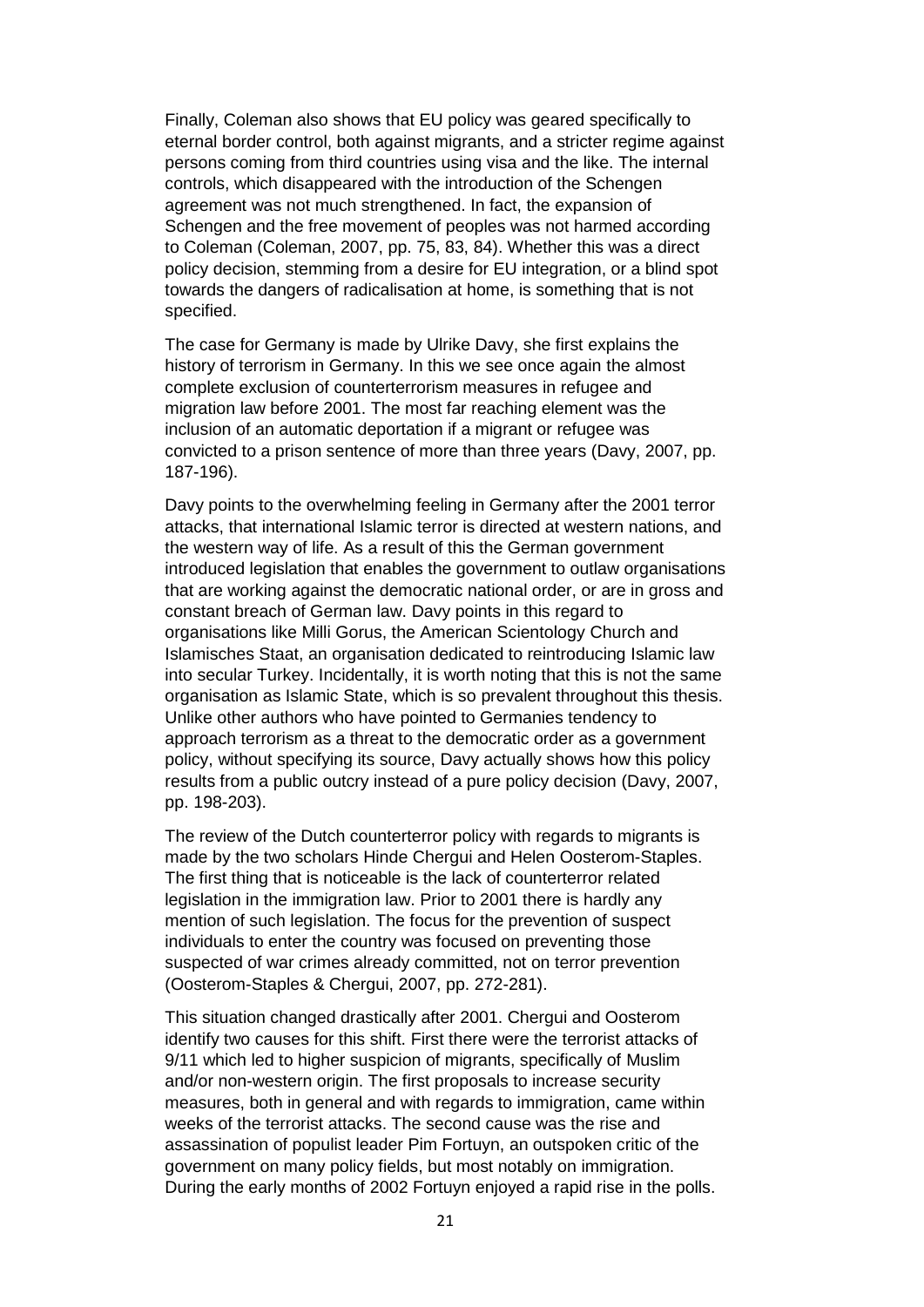This was mostly fuelled by dissatisfaction of immigration policy among the public. The source of this lay in the number of immigrants that had risen rapidly in the previous year, and the perceived lack of integration of long term migrants into the Dutch community. This all gave rise to significant changes in immigration policy (Oosterom-Staples & Chergui, 2007, pp. 281-286). Which will be expanded upon later.

The final book that gives insight into the current academic literature on this topic is Prof. Ruud Koopmans 2005 book Contested Citizenship. Though this book more focused on immigration and nationalism in general it contains several useful observations for the topic of this thesis. First it shows the difference between the Netherlands and Germany prior to 2001 when it comes to the rights of migrants, such as access to citizenship. voting rights etc. More specifically he points to the difference in treatment of minorities in Germany and The Netherlands. Examples of this are the availability of television and radio broadcast in languages of minorities, as well as the availability of government public service information in those languages (Koopmans, Statham, Guigni, & Passy, 2005, pp. 61-64). In this Prof. Koopmans shows that, at least until 2002 Germany was much more restrictive then the Netherlands, which was relatively willing to provide means for the migrant community to retain their original cultural characteristics. Unfortunately, the release of this work in 2005 means that more recent data is not weighed. This is logical, given the time it takes for this book to be written, and the lag that is unavoidable in the availability of the data. Koopmans also points out that the practical structure of the German state may have played a role in the difference between Germany and the Netherlands. In the Netherlands churches and mosques are taxexempt, but financed privately, generally by donations, either by a third organisation or by the congregation itself. In Germany however, there is a tax levied on employees which is distributed amongst the religious institutions. Koopmans points out that by excluding mosques from this regime, the German government send a signal of discrimination and segregation to the Muslim communities (Koopmans, Statham, Guigni, & Passy, 2005, pp. 148-149,160-162). Koopmans concludes that the multiculturalist policy style of The Netherlands versus the integrationalist system of Germany has led to a higher willingness (almost three times as high in 2002) to use some level of violence in defence of citizen rights (Koopmans, Statham, Guigni, & Passy, 2005, p. 176).

As said, the fact that these comparisons end in 2002 is unfortunate, doubly so since Prof. Koopmans himself already points to the gargantuan changes in the political landscape in 2002. Like the previous authors he mentions the 9/11 terror attacks, and the rise of right wing conservative parties (although Koopmans refers to them as extreme right and xenophobic parties) (Koopmans, Statham, Guigni, & Passy, 2005, pp. 3- 5). Other causes of friction that Prof. Koopmans notes, but not mentioned so far by other authors are the ongoing Israeli-Palestinian conflict, policies and rules regarding headscarves and the Fatwa against Salman Rushdie. Koopmans himself does wonder in his writing to what extend these problems are typical of Dutch and German (and in his work also French and British) Muslim societies and to which extend these a more symbolic (Oosterom-Staples & Chergui, 2007, pp. 149-151). But apart from these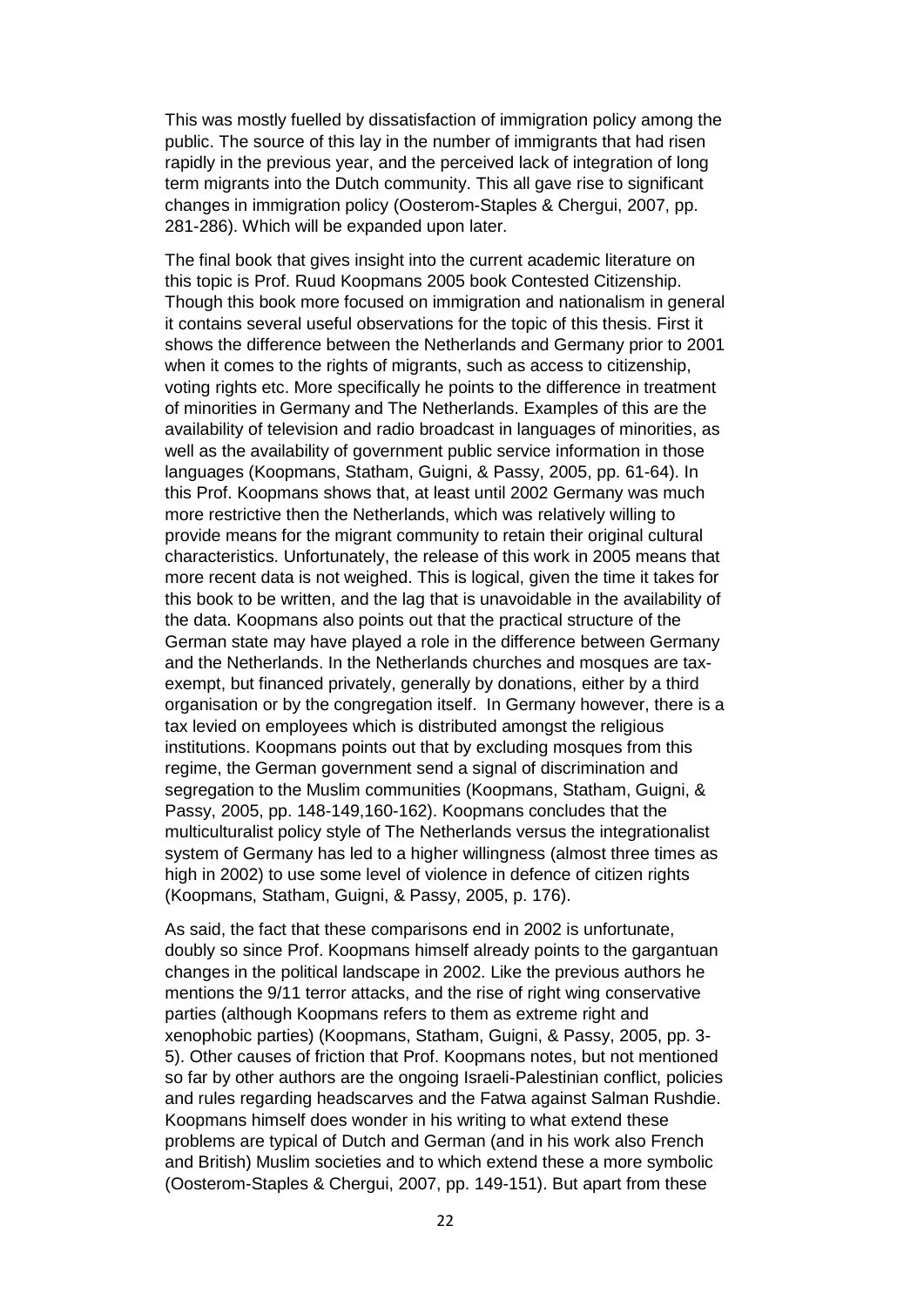events which act as a catalyst Koopmans comes to another interesting conclusion. Right wing conservative parties, who as we saw previously tend to emphasize the need for active counterterror measures and restrictive policy regarding the risk of terrorist element within refugee and migrant streams are on the rise. But the amount of support they receive from the public is not concurrent with the level of integration of minorities (most specifically Muslim minorities) in the public sphere but rather, the amount of room there is for these parties to operate. In essence, if the established political system already demands a high level of integration and assimilation to the dominant culture, and puts up significant barriers toward citizenship, then there is a correspondingly lower rate of success for far-right and xenophobic political parties and movements (Koopmans, Statham, Guigni, & Passy, 2005, pp. 189-199).

These existing scholarly works draw attention to certain overarching aspects of German and Dutch counterterrorism policy, and how these policies are influenced. These aspects will be used in the rest of this thesis as a yardstick to measure the policies and debates in the Dutch and German cases. By using these aspects in such a way, the similarities and changes in the German and Dutch counterterrorism policy can be compared and explained. It will also enable a comparison in long term shifts, to see whether both nations have taken more similar or more diverse paths.

The first aspect is the systemic protection versus the individual right. In essence are measures that the respective countries take directed to systemic protection or more geared to the individual. The literature shows how, in the case of Germany, the government takes the view that terrorism is a threat to the democratic order of the nation, and takes her measures accordingly. Specifically, several radical Muslim organisations have been banned, and a religious institution closed (a mosque). The Netherlands has not yet taken such far reaching measures, but is rather focused on the individual, by refusing entry to radical speakers or investigating and apprehending individuals. Using the above-mentioned literature, this thesis will look into new policies and means of the German and Dutch and determine whether these policies and means can be explained by either the German or Dutch method, and whether there have been attitudinal changes.

The second aspect is, for lack of a better description, the generalisation of measures and debates, in essence this means that when both countries adopt new policies, that these can be targeted to the individual or to society as a whole. In other words, does the policy diminish certain rights of the entire citizenry regardless of suspicion. In this situation both the literature in this chapter and the case description in the previous chapter have shown that Germany is quite protective of individual civil rights, such as a strong protection of a citizen's privacy, and the prevention of government overreach. As shown before, the constitutional court of Germany has struck down measures it deemed went too far in breaching this right. In contrast, the Netherlands does not have such a constitutional court. Judges are in fact not even allowed to test laws and measures against the Dutch constitution. This gives the government more leeway in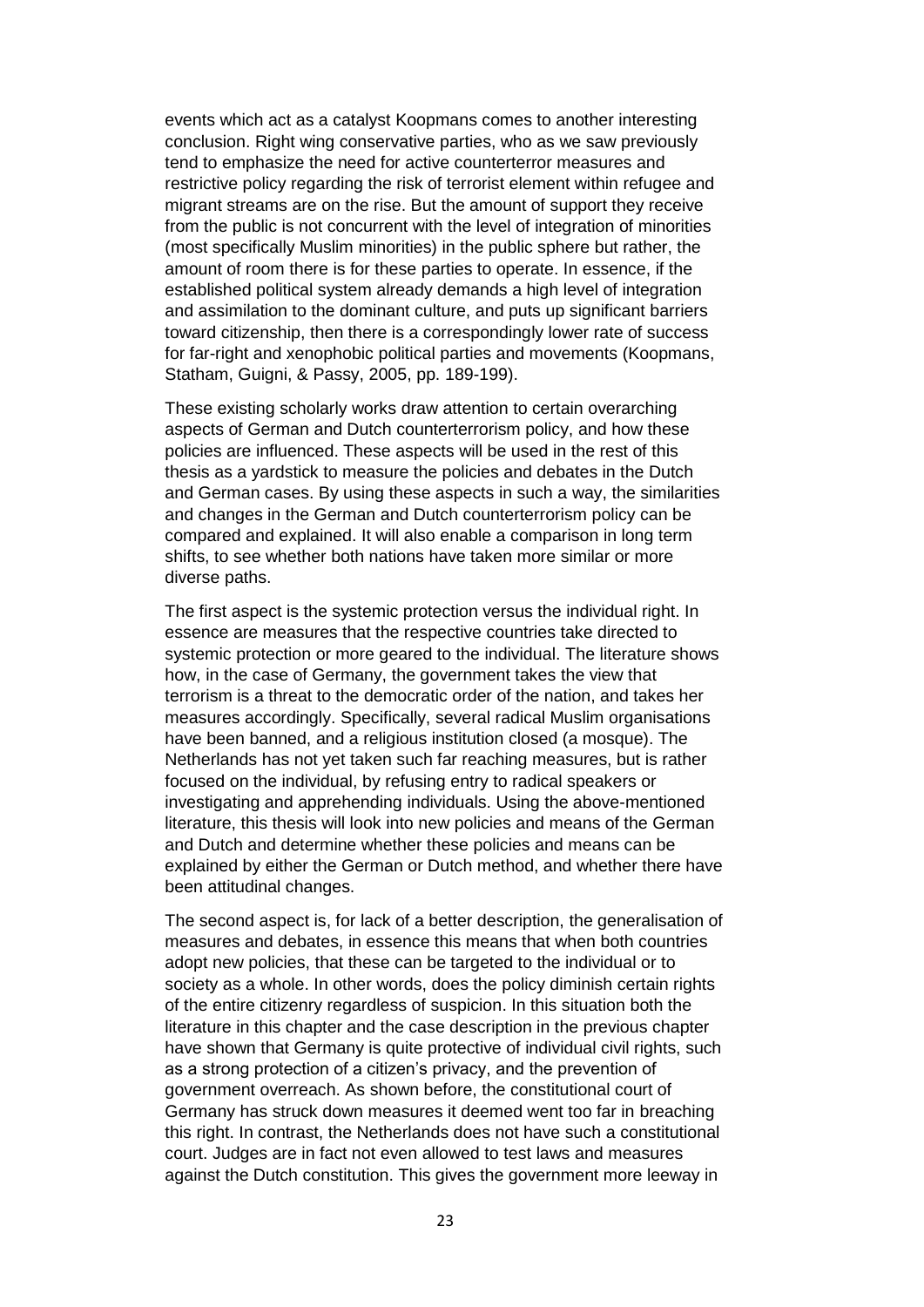proposing measures to prevent terrorist infiltration. The means and measures taken by the Dutch and German government that are described in the following chapters will be compared to see how they reflect these attitudes, and where changes are apparent.

The final aspect is the level of incrimination. This is an aspect with regards to those who are suspected of terrorism. There are several measures and proposal on government action against terror suspects. In the case of a migrant, an asylum application can be rejected, or in the case of a citizen a passport might be revoked of citizenship removed altogether. This aspect is clearly defined in terms of difference between Germany and The Netherlands. In the latter country, an immigrant can lose its immigration status, and be returned to the country of origin if during the asylum process, or in the time that an immigrant holds a temporary residence permit he or she is convicted of a serious crime. Suspicion alone is not sufficient. Meanwhile Germany reserves the right to oust any migrant it deems a terrorist threat (or otherwise a threat to the peaceful society). It is exactly this severity of the German system, in which a suspect does not need a conviction, that Baldaccini and Gould argue against. The analysis of the subquestions will therefore look into this aspect, and see how this characteristic has developed in both nations.

# **5: SQ1 Why and how do terrorists want to enter (Northern Europe)?**

In a way, the why and how terrorists want to enter Northern Europe are two very different questions, which are nevertheless connected. They are connected through potential terrorists' descent and through actions of western governments in general.

# **Why do terrorists want to come to Europe?**

Terrorist motivations to come to Europe can be separated into two distinct categories, to commit acts of terror and as a hiding place. With the successes of Syrian army troops supported by Russia, western coalition supported rebels and the Iraqi army in fighting ISIS, that terror groups territory has shrunk dramatically. This has to do with the fact that ISIS mainly controlled roads, cities and other settlements. They never had full dominant control over the entire area, like most "real" states do. This means that with the recapture of these inhabited areas ISIS power is waning; some are pointing to the end of ISIS as a terror organization. While this may be declaring victory too early, it seems likely that within the near future ISIS' role as a territory controlling entity may be numbered. It may cease to exist entirely, but it is also highly possible that it will revert to being a "regular" terror group. Nevertheless, the end of the geographical control means that a good number of foreign fighters might want to leave the area and return home out of fear of capture or worse by the Syrian or Iraqi governments, or the rebel forces. This first group is returning not necessarily to commit terror attacks, but they are guilty of being terrorists, so there is an element of justice involved. But even more important, these men and women may have psychological damage stemming from their wartime experiences. On top of that, it is not certain they have renounced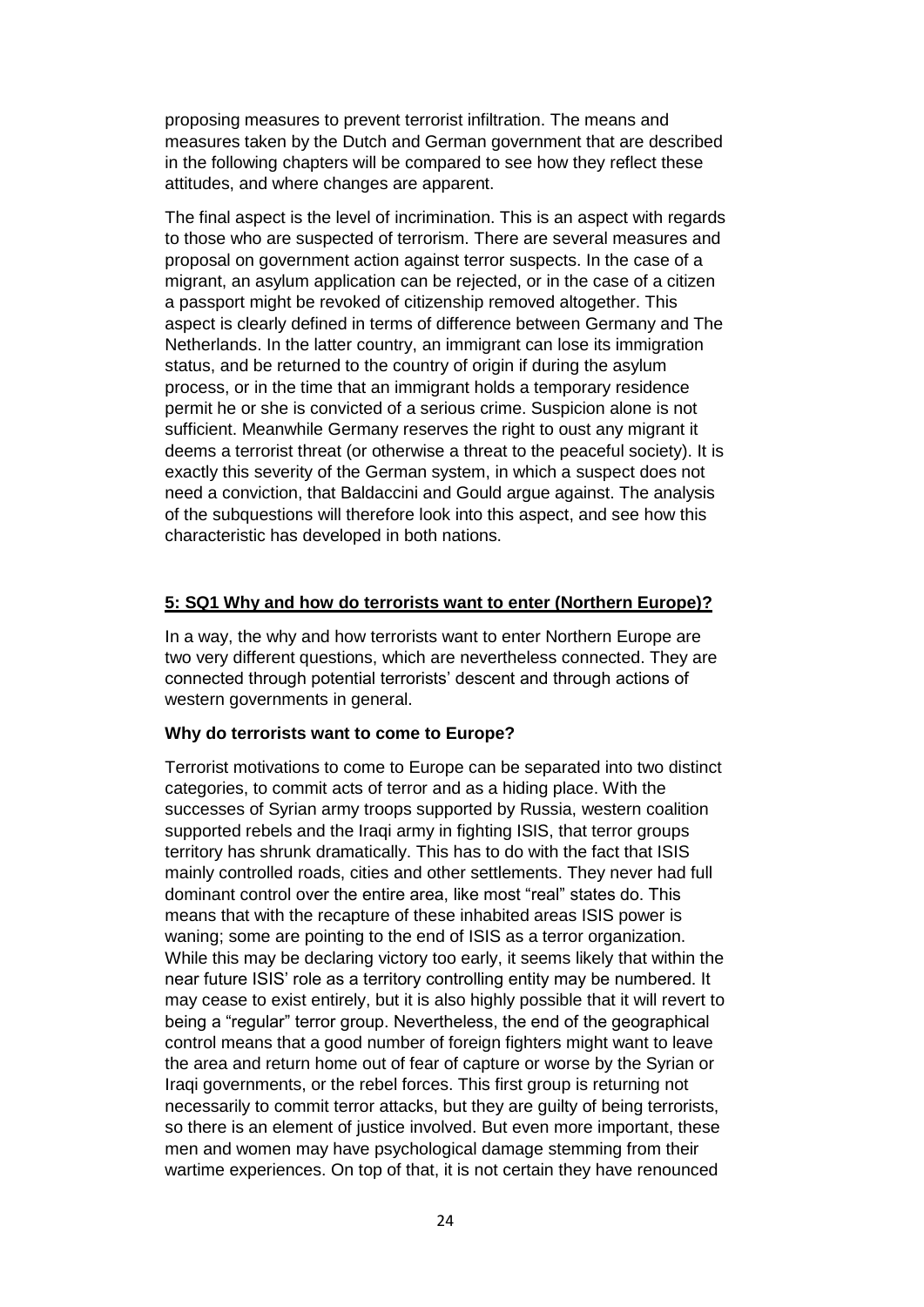violent jihad, and have proven to susceptible to radicalization in the first place. As such they form a danger potential danger to society which needs to be addressed by locating, and if necessary apprehending these persons (AIVD, 2017).

The second reason for terrorist elements to enter Europe is to engage in terrorist activities. These activities can take various shapes and forms. Terrorism is more than just a guy (or girl) committing an attack. The higher the sophistication of the attack the more specific skillsets are needed, which means more people. The rather vague term "terrorist activities" can encompass a whole range of acts. It can be to carry out an attack, but also to procure weapons, money or other essential items any terrorist organization cannot do without. Another possibility is the recruitment of other radicalized persons, most often disgruntled young people, in fact a suspect was arrested in The Netherlands attempting recruitment in refugee centers (Van Wijk & Bolhuis, 2016; AIVD, 2017).

There is also a deeper question as to the reason why terrorists are trying to enter Europe specifically. This will be discussed briefly, for while it is important to understand the reasoning behind these terrorist groups, it is of lesser relevance in the tracking and apprehension of already radicalized persons. In many of the major propaganda outlets of ISIS the west, to which they count all modern liberal democratic states, is the most significant enemy of the Islamic terror movement. This is not a new phenomenon. During the cold war, the Iranian ayatollah Khomeini referred to the Soviet Union as the Little Satan, while the USA was the Great Satan. Osama Bin Laden referred in his writings and speeches to the western crusaders (Buruma, 2004, pp. 24-25). An interesting theory as to the origin of this hatred is found in the concept of Occidentalism. This idea holds that as the Western enlightened capitalist system is becoming more dominant, it is adopted by other cultures because of it materialist successes. In other words, other cultures are copying the west in order to achieve the same level of wealth and prosperity. Often these changes also cause a romantic nostalgia to older cultural values of old and lead to nationalist movements, which sometimes even copy certain western styles in their method of critique. Especially religious leaders are often wary of the secularization that is a byproduct of this system. Finally, there is also a certain level of jealousy involved, especially in societies that are not able to recreate the level of western wealth. In short Occidentalism is a combination of jealousy, resentment of change, opposition to what is seen as the soullessness of capitalism, combined with a healthy power struggle. This is most certainly the case with Islamic Occidentalism as there is a long history of struggle between the western world and the Islamic world, particularly in the Middle East. Added to this is the western support for the founding of the state of Israel, as well as its continuous support and the western lifestyle which in many ways goes entirely against Islamic beliefs of a virtuous and godfearing life (Buruma, 2004, pp. 125-127). Together these aspects make for a dangerous cocktail of loathing and hatred against the west. Combine this knowledge with the fact that Europe is geographically closest to reach and easiest to penetrate because of the large amount of crossing points within easy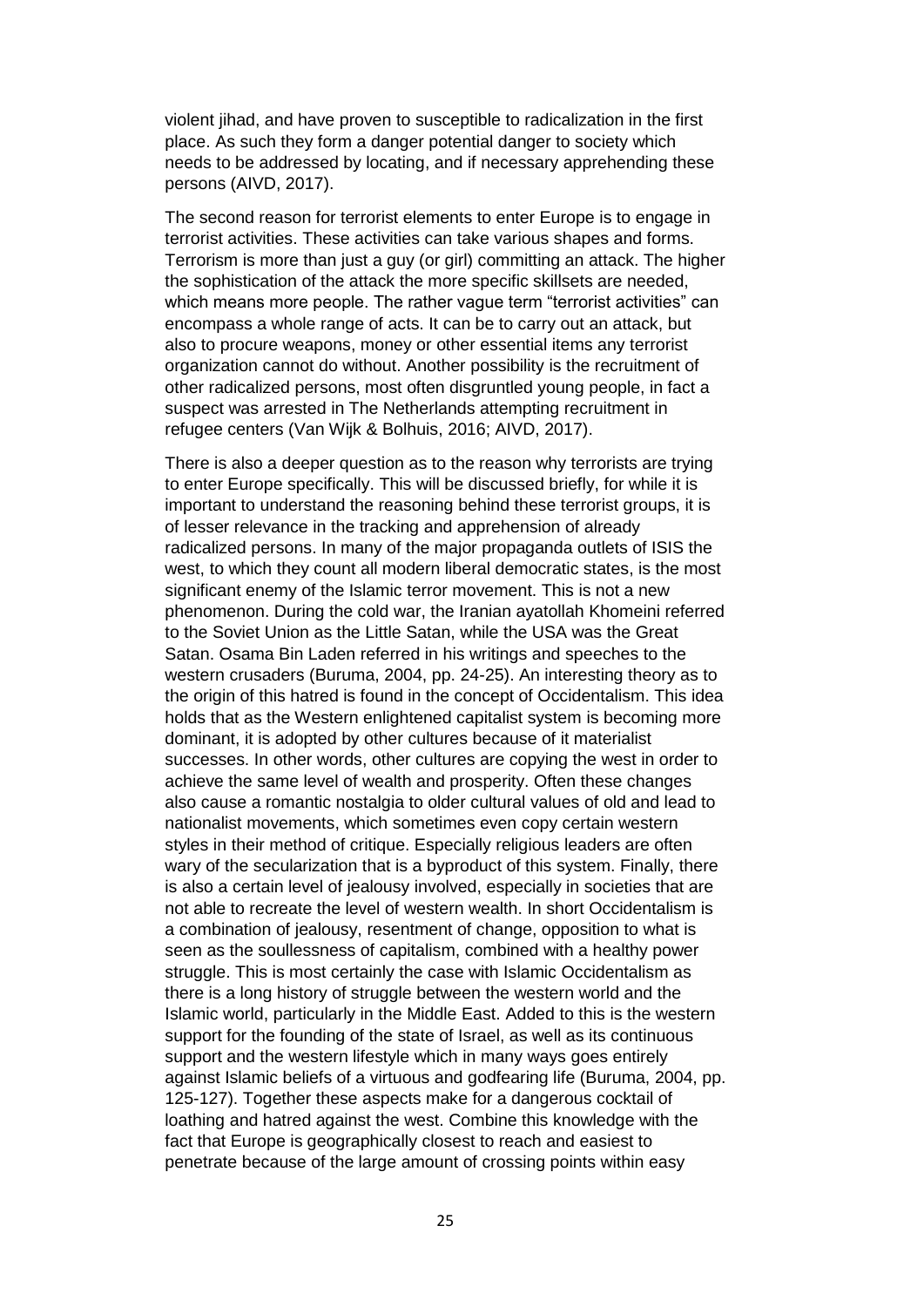reach, and the answer as to why the terrorists are trying to enter Europe is given (Buruma, 2004).

How do terrorists want to enter Northern Europe? There are two ways through which the terrorists are trying to enter Northern Europe. The first is by utilizing the refugee stream coming through the outer borders of the European Union, and then traveling on through the Schengen area. The second way is by simply entering Europe to air and sea ports as regular citizens.

# **Hiding amongst refugees**

The first method of entering Europe is by members of terrorist organizations trying to enter the EU as a migrant. In the wake of the Arab spring in 2011, a number of governments in the Middle East and North Africa were toppled by protesters. Egypt and Tunisia were relatively peaceful popular revolutions, but in other places regime change was a more violent affair. In Bahrain, the protests were violently suppressed by police officers on orders of the government.

In Yemen after months of protests and pressure exercised by neighbouring Saudi Arabia the president of Yemen agreed to step down, handing power to his vice president, who subsequently won the election with 99.8% of the vote. The result was unsurprising given that the vice president was the only one allowed on the ballot. Internal struggles within the country led to the overthrow of this government in 2015 and the start of the Yemeni Civil War. This is led to a number of refugees fleeing to Western Europe mostly through Northern Africa (Encyclopedia Britannica, 2017). Due to the geographic location of Yemen this is a minor flow refugees. The major flow of refugees comes from the two countries affected by the Arab spring in the most violent manner, Libya and Syria.

### Libya

Unlike the Egyptian and Tunisian presidents, Libyan leader Muhammar Khaddaffi and Syrian President Assad chose to try and violently crush civil unrest. In both countries, this has led to a bloody civil war, in which thousands were killed. After a long and protracted political struggle, the United States and other Western nations secured a United Nations Security Council resolution sanctioning military intervention in Libya (Bellamy, 2011, p. 844). This Security Council resolution was only possible because of the abstention of Russia and China, two United Nations Security Council members whom traditionally are disinclined to allow intervention into national conflicts. The resolution called for military intervention to protect the civilian population (Bellamy, 2011, p. 844). Because of the airstrikes executed by western nations the momentum in the civil war shifted and the Khaddaffi regime ultimately fell, with its leader killed by the mob. After the intervention, conflicts between the various ethnic and religious groups that make up the Libyan population resulted in Libya becoming a de facto failed state (Cafiero & Wagner, 2015).

From a European perspective, the consequences of the Libyan situation are threefold. The Civil War, continued by civil unrest and the absence of a functioning government has led to large numbers of migrants trying to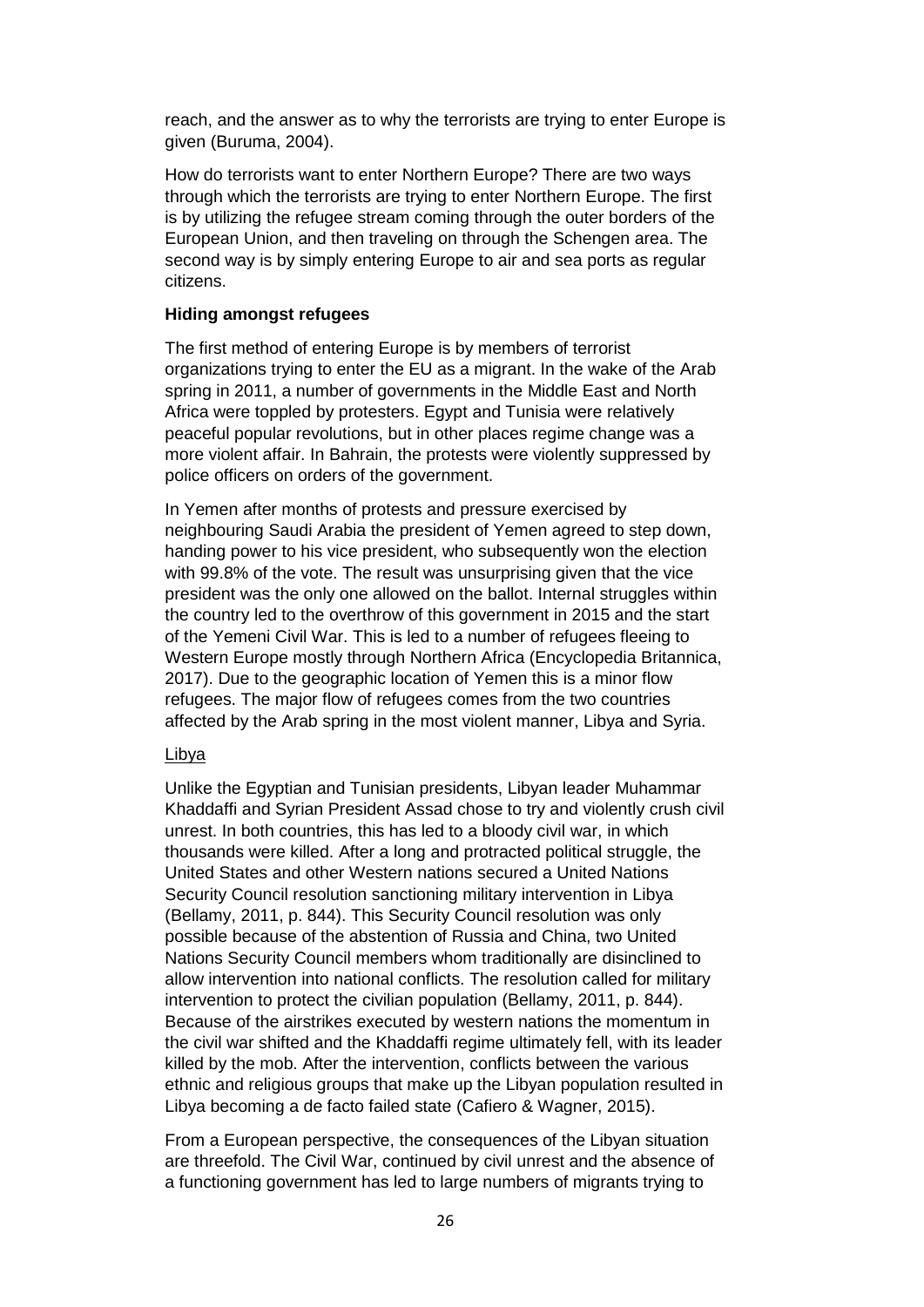cross the Mediterranean Sea into Italy and Spain. At the same time the absence of a functioning government within Libya also means that there is no control over borders and migrant flows. As a result, migrants coming from other African nations, fleeing prosecution or poverty and hunger, can easily pass through Libya to the Mediterranean Sea. A third and final consequence of the absence of a civil government, human traffickers operating within Libya can act virtually unrestricted (Cafiero & Wagner, 2015; U.S. Department of State, 2017). As seen in figure 1 below, Libya has become a stepping stone for local, and international refugees from more than half a dozen countries (United Nations High Commissioner for Refugees, 2017). In the early days of the Libyan crisis the most sought after was the Italian island of Lampedusa, often attempted from the Tripoli area, or from Tunisia, which was at the time in the turmoil of revolution. The vessels used in these attempts were small, hardly seaworthy and overcrowded, resulting in a devastating loss in human life in all but the calmest weather conditions. According to the Missing Migrants Project, an initiative from the International organization for Migrants, the number of fatalities in the Mediterranean has risen to over 12.000 between January 2014 and February 2017. Of these, 90% of casualties are on the Libyan coast, also known as the Central Mediterranean route (Missing migrants project, 2017). The reason for this high percentage is clear. The refugee stream from Libya is large because of reasons given, unlike for instance refugees streams from Morocco and Algeria into Spain. And unlike refugees trying to enter Greece and the Balkan countries from Turkey, which will be discussed later on, the distances needed to cross are greater. In fact, because of the death toll, many relief agencies have started to post ships near the Libyan coast (Frontex, 2014). Human traffickers make use of this by sending refugees out when they believe such a vessel is near, which will then take them to Italy or Spain. These numbers of refugees have put a tremendous strain on the Spanish, and particularly the Italian governments, who were not equipped to deal with such an influx (Frontex, 2014).

For potential terrorists, the current situation in Northern Africa means that they have little to fear from discovery before the crossing to Europe. Because of the unrest in Northern Africa, such as the dissolution of the Libyan state and the conflict that is ongoing between extremists and the government in neighbouring Mali, there certainly is no shortage of potential jihadists. Also, because of the sheer numbers involved, there are several difficulties facing European nations after a potential terrorist has successfully made the crossing, which will be addressed later.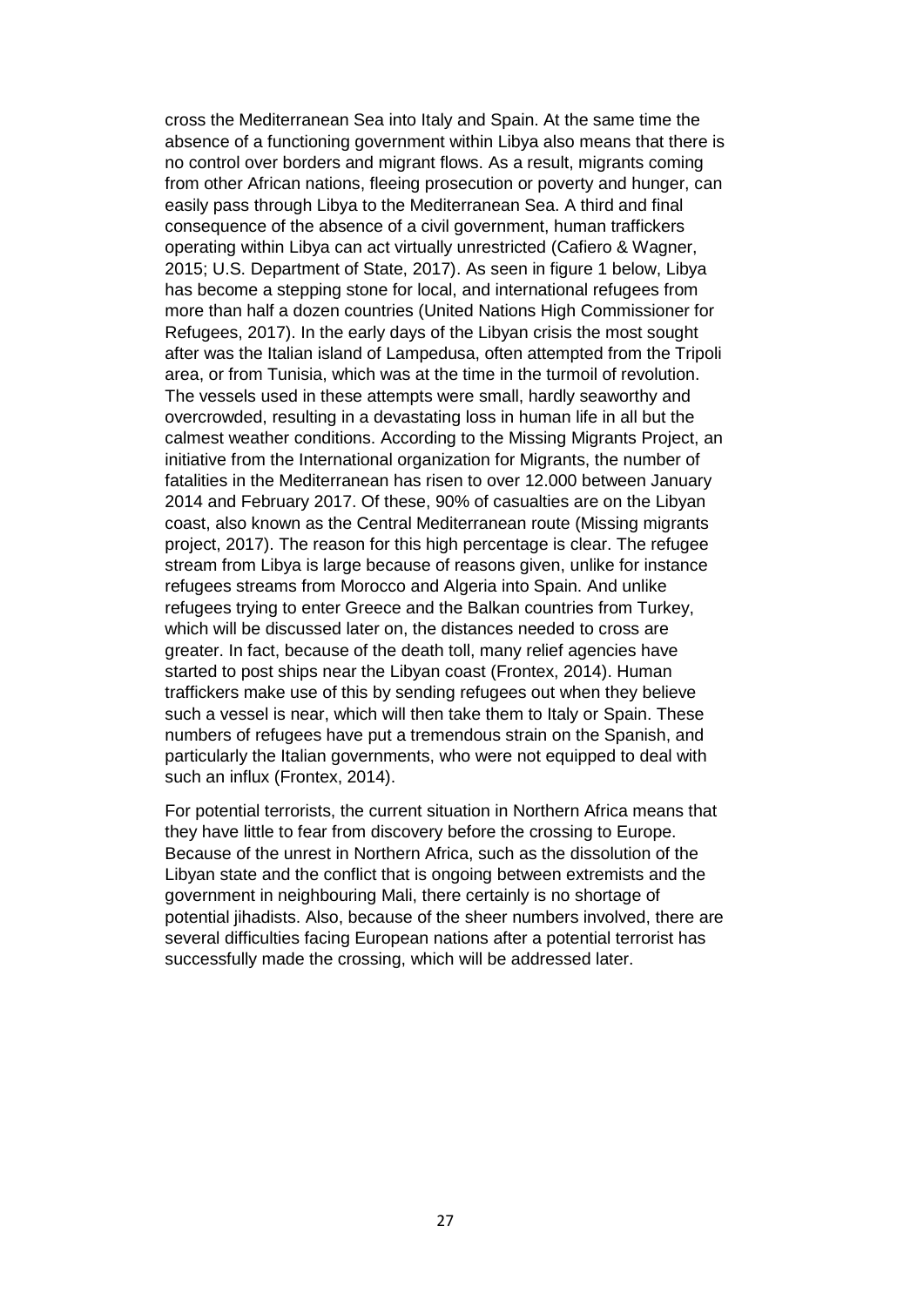

*Fig. 1: Migration routes to and from Libya (United Nations High Commissioner for Refugees, 2017)*

# **Syria**

Like the situation in Libya, Syria also took a dramatic turn, as the Syrian president (and de facto dictator) Assad, refused to step down from office, following protests by the population in 2011. The conflict quickly escalated, and Assad began an ever-intensifying campaign of violence first against the protesters, and later against the armed rebels, who surfaced as a consequence of the violent repression of protests, and refusal by president Assad to step down (BBC, 2016). Up until 2014, western nations had already been trying to get the United Nations Security Council to issue a resolution sanctioning military actions against the Assad regime. This proved to be impossible. As said before, the Russian and Chinese governments are generally unwilling to support military actions in national conflicts. Russia and China had supported action against Gaddafi in Libya, allowing limited military action to stop civilian casualties. The subsequent regime change that was the result of an extensive bombing campaign by Western nations against all of Gaddafi's military installations and troops, was seen by Russia and China as a deliberate act by Western nations. In order to be able to do this the Western nations had, according to Russia and China, stretched the limits and overstepped the boundaries of the United Nations Security Council resolution. They therefore refused to support (or abstain from voting on) a UN Security Council resolution regarding the situation in Syria (Garwood-Gowers, 2012, p. 393; Hehir, 2013, p. 156).

The situation escalated when the Islamic terror group ISIS, which had had some successes in territorial gains in Iraq, crossed over into Syria and rapidly conquered large areas of the country in early 2014 after which they announced the establishment of an Islamic caliphate. Isis quickly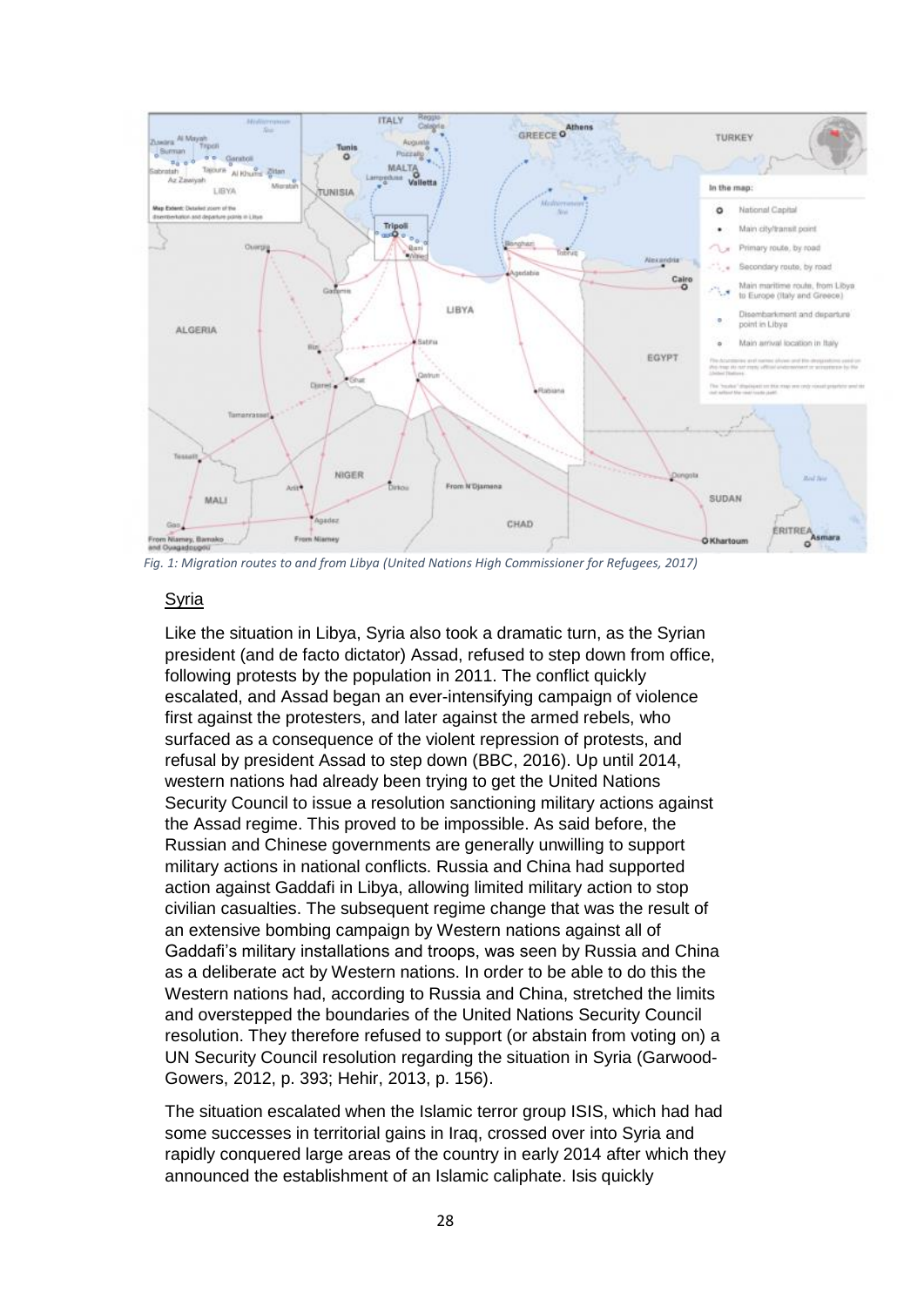introduced a system of law based on the sharia, and embarked upon a terror campaign of the utmost brutality, marked by frequent beheadings, stonings and other atrocities committed against enemy combatants or perceived transgressors of Islamic law (Encyclopedia Britannica, 2017). Between 2014 and 2017 the Syrian Civil War as a result of these events escalated to a total disaster. Because of the atrocities committed and the dangers posed by a terrorist state in the Middle East, the western nations decided to launch a bombing campaign without the support of a UN security council resolution, but under the guise of a NATO counterterrorism action (Encyclopedia Britannica, 2017). This campaign was aimed at defeating ISIS and turning control over Syria over to the Free Syrian Army, a coalition of several rebel organizations, deemed acceptable to the western governments as a replacement for Assad. In 2015 Russia joined the conflict, according to the Kremlin with the aim of fighting ISIS and defeating the Islamic Caliphate. However, unlike the NATO powers, Russia was not aiming for regime change, and was cooperating with Syrian government forces (Encyclopedia Britannica, 2017). Several countries and organisations have accused Russia of not only attacking ISIS positions, but those of the Free Syrian forces as well. Finally, in 2016 Turkish armed forces crossed the border to Syria, again with the stated goal of preventing ISIS from regaining lost ground in the Civil War. However, since the start of the intervention, Kurdish rebel forces in Northern Syria controlled two large but separated areas of northern Syria, and ISIS was rapidly losing terrain in between these areas International observers, experts and governments believe that the Turkish invasion was therefore mostly aimed at keeping the Kurdish areas separate, and possibly even taking them over. The reason behind this that, were the Kurds to link up the areas, there would be a viable contiguous Kurdish state possible based on the Kurdish regions is northern Syria and Iraq. This hodgepodge of warring factions, terrorist organizations and intervening nations and international coalitions has resulted in an exodus of regular citizens fleeing from terror and conflict. According to the UNHCR, between the start of the conflict and march 2017, 5.018.168 persons were registered as refugees from Syria (United Nations High Commissioner for Refugees, 2017). The United Nations estimate that in total over 6 million people are displaced because of the Syrian Civil War (BBC, 2016). The large numbers of migrants, quickly overcame the ability, or willingness, of neighbouring countries to deal with these refugee streams. As a result of this, the situation in refugee camps was quickly deteriorating, leading many refugees to try and reach the European Union, either to seek shelter or because they believed there would be a possibility to build a new and better life. This led to a new and unprecedented refugee stream from countries in the Middle East to the EU, using Turkey as a stepping stone (United Nations High Commissioner for Refugees, 2017).

The number of migrants trying to reach the European Union started out with an average of roughly 20.000 sea arrivals per month in 2014, with the amount of land arrivals less clear because of various reasons, which will be gone into later. The figure quickly rose with the absolute high point of October 2015 when 200.000 migrants arrived by sea in Greece in a single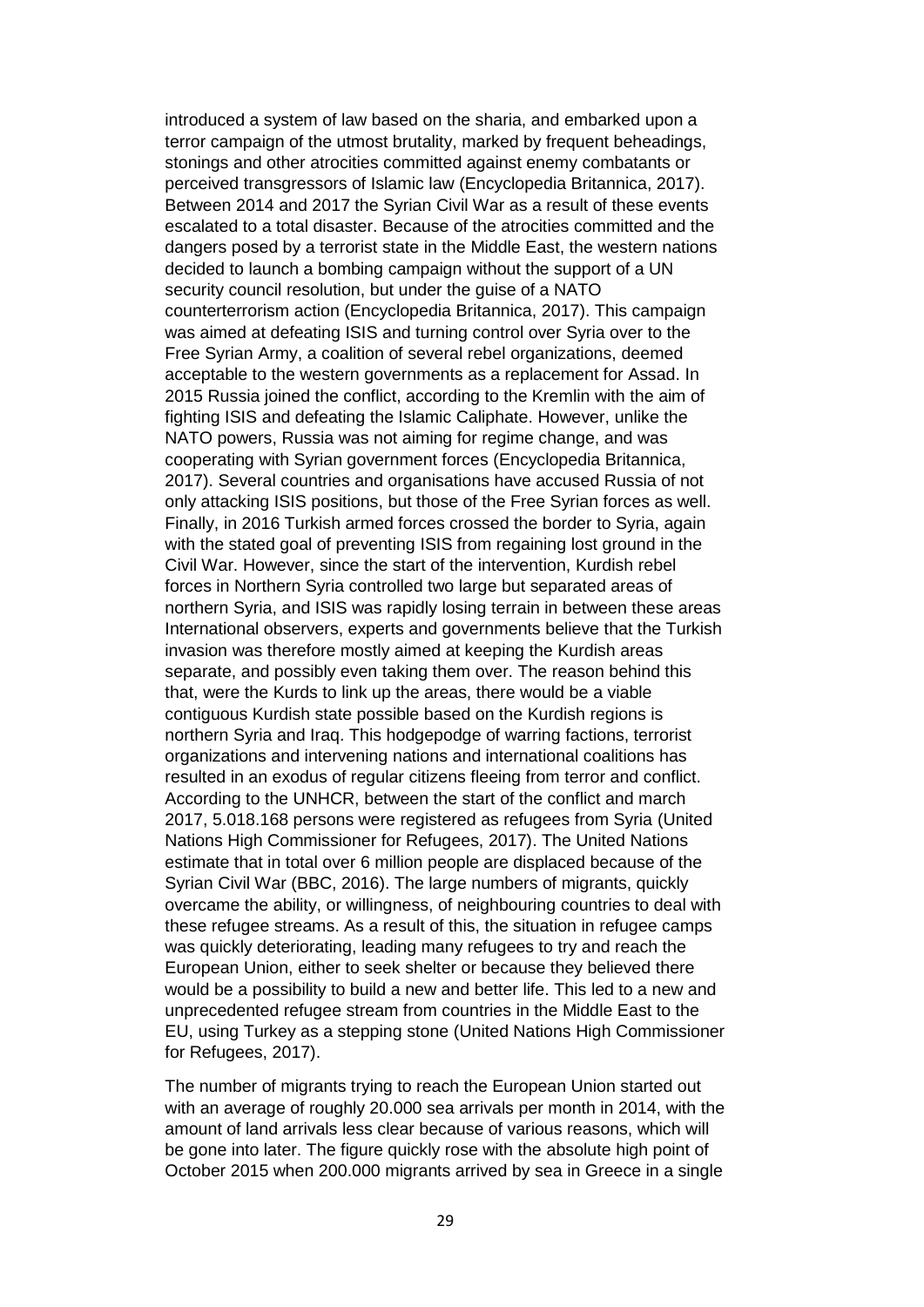month. In total, around 700.000 migrants arrived in Greece by sea in 2015 (Missing migrants project, 2017). This caused a political crisis in Europe, with many citizens concerned over the number of refugees the EU was taking in. Given the situation in Syria, with an Islamic terrorist state controlling large swaths of the country many political actors, as well as opinion journalists and regular citizens were concerned about the possibility of terrorists being among the migrant streams. Also, there was concern in The Netherlands and Germany about the large numbers of refugees they were accepting, and the result this would have on local communities near asylum centres. As a result of the many deaths at sea, and the mounting political pressure in their home countries, a number of EU member states started to close certain parts of their internal borders, in direct contradiction to the Schengen agreement of the EU. In march 2016, in an attempt to stop the influx of migrants, and stabilize the situation, the European Union signed an agreement with the Turkish government. From the moment that the agreement came into effect, all migrants entering the EU from Turkey would be send back to Turkey, and the EU would in return accept the same number of migrants from Turkey who registered there as a refugee. Also, the Turkish government would step up efforts to prevent migration to the EU. In return for this the Turkish government would receive fiscal and political compensation. The deal was heavily criticized by human rights organizations (United Nations Office of the High Commissioner for Human Rights, 2016). It remains a fact that since the agreement came into effect, fewer than 250.000 migrants came



MOVEMENT OUT OF TURKEY AND ONWARD MOVEMENT FROM GREECE AND BULGARIA

*Fig. 2 Movement out of Turkey and onward movement from Greece and Bulgaria. (United Nations High Commissioner for Refugees, 2017)*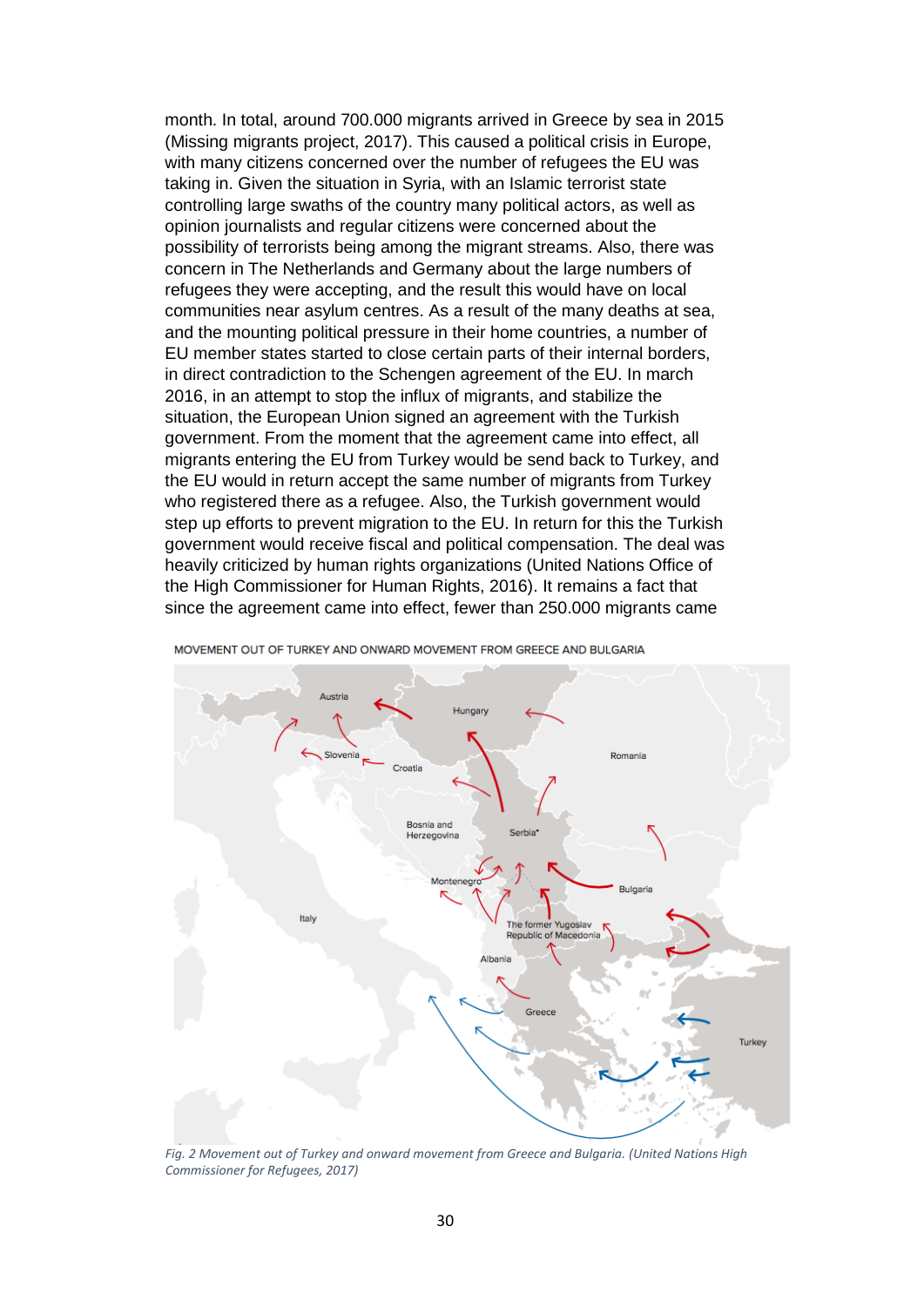into the EU by way of the Eastern Mediterranean route (Missing migrants project, 2017). Whether this is because of successes the rebel forces and Syrian government had on retaking ground from ISIS or is a direct effect of the EU-Turkey deal, is not clear and, frankly, not relevant for this thesis.

In the previous section, there have been references to the number of refugees coming by sea into Greece. Because of the geographical situation, it has been relatively easy to count those numbers. This is necessary because under EU rules an immigrant must be recorded as an asylum seeker in the country in which he/she entered the EU. The journey from Turkey into Greece concerned a relatively small number of centrally located islands, and, being islands, anyone reaching them is easily identified and registered. At the same time, there were refugees trying to enter the EU through Bulgaria (United Nations High Commissioner for Refugees, 2017), or the land connection between Greece and Turkey. These borders are by nature more open, and immigrants less easy to control and register. Also, many immigrants were unwilling to register in countries like Bulgaria and Romania, as they were either afraid that these nations would more easily expel them than other EU nations would, or because they believed their prospects on the whole would be better in the western European nations (Voice of America, 2015). Therefore, there are numbers available on the number of refugees registered in Bulgaria, but they are not necessarily reflective of the actual situation.

#### Difficulties for the Northern European nations

The large asylum flows pose a number of sizeable problem for EU member states, including Germany and the Netherlands, which will be discussed briefly in this section, before being addressed more thoroughly when discussing actions taken to solve the problems that arise from these migration flows. When counties such as these are trying to identify who among the refugees is a potential terrorist, it is impervious to register all immigrants when they enter the EU. After all, once the outer borders are passed, anyone is able to travel all across Europe. A terrorist would not even have to go to an immigration centre. Provided he or she had some kind of supporting network in the EU, they just have to get in the refugee stream until it is past the border and then slip away. As said, the nature of the Turkish-Greek sea immigration means virtually all refugees can be registered. This is also the fact in the central and western Mediterranean route, although to a lesser extent. The fact that this involves a sea route means these refugees are more easily tracked, and often even brought into the EU by vessels of NGO's lying offshore to rescue migrants (Frontex, 2014, pp. 6,32). There has been evidence however of the Italian government not registering refugees subsequently, to avoid being responsible for them in the long run (as first receiving nation).

The second problem concerns the sheer numbers of refugees into Europe, whose member states were not prepared or set up for such an influx, which is the main reason Italy is rumoured to let immigrants pass through unregistered as discussed above. In the numbers in figures 3, 4 and 5, the size of the problem immediately becomes apparent as the number of refugees quadruples in the space of just two years. Another troubling fact is that the numbers do not match. The Eurostat data and the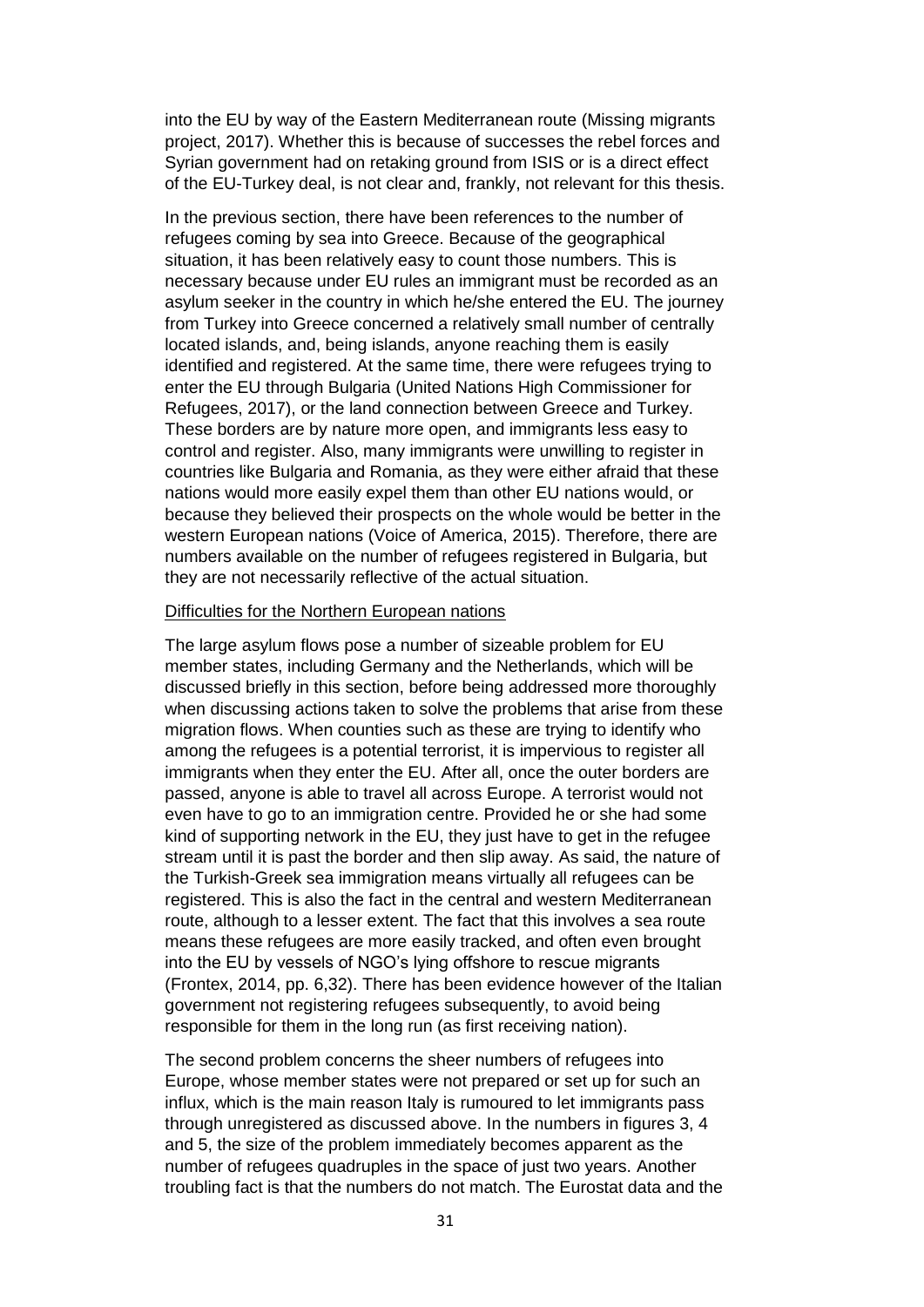national data from the Dutch accounting agency CBS and the German immigrations services do not match up. The Dutch immigration numbers are off by thousands, while the German number is off by hundreds (Bundesamt für Migration und Flüchtlinge, 2017) (Centraal Bureau voor Statistiek, 2017) (Eurostat, 2017). The German situation may even be more alarming than the Dutch situation, because a discrepancy of some 12.000 refugees, on a total of 32.840 (the highest number for 2016) can only be explained by a different accounting technique, whilst a small difference cannot be explained this way. Given the fact that there are reports that the German government is already unaware of the whereabouts of a number of potential terrorists, this number is certainly the more worrying (Süddeutsche Zeitung, 2017).

Another problem for authorities is that most refugees are arriving without any form of documentation. This is partly because some of them are from

|                       | 2014     |             |        |
|-----------------------|----------|-------------|--------|
|                       | Eurostat | <b>BamF</b> | CBS    |
| <b>European Union</b> | 626.960  |             |        |
| Germany               | 202.640  | 202.834     |        |
| <b>Netherlands</b>    | 24.495   |             | 29.890 |

*Fig. 3 First time asylum applicants 2014 (Bundesamt für Migration und Flüchtlinge, 2017) (Eurostat, 2017) (Centraal Bureau voor Statistiek, 2017)*

|                       | 2015                           |         |        |
|-----------------------|--------------------------------|---------|--------|
|                       | <b>BamF</b><br>Eurostat<br>CBS |         |        |
| <b>European Union</b> | 1.322.825                      |         |        |
| Germany               | 476.510                        | 476.649 |        |
| <b>Netherlands</b>    | 44.975                         |         | 58.880 |

*Fig. 4 First time asylum applicants 2015 (Bundesamt für Migration und Flüchtlinge, 2017) (Centraal Bureau voor Statistiek, 2017) (Eurostat, 2017)*

|                       | 2016      |             |            |
|-----------------------|-----------|-------------|------------|
|                       | Eurostat  | <b>BamF</b> | <b>CBS</b> |
| <b>European Union</b> | 1.259.950 |             |            |
| Germany               | 745.150   | 745.545     |            |
| <b>Netherlands</b>    | 20.945    |             | 32.840     |

*Fig. 5 First time asylum applicants 2016 (Bundesamt für Migration und Flüchtlinge, 2017) (Centraal Bureau voor Statistiek, 2017) (Eurostat, 2017)*

countries that have been in the throes of civil war, some for almost half a decade. Others have thrown away their documentation, a well-known tactic amongst asylum seekers to prevent being returned to their home countries. This is especially true for those coming out of African states, through the central Mediterranean route (Huffington Post, 2016; Trouw, 2016). This means that the governments that are trying to identify terrorists from genuine refugees have virtually no information to go on other than what they collect from the person itself such as DNA, fingerprints, physical description and photographs.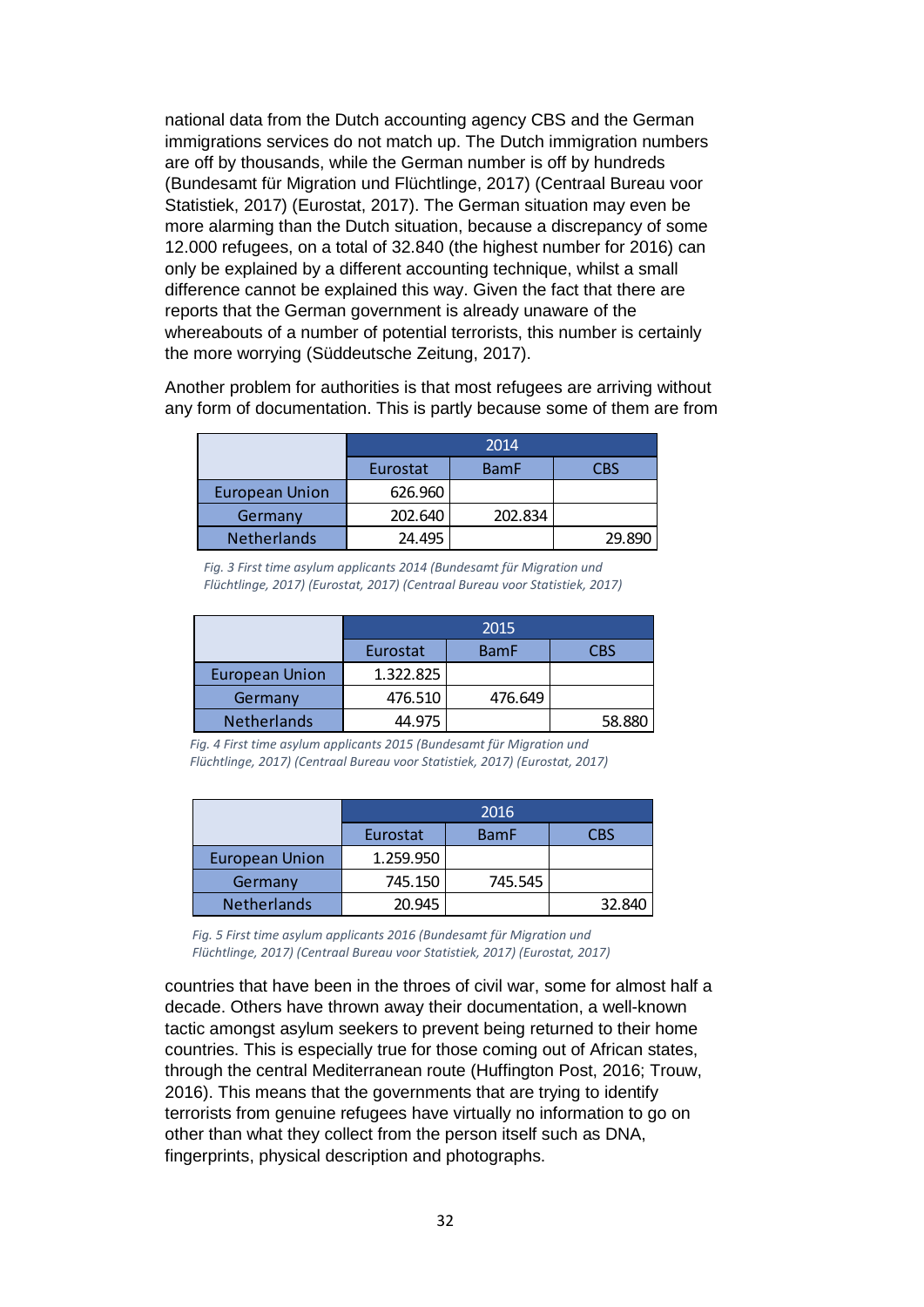For those that do have papers there is the question of the reliability of their documents. This is more the situation among refugees coming from Syria. There the ability to create passports and other identity papers are no longer under the exclusive control of the Assad government (Cruickshank, 2017, p. 13). In one instance, which made headlines in the Dutch news, a reporter was able to obtain an authentic Syrian passport in the name of Malek Ramadan, for Dutch prime minister Mark Rutte (Algemeen Dagblad, 2016). The same is possible for all kinds of documents. Such a situation creates the problem for intelligence services that members of terrorist organizations, especially those of whom there are no fingerprints and other biometric data, could enter the country under a false name, with a false set of genuine records, which seems to chronicle an entire life, that only exists on paper. Because of the situation in Syria, where NATO is supporting rebel organizations, checking the veracity of these documents with the Assad regime is obviously out of the question, even if the records in question have not been lost in the conflict. If one considers that there are known terrorists of whom only the name is known and a general description, then this quickly becomes problematic.

### **Entering Europe through regular channels**

The second manner in which terrorists are trying to enter Europe is trough air and seaports, as regular citizens. Unlike those hiding in refugee streams they are not trying to enter Europe illegally and do not go through the immigration process. They are able to do this because they are in fact European citizens. This form of entering Europe mostly occurs from the Middle East, as it is tied in with membership of the ISIS terror group. The early successes of ISIS and their establishment of the caliphate turned out to be highly attractive to radicalized, mostly young, muslims from foreign countries in general, and western countries in particular (The Soufan Group, 2015, pp. 12-13). The International Centre for Counter-Terrorism (ICCT) in The Hague has estimated that there are between 3.900 and 4.200 EU citizens fighting for ISIS (International Centre for Counter-Terrorism, 2016, p. 4). They consist mostly of men but also a sizeable number of women, 83% and 17% percent respectively. Virtually all of these foreign fighters are from the larger inner cities of Europe, and have a spatial grouping that suggests the existence of recruitment networks that had already radicalized a number of youths. According to the ICCT 14% of these people are confirmed dead. However, 30% of these foreign fighters have returned to Europe (International Centre for Counter-Terrorism, 2016, p. 4). Of the remaining 56%, some will have died, but their deaths are yet to be confirmed, and the others will still be in ISIS controlled territory. The Dutch AIVD estimates that in total there are around 300 Dutch citizens who have joined terror organisation ISIS in Syria. It is interesting to see that the Dutch foreign fighters are with 30% almost twice as often female as the western nations average. Of these foreign fighters around 30-40 are (presumed) dead, and 40-50 are believed to have returned (International Centre for Counter-Terrorism, 2016, p. 35).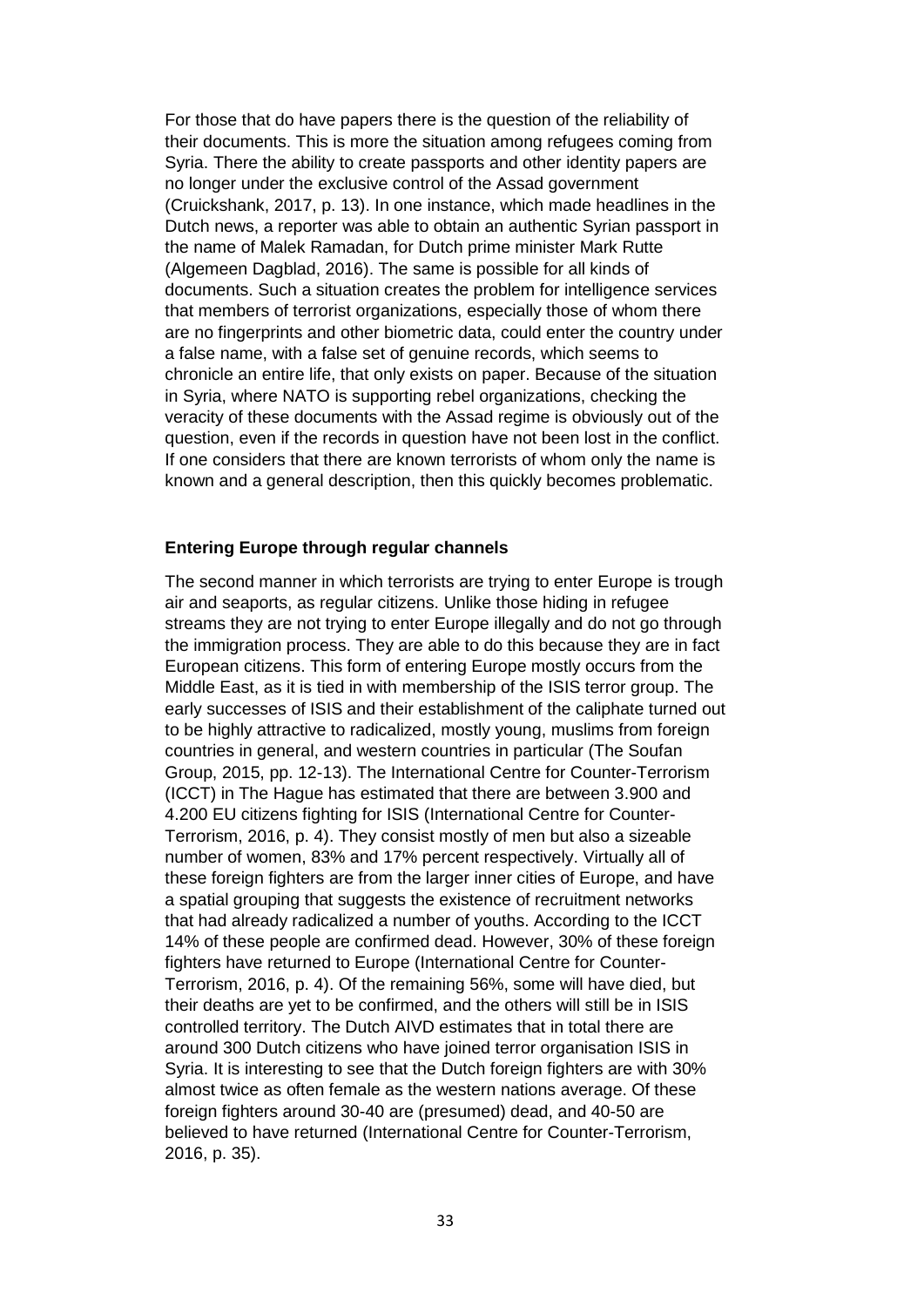This type of terrorist infiltration has both advantages and disadvantages for national governments trying to fight terror. The advantage is that their identities are better known than most suspected terrorists. Depending on their nation of origin and issue date of their passports, the government may have some biometric data on them (European Union, 2017), and their background may be better known. Also, it is not uncommon for foreign fighters to have some kind of criminal record, especially amongst the younger male foreign fighters. This provides the governments with an extra layer of information that can be used to identify and if necessary apprehend these people (The Independent, 2016; The Soufan Group, 2015, p. 13; International Centre for Counter-Terrorism, 2016).

That said, there are also disadvantages to this kind of infiltration. The most obvious of which lies in the Schengen agreement. Under this agreement, the holder of a passport of an EU member state may enter Europe though any member state, and is free to travel and reside within any EU member state. This means that any foreign fighter whose identity and status is not shared by his member state can enter Europe virtually undetected (European Union, 2017). The most striking example of this is the case of Ibrahim El Bakraoui, one of the perpetrators of the 2016 Zaventem Airport terror attack. He was apprehended in Turkey, where they suspected him of ISIS involvement (NOS, 2016) (De Standaard, 2016). The Turkish authorities wanted to deport him to his home country of Belgium, who would most likely have arrested him on arrival, because of outstanding warrants. El Bakraoui requested to be deported to The Netherlands, which was perfectly possible under the Schengen agreement and his request was therefore granted. Upon arrival in the Netherlands he was briefly detained by immigration services, but as a Belgian passport holder with no outstanding international arrest warrant, and no proven links to terrorism (it is disputed that the Turkish report that he was deported as a terror suspect had not yet arrived, or was simply not yet processed by the Dutch police) they released him the day of his arrival, after which he proceeded to travel to Belgium by private transport (De Standaard, 2016; De Standaard, 2016). This example shows the difficulty governments have in dealing with foreign fighters from other member states. If a returning foreign fighter suspects he will be arrested on return, he or she can simply travel via a neighbouring member state, and proceed by car or train to their own country.

The second difficulty is that once a returnee is through the border process tracking him or her becomes far more difficult than with a potential terrorist hiding as a refugee. After all, a registered refugee is, at least in theory, on a location controlled by the government, has to undergo several processes aimed at identifying him or her as a threat to that nation, as shall be shown in the third subquestion. This advantage does not apply to returning foreign fighters. Once they are through the border, they can disappear at will, and on account of them being EU or even national citizens, they are able to procure housing and transportation without difficulty. This problem is deepened by the fact that as citizens who have been born in the Netherlands or Germany, or at least have lived there for years, they have an extensive network of friends and family in those countries. These friends and family are often willing to support these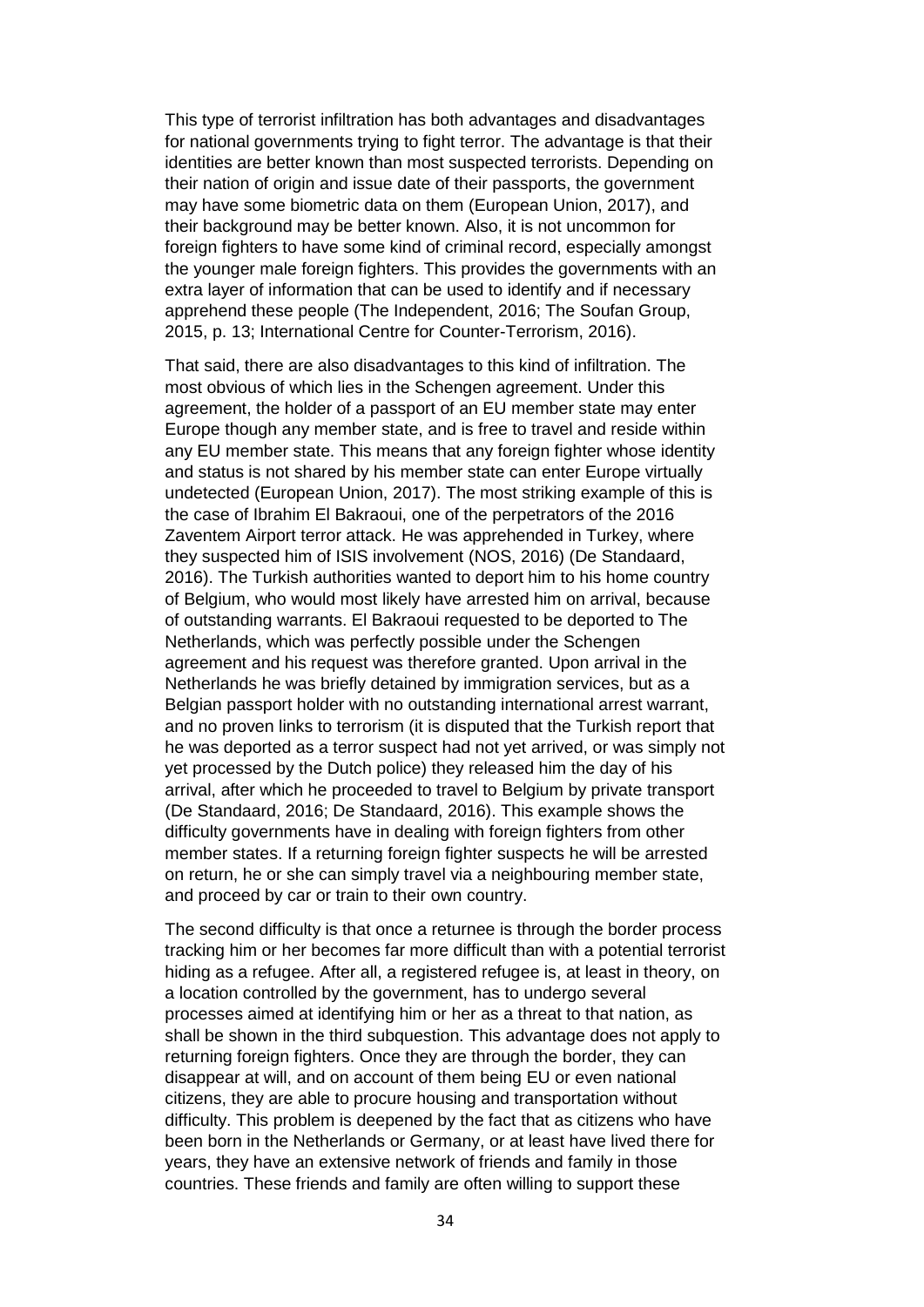foreign fighters with funds and shelter, either out of loyalty to family and friends, but sometimes also out of direct support for the jihadist cause (Bale, 2009, p. 73). One notable example involves Salah Abdeslam, a French-Belgian terrorist suspected of involvement in the 2015 Paris attacks. Despite an intensive three-month manhunt, he managed to evade capture for 126 days, after which he was finally arrested. He had sought shelter in the Brussel borough of Molenbeek, a known radicalist hotbed, where Abdeslam had been raised (NOS, 2016). He was apprehended within walking distance of his family's residence. During the three months he was on the run, he lived quite openly among the community there. As one source told the Dutch news agency NOS: "everyone here (in Molenbeek) knew where he was living". Dutch anthropologist Teun Voeten, who lived in Molenbeek for an extended period of time to do research stated that there is an extensive network of people protecting these terror suspects, often even if they do not support their ideals, out of a sense of communal loyalty (NOS, 2016).

#### Why and how are terrorist trying to enter Northern Europe.

To summarize, terrorists, both in general as those who have previously travelled from Europe to the ISIS controlled territories are trying to enter Europe either to seek refuge from the adverse tactical situation in Syria and Iraq and to commit acts of terror and terrorism related activities in the EU. Their reason for singling out the EU lies in a deep hatred and loathing of the West, its dominance and its culture, which stems from a complex mix of issues. They are attempting to do this via migrant flows, posing as refugees, and through the borders of the EU if they are in possession of valid EU travel documents or documents of states whose residents do not require visa to enter the EU.

The first method means that a potential terrorist travels in the refugee stream that has significantly increased since 2012, and tries to hide in amongst the genuine migrants. This is a great risk, as undetected terrorists can set up cells in their receiving nations, or make contact with other home-grown radicals or returned foreign fighters, as was the case with the November 2015 Paris attacks and the 2016 Zaventem attack, committed by known or suspected foreign fighters, and coordinated by a mastermind, which entered the EU as a refugee in Greece (CNN, 2017). The risks are great also because of the inability of the EU and its member states to verify documents of refugees, either because those are destroyed in a civil war, or because they are under the control of hostile elements (either ISIS or Assad). Combined with the fact that ISIS is reportedly in control of either a large number of blank Syrian passports or even worse, the equipment required to make these passports means that the task of confirming identities, refugee status etc. is a daunting one for European officials, especially if confronted with suspects who have been trained on blending in, and coached as to what to say in interviews. Further difficulty lies in the number of refugees entering the European Union, overtaxing the system, and impairing the ability of the security and immigration organizations to properly conduct security reviews on these refugees.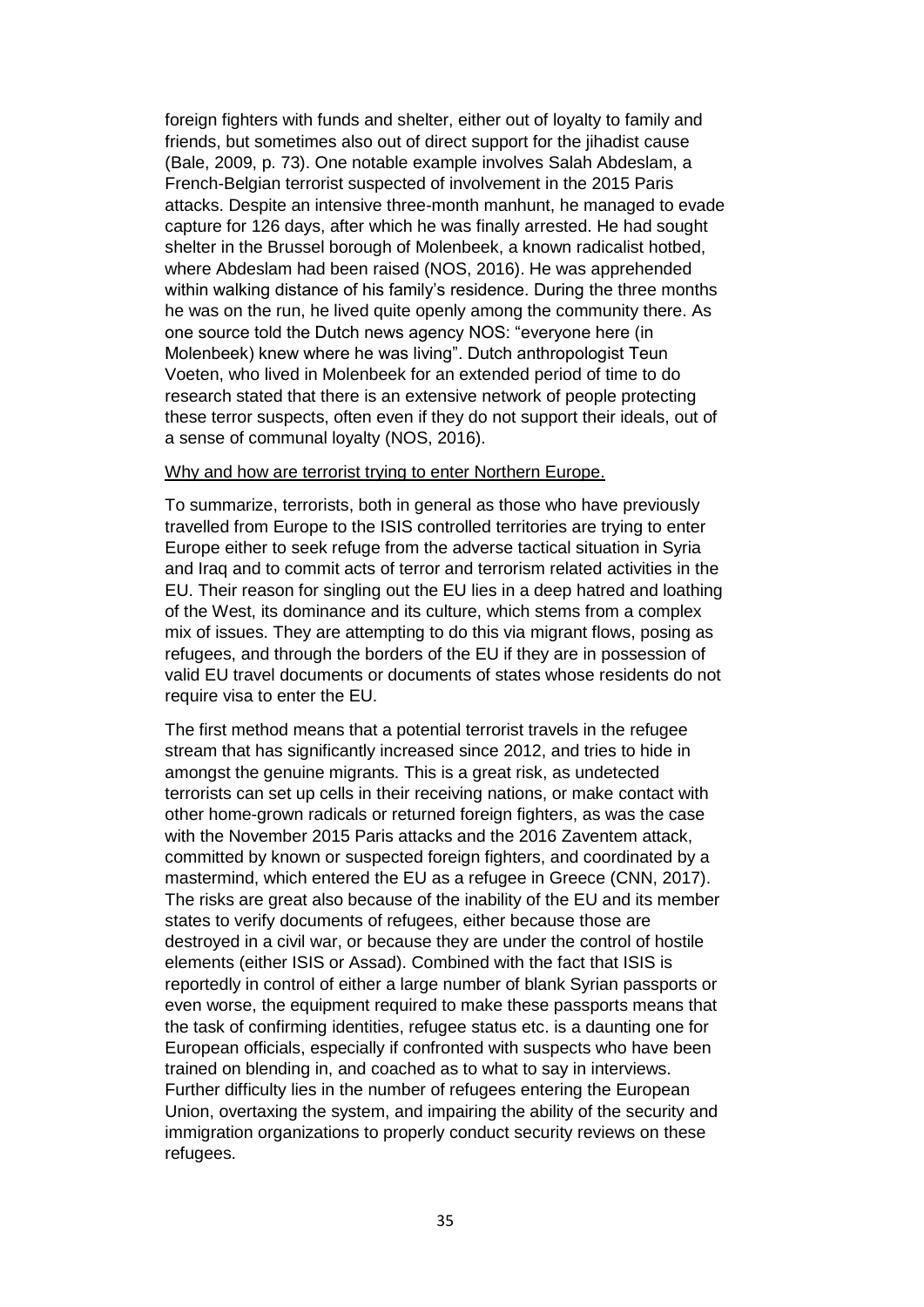The second manner of entering the EU consists of foreign fighters who hold citizenship of a EU nation, and who try to enter via airports and seaports, or regular border crossings. They often do this in another EU member state than the one they are a citizen of, to minimize the chance of detection. For them the greatest risk of detection is situated in the border crossing. As seen with terrorists who have managed to return undetected, there is often a support network in the home county, which can provide support and concealment. Investigators and journalists found that even if people in neighborhood did not approve of terrorism and were aware that a known foreign fighter had returned, that these neighbors were still unwilling to report them to the authorities, personal relations trumped disapproval in these cases. Also, the fact that the foreign fighters are engaged in a civil war, means that authorities do not have a clear overview of the status of their citizens who have joined this fight. They are aware of a number of casualties, and a number of returnees, but many are unaccounted for, which means that there is a need for long term policy on preventing infiltration. Another important factor is the openness of travel throughout the EU because of the Schengen agreement. Any failure of a government to properly notify all other member states of the identities of their foreign fighters, or the failure of member states to implement the received information, means that there are holes in the border control through which these foreign fighters can slip.

| difficulty and duration.                                                 |
|--------------------------------------------------------------------------|
|                                                                          |
| As said the two different measures have significant differences in risk, |

| Hiding amongst refugees                                                  | Returning foreign fighters                                         |
|--------------------------------------------------------------------------|--------------------------------------------------------------------|
| No identification papers or forged<br>papers of conflict area (Syria and | Mostly EU member state citizens<br>or of third states without visa |
| Iraq).                                                                   | requirements.                                                      |
| Low risk of immediate detection                                          | High risk of detection at point of                                 |
| because of mixing in large groups                                        | infiltration, especially if identified                             |
| of migrants.                                                             | as a foreign fighter by the home                                   |
|                                                                          | nation.                                                            |
| No (or little) freedom of movement                                       | No limits on movement after                                        |
| after entering the country.                                              | entering the EU                                                    |
| No support network in-country                                            | In-country support network                                         |
| except previously established                                            | consisting of family, friends and                                  |
| contacts.                                                                | sympathizers.                                                      |
| High risk of detection after entry                                       | Low risk of detection after entry                                  |
| due to longer government                                                 | because of single point of                                         |
| exposure (immigration process).                                          | detection (border) and support                                     |
|                                                                          | network.                                                           |

# **The two types of terrorist infiltration**

# **6: SQ2: What kind of means do German and Dutch government have to prevent terrorists from entering their country?**

The means of the European nation states, and Germany and The Netherlands in particular can be divided into two distinct types, those aimed against terrorists hiding amongst refugees and those aimed against entering the country as regular citizens. These means are the institutional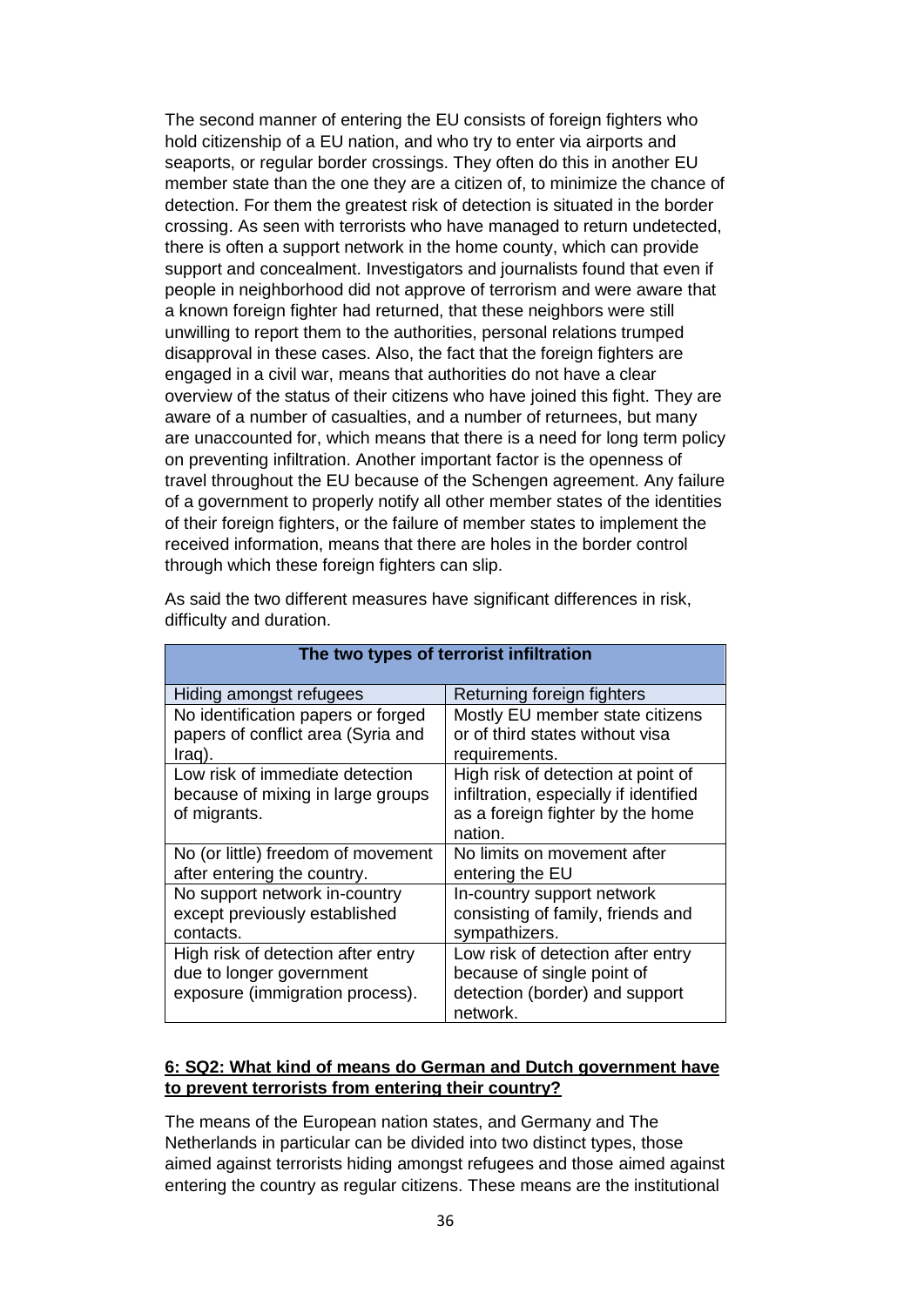arrangements standing between potential terrorists in question and their entry into a European state. These arrangements can be very tangible or are of a more elusive nature.

# Means in preventing returning foreign fighters from infiltrating the EU member states.

The most tangible of all means is the European and national border control. In the case of the European Union's outer borders this means the border control agencies of the specific member state, and also the European Union's Frontex border control agency. There are several different kinds of borders. First of all, the land border. Land borders are the borders on the eastern side of the European Union connecting the European Union physically to another nation state. The second kind of border, sea borders, are found all over the European Union from Britain to Greece and from Spain to Latvia, but for the purposes of this thesis mostly concern Europe's southern borders. More specifically, the Spanish, French, Italian and Greek border. The third kind of border is found all over Europe and our air borders, in other words, airports.

This quite obvious distinction in between kinds of borders is necessary to understand means at disposal of European member states to prevent potential terrorists from entering their countries. Given the focus of this thesis on the Netherlands and Germany, these borders will be discussed from the perspective of those two nations. Because of the nature of Schengen, this means that those two nations only have direct control over the sea and air borders of their own country, and in both cases the sea border is virtually irrelevant for the purpose of this thesis. Therefore, the first line of defence of both countries for stopping potential terrorists is under the control of other states. For this reason, the European Union founded the Frontex organisation. The mission of Frontex is to coordinate the international control of borders for the EU (European Union, 2015, pp. 8-10). The most important method of the Frontex agency is intelligence sharing and analysis. Countries like Germany and The Netherlands provide information on citizens that are suspected of connections to international terrorism. This can be done by issuing a European arrest warrant if there is concrete information of illegal behaviour (European Union, 2015). It can also be achieved through intelligence sharing, providing member states with the identity of persons of interest, thereby creating awareness if such a person ever tried to enter the EU through third party members states. Frontex also maps risk areas and coordinates border control action between member states sharing a particular vulnerable section of the European Union outer border (Frontex, 2017). Case in point in this situation would be the Mediterranean Sea, which borders a number of European Union Member states. Frontex is actively involved in coordination the international border control in this region. They provide data for national border services such as satellite information on suspicious maritime movements and use satellite imagery to monitor refugee camps in Northern Africa to predict crossing attempts. In Greece 600 Frontex officials are assisting the Greek government with fingerprinting and screening migrants as part of the Poseidon Operation. In the Netherlands the Koninklijke Marechaussee, the Dutch gendarmerie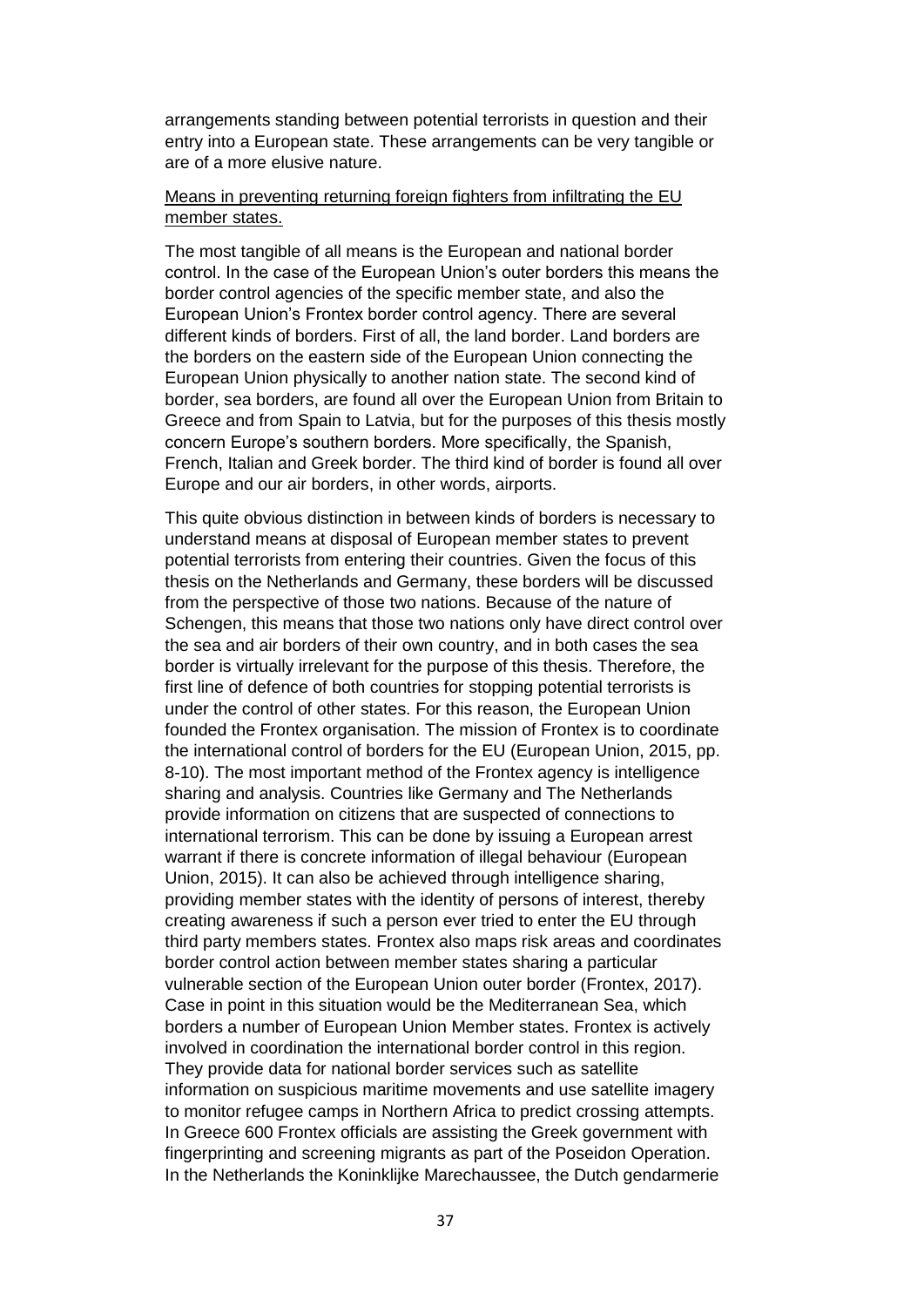force, is responsible for border control. They perform this function mostly at the airports and seaports, but also monitor road and railroad access for suspicious activities. The Marechaussee, as noted before is part of the Ministry of Defence, at first as a part of the army, since 1998 as a separate branch of the military (Koninkrijk Der Nederlanden, 2017). In contrast, Germany, where responsibility for the border control is put in the hands of the Bundespolitzei, the federal police force under the auspices of the Interior Ministry. The task of the Bundespolitzei is more limited than that of the Marechaussee, with more than two thirds of its 40.000 personnel being tasked with border control (Bundespolitze, 2017).

### Means in identifying potential terrorists hiding amongst refugees

Border crossing by potential terrorists possessing (valid) travel papers is one threat. The other is the ability of terrorists to hide amongst refugees. This method has been extensively discussed before. In this section, the means and policies of the German and Dutch governments to deal with this problem is addressed.

As said before, the problem with the travel paper is that because of the situation in Syria, most refugees are arriving without any form of documentation. This is partly because some of them are from countries that have been in the throes of civil war, some for almost half a decade. Others have thrown away their documentation, a well-known tactic amongst asylum seekers to prevent being returned to their home countries. This is especially true for those coming out of African states, through the central Mediterranean route (Huffington Post, 2016; Trouw, 2016). This means that the governments that are trying to identify terrorists from genuine refugees have virtually no information to go on other than what they collect from the person itself such as DNA, fingerprints, physical description and photographs.

For those that do have papers there is the question of the reliability of their documents. This is more the situation among refugees coming from Syria. There the ability to create passports and other identity papers are no longer under the exclusive control of the Assad government (Cruickshank, 2017, p. 13)

The same is possible for all kinds of documents. Such a situation creates the problem for intelligence services that members of terrorist organizations, especially those of whom there are no fingerprints and other biometric data, could enter the country under a false name, with a false set of genuine records, which seems to chronicle an entire life, that only exists on paper. Because of the situation in Syria, where NATO is supporting rebel organizations, checking the veracity of these documents with the Assad regime is obviously out of the question. If one considers that there are known terrorists of whom only the name is known and a general description, then this quickly becomes problematic.

Another problem for counties such as Germany and the Netherlands when trying to identify who among the refugees is a potential terrorist, is that it is impervious to register all immigrants when they enter the EU. After all, once the outer borders are passed, anyone is able to travel all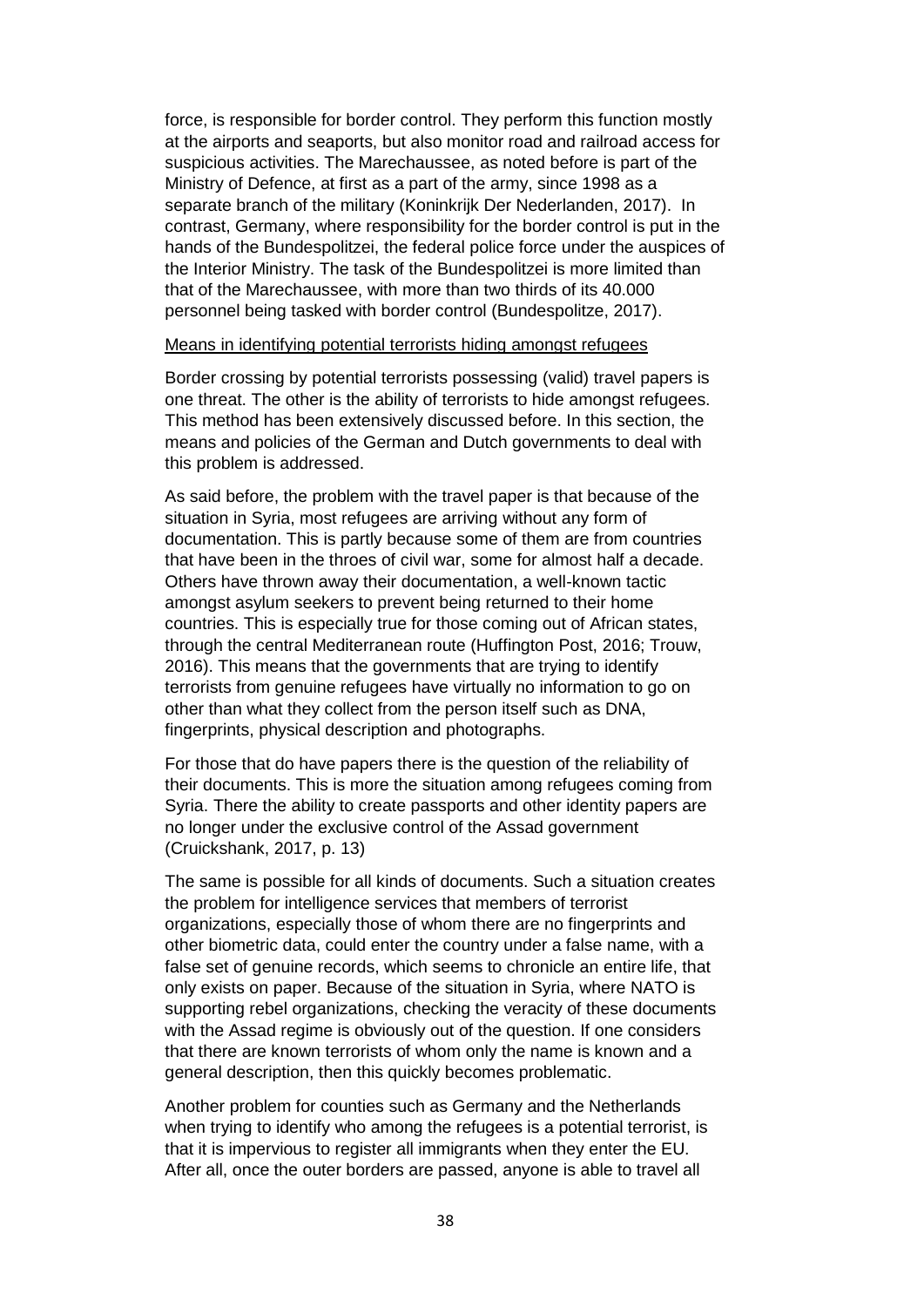across Europe. A terrorist would not even have to go to an immigration centre. Provided he or she had some kind of supporting network in the EU, they just have to get in the refugee stream until it is past the border and then slip away. As said, the nature of the Turkish-Greek sea immigration means virtually all refugees can be registered. This is also the fact in the central and western Mediterranean route, although to a lesser extent. The fact that this involves a sea route means these refugees are more easily tracked, and often even brought into the EU by vessels of NGO's lying offshore to rescue migrants (Frontex, 2014, pp. 6,32). There has been evidence however of the Italian government not registering refugees subsequently, to avoid being responsible for them in the long run (as first receiving nation).

Border control is an area that has undergone significant change since the start of the migrant flows in 2012. There was a large amount of pressure on the European Union to address the migrant problem and the security concerns that are part and parcel of this problem. One of the policy changes the European Union made regarding border control was to increase the abilities of Frontex by moving away from a purely supportive organisation to a more hands on organisation. To this end, a program was set up that enabled Frontex to create its own border control units. Since October 2016 Frontex has its own border and coast guard agency, numbering 1.500 members which can be used to augment national border control forces during emergencies, provide assistance to non-EU member states bordering the EU and stress test the EU outer borders (Frontex, 2016).

It has already been pointed out that one of the most effective actions taken was not aimed at terrorism as such, but at the whole migration problem. The deal made with Turkey was essential in bringing down the total number of refugees coming to Europe (Frontex, 2017). This drastically reduced the possibility for terrorists to hide themselves, as one of the best defenses is the anonymity of the masses that governments had to deal with before. The method was double effective as the deal with Turkey also effectively closed the most direct route into Europe for those potential terrorists coming from Syria and Iraq, the home of ISIS.

The policy also created the means for German and Dutch institutions to effectively carry out other policies regarding the detection of potential terrorists among the refugees, something that will be expanded upon later.

In the Netherlands, when it comes to the dating of terrorists among refugees streams the first line of defense are the intelligence services AIVD, and immigration services IND. In the discovery phase of an immigration procedure the AIVD has a more passive role. As the nation's premier intelligence agency, the AIVD collects data from all kinds of sources, and functions as a hub for intelligence sharing with other nations. The IND is a more directly involved organization. A refugee that enters the country and applies for asylum will be subjected to an interview with an IND officer. This interview is a long and in-depth interrogation into the motives of the refugee, and to establish whether he or she poses a risk to national security of the Netherlands. Also fingerprints and DNA samples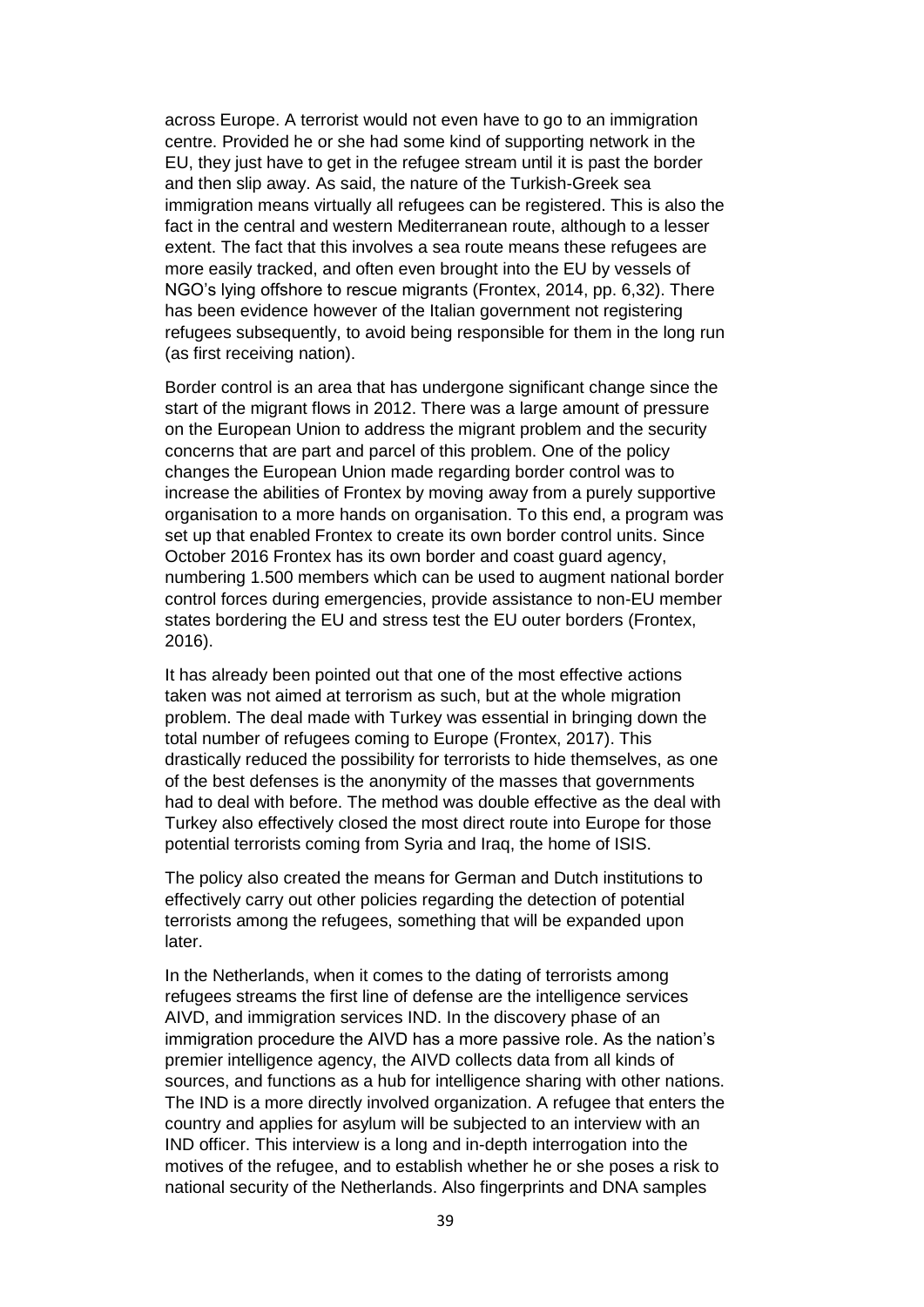are taken as well as photographs. If a refugee is part of a family or a group all the stories will be checked and cross checked for inconsistencies. All baggage that the refugees own will be searched for incriminating evidence. The official identity of the refugee (according to his or her papers) as well as photographs and other identifiable information will be checked by various intelligence organizations. These include the already mentioned AIVD, but also the database of the national police, regional police intelligence organizations and immigration police services (Van Wijk & Bolhuis, 2016, pp. 49-81).

After 2014, these efforts were significantly increased. Up until that time both the European and Dutch top counter terrorism officials have stated that there was no significant risk of potential terrorists hiding amongst refugees (NOS Nieuws, 2015). In their opinion, the greatest threat to European Union and national safety came from already radicalized terrorist cells within member states (Van Wijk & Bolhuis, 2016, p. 27). The dominant narrative was challenged in 2014 by several terrorist events involving jihadists that had entered into Europe through refugee streams. At the same time, several suspects were arrested in refugee centers for various reasons such as being a member of a terrorist organization with the intent of perpetrating a terrorist attack but also, perhaps more dangerously, recruiting jihadists. As said from this time forward more emphasis was placed on suspects within the refugee stream where a number of problems immediately became apparent. A significant threat to the Dutch security lay in the fact that a volunteer organization that provided both material and immaterial support to refugees in the former council, emotional support and the distribution of Korans turned out to be a Salafist organization advocating a very strict form of Islam, and trying to recruit young man to wage jihad. One volunteer from this organization, it was discovered after investigation, was himself a returned foreign fighter, who had traveled to Syria (Van Wijk & Bolhuis, 2016, pp. 46-47).

An active hindrance to the identification of potential suspects is the fragmented nature of the Dutch asylum and immigration system as well as, to a lesser extent, the national security organizations. The reason is that a refugee is it several times in the process the responsibility of a different agency. For instance, once the refugee arrives and requests asylum he or she is the responsibility of the Marechaussee, until such time as immigration services can be notified. From that point forward the IND takes over and places the refugee in a refugee center. The IND remains in charge of the asylum process, but the physical needs, medical care and housing arrangements within the refugee center and responsibility of the central organization for refugees (COA). As per 2014 employees of the COA are instructed to be aware signals and indicators used in determining if a refugee is a potential threat. The IND itself does the already mentioned interviews, which take place over a period of six days, although that includes regular asylum interviews (regarding family status and reason for applying). If a child is involved the NIDOS organization charged with monitoring the well-being of the child, for adults, assistance is provided by the Vluchtelingenwerk (refugee work) foundation (Van Wijk & Bolhuis, 2016, pp. 49-81).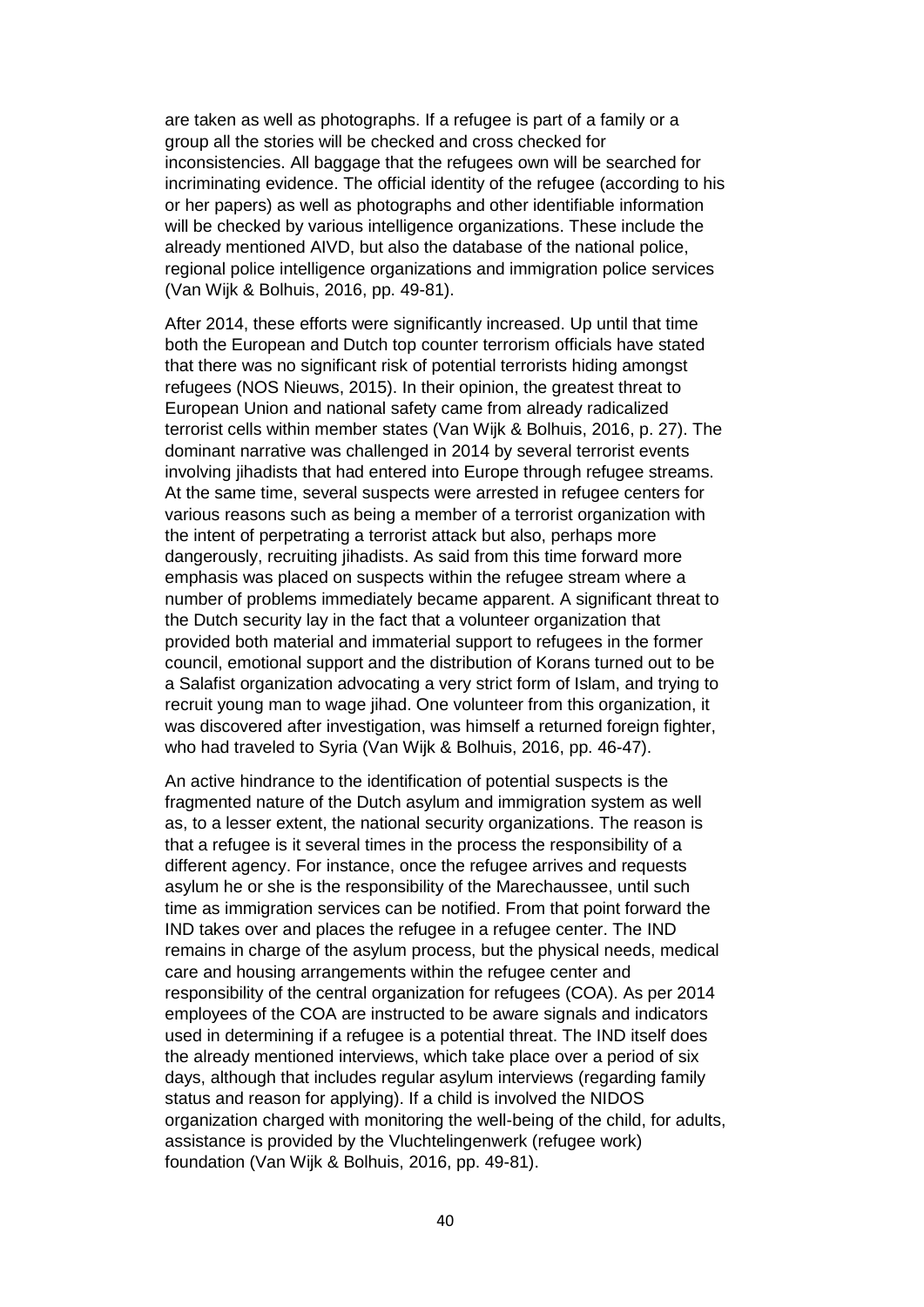After a decision has been made as to whether or not to grant asylum three other organizations enter the mix. If a positive decision has been reached, the Ministry of the Interiors consular affairs division gets contacted to handle family reunification, meaning more people need to get screened before being allowed to enter the country. If a negative decision is reached the asylum seeker, now an illegal alien, becomes the responsibility of either the prison authorities (DJI) or immigration services (DT&V). The former means that there is a risk that he asylum seeker will try to prevent repatriation by going into hiding. The latter means that the asylum seeker will remain in the housing location until such time as repatriation is organized, and is therefore less restrictive (van der Brug, Fennema, van Heerden, & de Lange, 2009, pp. 49-81).

Added to this mix of asylum oriented organisations is the list of intelligence organizations which are any given time may try to corroborate information gathered by the asylum-oriented organizations. These include the already mentioned AIVD, the national police, regional intelligence agencies and European databases. It is for these situations that the counter terrorism info box has been created to organize the flow of information between all these organizations and prevent potential suspects for slipping through the net. That this is not the most efficient method was instantly clear when, while doing this research, the official policy report concerning improving detection methods listed no less than seven different routing charts for communicating jihadist indications to the appropriate authorities, as shown in figure 6 (van der Brug, Fennema, van Heerden, & de Lange, 2009, pp. 73-77).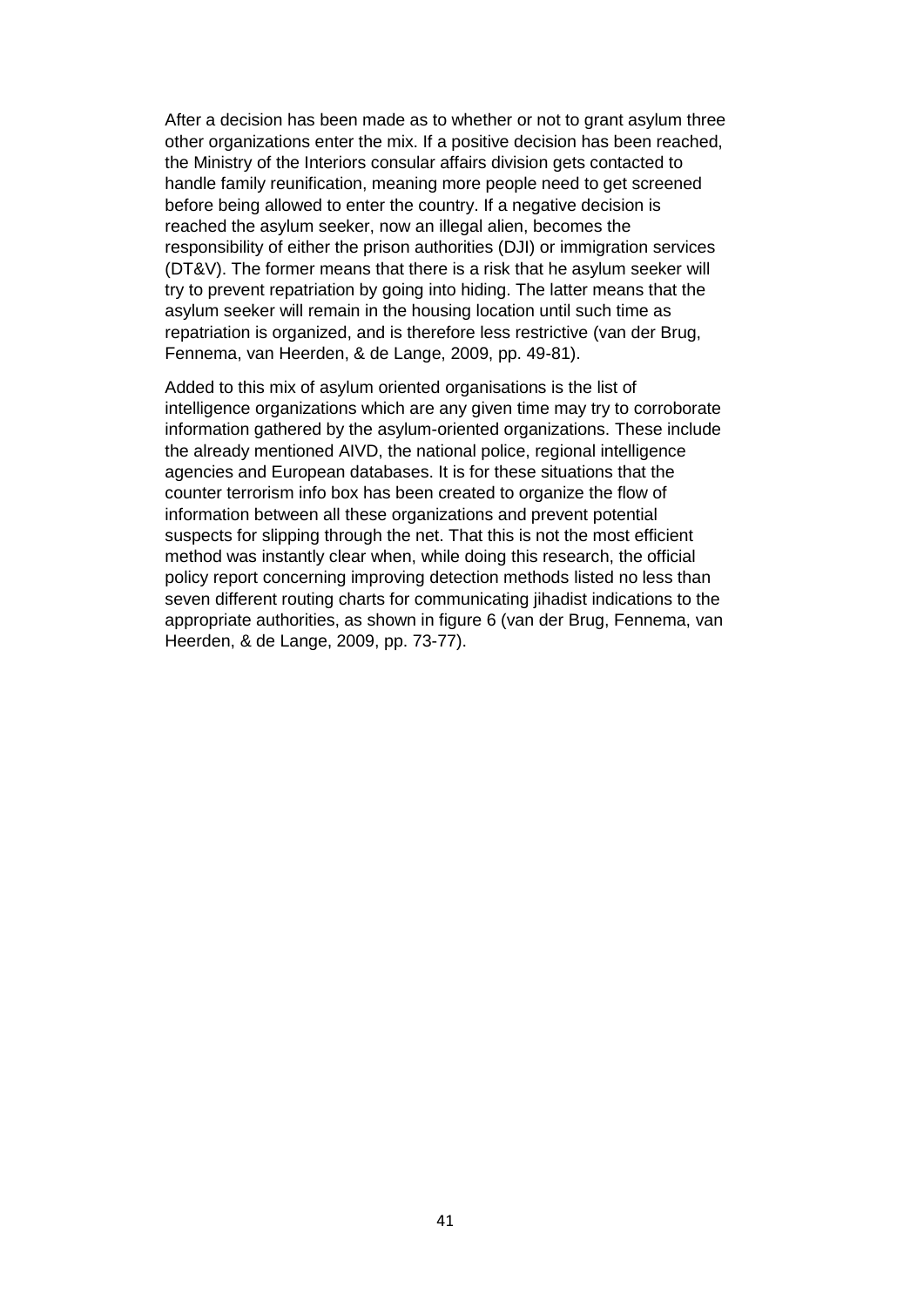

*Fig. 6 Routing charts concering reporting jihadist suspicions (van der Brug, Fennema, van Heerden, & de Lange, 2009, pp. 73-77)*

Earlier in this section, it was pointed out that the deal the European Union made with Turkey had significant impact on this process. Due to the drastic decrease of immigrants crossing into Europe through the eastern European route, the total number of refugees seeking asylum in the Netherlands has dropped in 2016, as shown previously. Furthermore, this number is expected to drop further in 2017, based on current arrivals (Frontex, 2014; Centraal Bureau voor Statistiek, 2017). This is significant for this policy because it has been discovered by news media that although officially the refugees are supposed to go through extensive security interviews, sometimes lasting multiple mornings or afternoons, the sheer number of refugees overwhelmed the capabilities of the Dutch immigration services. This resulted in security interviews (as well as other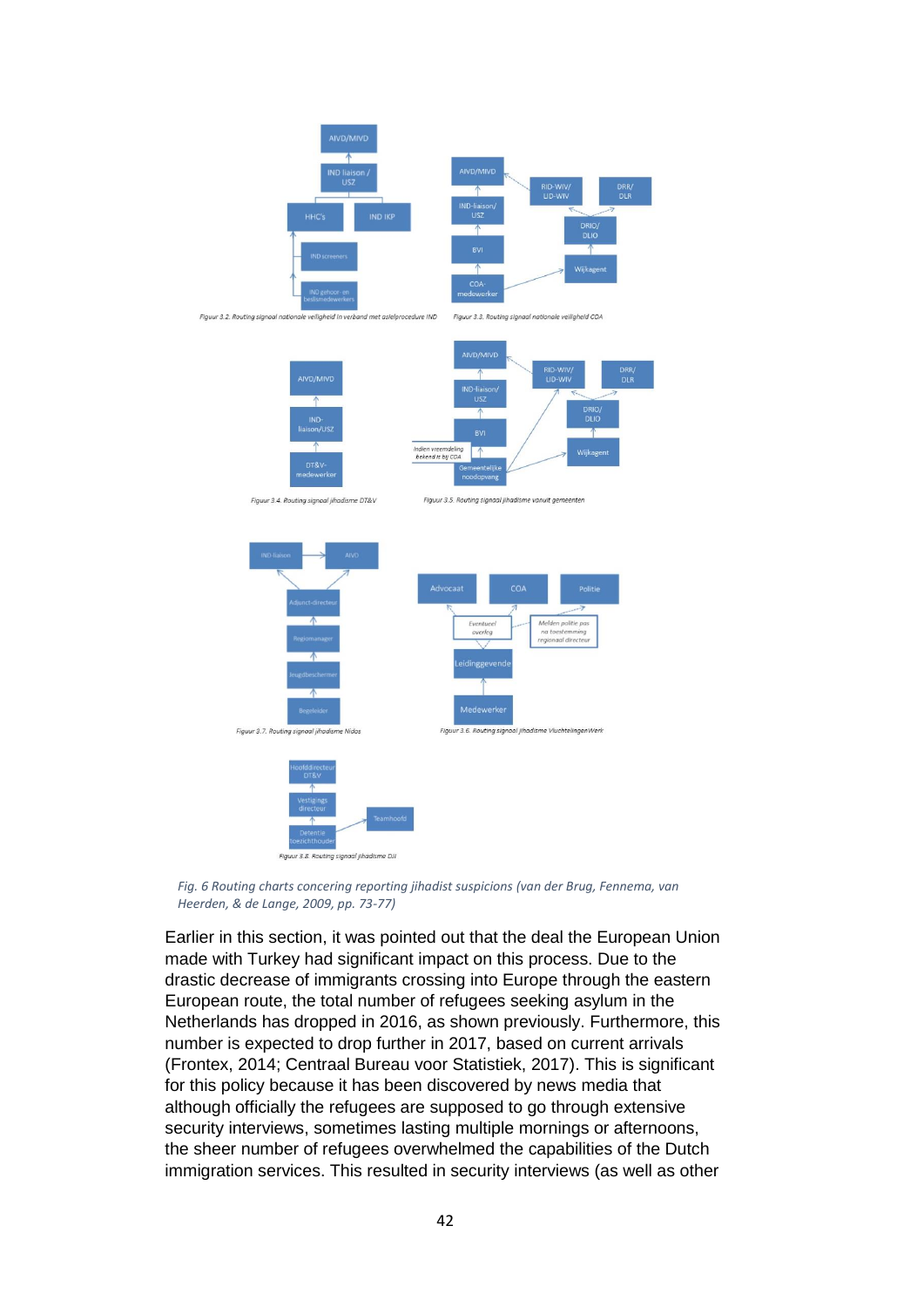necessary interviews) being done in a slipshod manner, at times not being performed at all (Volkskrant, 2017). The head of the intelligence services has acknowledged that this might have posed a security risk, but stressed that those cases have been re-examined more thoroughly later on. In the same interview, he also stated that currently the reduced flow of migrants means that IND officers are again able to fully perform all necessary checks. One area in which the capabilities of the intelligence organizations can be improved is the availability of technology that allows law enforcement agencies and intelligence agencies to quickly capture, copy and scan large amounts of data. This because, as pointed out earlier, one of the steps in the asylum process is the scanning of the phones and laptops of migrants for incriminating data. Considering that even a mid-range smartphone can contain 32 GB of data, and high-end devices can contain up to 64 GB of data. With laptops that number can easily rise to 300 to 500 GB. To be able to scan this fast but thorough requires extra storage capacity and high-end technical hardware (Van Wijk & Bolhuis, 2016, p. 128).

The German system for immigration closely resembles the Dutch system. Like the Dutch system, asylum seekers are housed in immigration centers during their immigration process. Similarly, they are also subjected to the same kind of interview style as the Dutch system, and the information collected as well as biometric data are checked against databases. But unlike the Netherlands the German system is much more simplified. This in spite of the federal nature of the German state. The organization responsible for the asylum process is the Bundesamt für Migration und Flüchtlinge (BAMF). This single organization is responsible for the entire process. A refugee is registered by the organization, and directed towards one of the refugee centers. Once a decision is made on the refugee status the immigrant is free to live outside the centers and enter the labour market. If not they are deported, again by the BAMF (Bundesamt für Migration und flüchtlinge, 2017). The security apparatus of the German states is somewhat more fragmented, as described before, with the Bundesamt für Verfassungsschutz, the Landesamter für Verfassungsschutz, Bundespolitzei, Bundeskriminalamt, Landeskriminalamter and the Bundesnachrichtendienst all providing a piece of the puzzle. In response to this fragmented nature of the federal and state security apparatus, the German government started the Gemeinsames Terrorismusabwehrzentrum (GTAZ – Joint Counter-Terrorism Centre). The GTAZ is unique in that it is not an independent organization but a cooperation system that spans all security and intelligence agencies. The purpose of this centre is to make all information an intelligence centrally available. This means that unlike the Dutch terrorism Infobox, the GTAZ does not only coordinate the sharing of information, but actually contain all the information itself, directly accessible by all the separate partners in the GTAZ (Bundesamt für Verfassungsschutz, 2017). Technically the Dutch infobox also contains all information, but the nature of the system is quite closed. The database containing all the information from the various agencies is not accessible from the outside, but a is that every participant has a liaison in the AIVD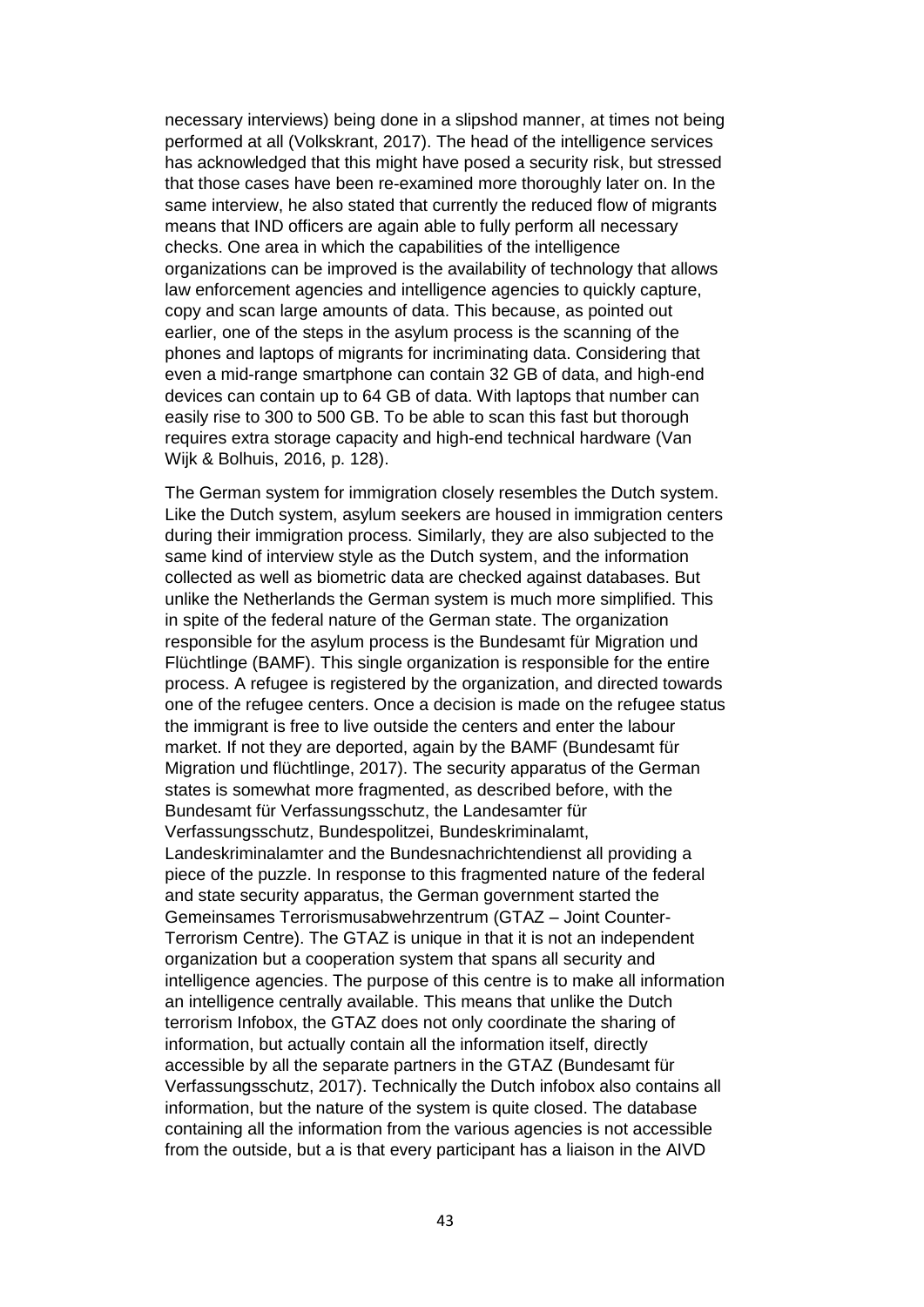building which houses the info box and who handles requests for information (De Poot & Flight, 2015, p. 34).

In short this means that the entire German system for the detection, detention and dealing with suspected terrorists among the refugees in Germany is highly centralized, despite the fragmented nature of the state, with responsibilities shared between the federal government and Bundesländer.

Despite this security does not yet appear to be airtight. Since 2014 several young men have been arrested in the refugee centers, on suspicion of being a member of outlawed terrorist organizations. Examples of this are a 21-year-old Moroccan young man, who requested asylum in Germany using a false Syrian passport. He was arrested after it turned out that there was a European arrest warrant in his name, because of suspicions he was involved in the recruitment of foreign fighters (Van Wijk & Bolhuis, 2016, pp. 39-40). Of course, the most conspicuous and lethal example is Anis Amri, the young Tunisian man who drove a truck into the 2016 Berlin Christmas market killing 12 and wounding 56. Before coming to Germany as an asylum seeker, he had fled Tunisia and requested asylum in Italy. During his stay in Italy he was incarcerated for four years after committing an armed robbery, as subsequently his asylum status was withdrawn but he was not deported. After this he came to Germany where he requested asylum, and quickly drew the attention of the German government after he was tied in to a suspected radical Islamic imam. He was under surveillance until September 2016, just three months before committing a devastating attack (Handelsblatt, 2017).

Cases such as these show the difficulty that intelligence, police and immigration officers, as well as immigration lawyers and volunteers face when deciding where a suspect should be placed in the threat matrix. Resources are scarce, and only a limited number of people can be put under surveillance, checked up on or otherwise investigated. The case of Anis Amri shows how even those deemed to be, in the words of the German police, mere errand boys cannot be surveilled indefinitely both because of a lack of manpower and the large number of suspected targets, whom in this case were thought to be of higher value than Anis Amri (Handelsblatt, 2017).

#### **Conclusion**

To summarize it can be said that to apprehend returning foreign fighters, the border is the single point of detection when entering the nation, obviously a foreign fighter can be detected long after their return, but that does not fall within the scope of this thesis. This means that for this border control is vital. The Netherlands and Germany use relatively the same means to control their borders. The main difference is that Germany has an institution that has border control as its main task, where the in The Netherlands it is a part of a number of tasks of the Marechaussee. The border control in both countries, institutions involved in police and intelligence work share their data with one another and with other EU member states. This kind of terrorist infiltration is therefore more focused on policy, as will be shown later.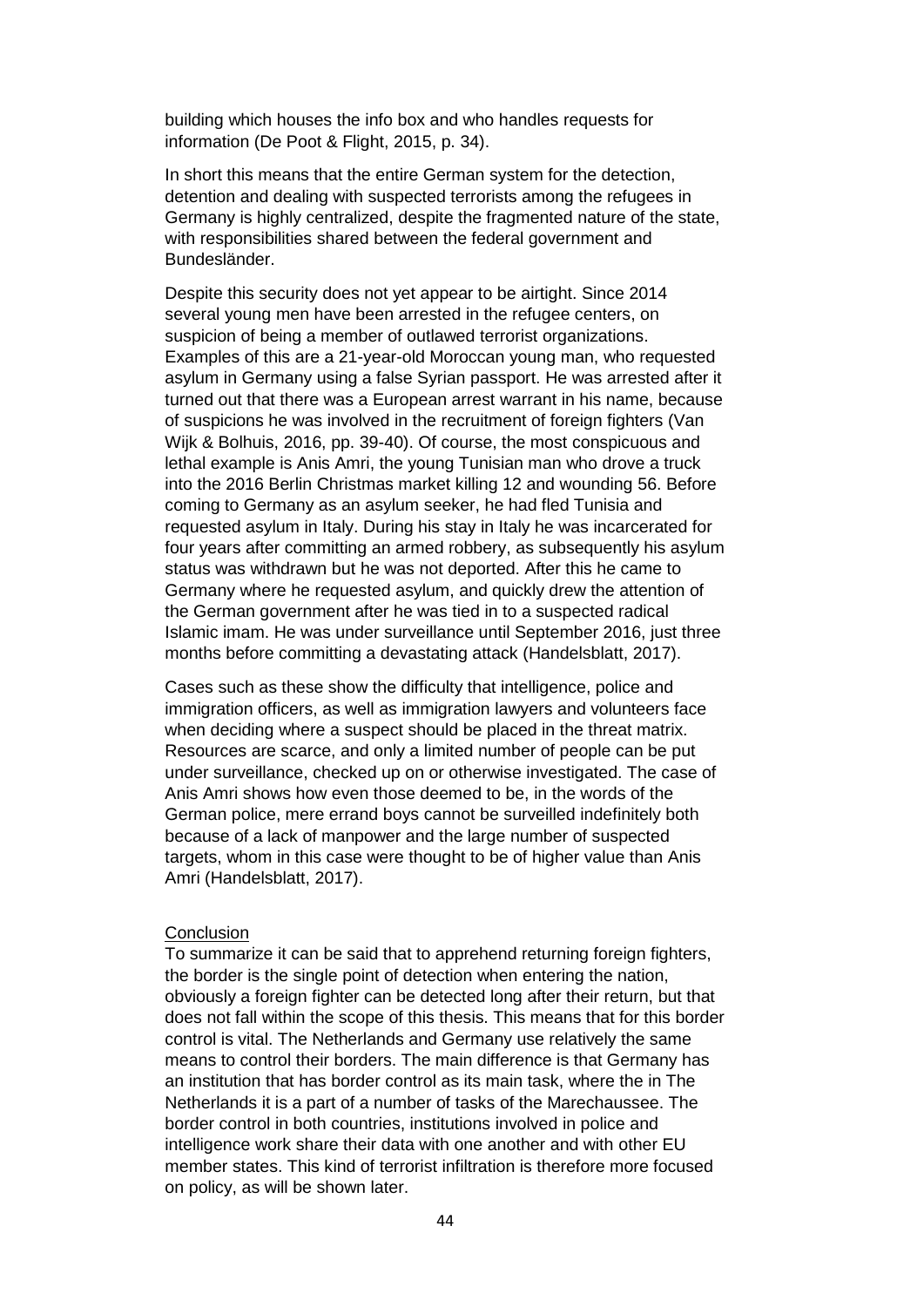As stated in the previous chapter the process a terrorist infiltrator has to go through to enter the EU as part of the migration stream is far longer, especially if there is no support network in the receiving country. The suspect has to go through the asylum process, which means that he or she is longer under government observation. First there is the chance of discovery in the crossing of the EU outer border. After arriving in both countries there is the process itself. The Netherlands and Germany apply relatively similar methods of trying to detect terrorists amongst refugees. This involves biometric data being collected, interviews held by trained officers and a search of the luggage of a refugee. The main difference is that in The Netherlands the refugees are more centrally managed, where in Germany the states are responsible, under the oversight of the national government. But this is a minor difference given that this only involves the physical care for the immigrants (housing, feeding and other necessities).

Also, the Dutch institutional arrangement makes the process of identifying a terrorist among migrants is potentially hampered by the variety of agencies involved and the often-convoluted communication lines, with different agencies, sometimes even non-governmental, involved in different stages of the asylum processes.

The final conclusion is that the size of the refugee stream has prevented the German and Dutch law enforcement agencies from conducting the required procedure with all migrants. Interviews that normally can last a day or longer were now shortened, or performed by untrained personnel. The agreement with Turkey has lowered the number of migrants from the eastern Mediterranean route, which means that at the moment the agencies are able to properly screen newly arriving migrants.

| <b>Means to prevent Terrorist infiltration</b> |                                       |  |
|------------------------------------------------|---------------------------------------|--|
| Germany                                        | The Netherlands                       |  |
| Separate border control agency,                | Border control executed as one of     |  |
| part of Justice department.                    | the tasks of the Marchaussee, a       |  |
|                                                | Defence Department organization.      |  |
|                                                | Overseen by the Justice               |  |
|                                                | Department.                           |  |
| Immigration process for refugees               | Immigration process for refugees      |  |
| include taking biometric data, and             | include taking biometric data, and    |  |
| oral interviews, belongings are                | oral interviews, belongings are       |  |
| searched for incriminating                     | searched for incriminating            |  |
| evidence.                                      | evidence.                             |  |
| Large portions of refugee handling             | Refugee status and background         |  |
| are decentralized and under                    | investigation are handled on a        |  |
| control of Bundesländer.                       | national level, but by a multitude of |  |
|                                                | different organizations.              |  |
| International information sharing              | International information sharing     |  |
| through Frontex.                               | through Frontex.                      |  |
| National information sharing                   | National information sharing          |  |
| through centralized database,                  | through Counterterrorism Infobox.     |  |
| accessible by all member                       | Access through liaison officers in    |  |
| organizations. Funding and                     | the AIVD facility.                    |  |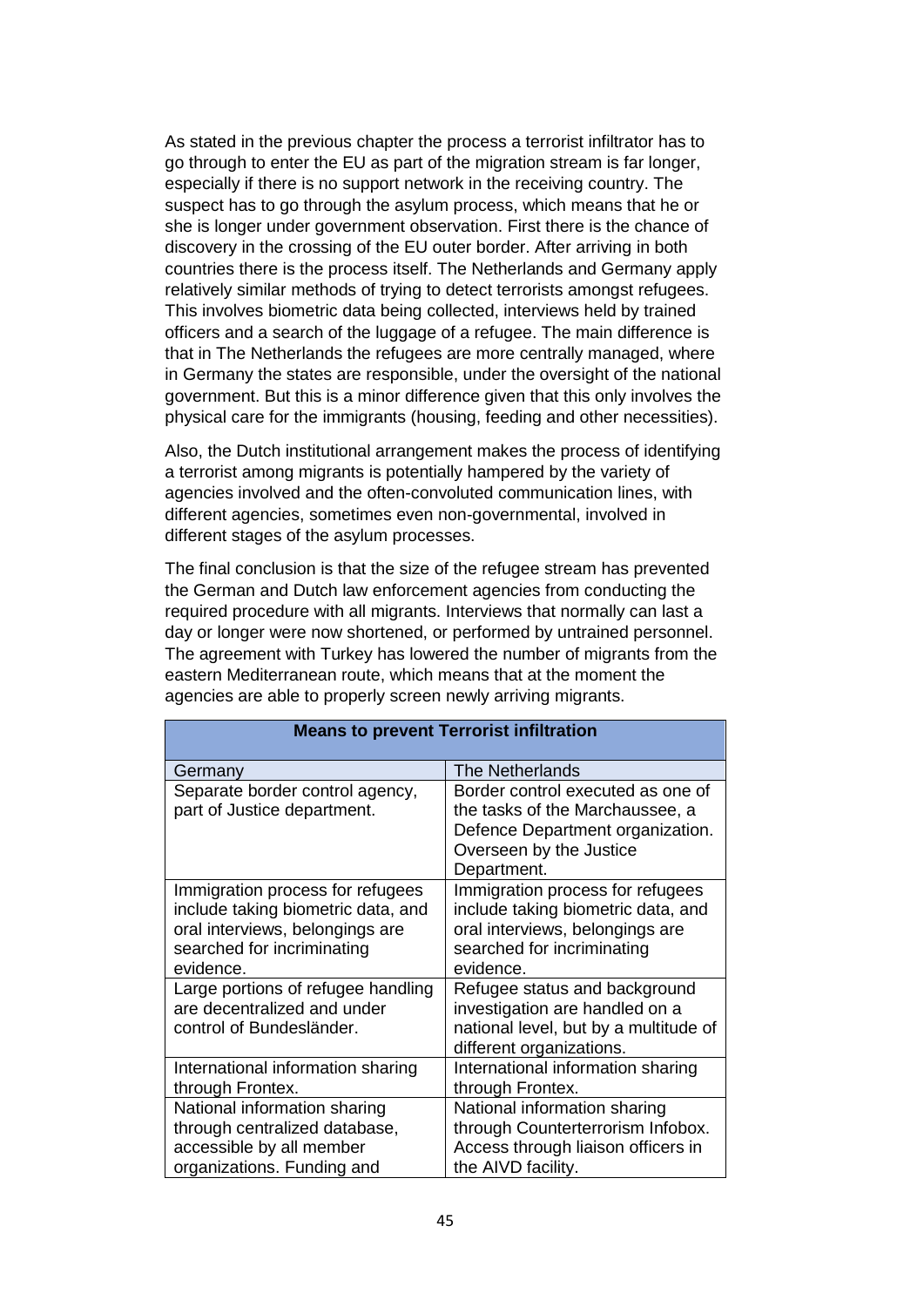| oversight shared by member |  |
|----------------------------|--|
| organizations.             |  |

# **7: SQ3: What kind of policies the German and Dutch government have formulated to prevent terrorists from entering their countries?**

# **Policies for preventing returning foreign fighters from infiltrating the EU member states.**

# Germany

Because of the threat of returning foreign fighters who joined ISIS, the German government has also changed a number of laws to improve the abilities of the border guards to act upon suspicious behaviour, and to prevent potential terrorist from entering the country. Based on a nine-point plan launched by Bundeskanzlerin Merkel, these measures included the possibility to revoke the citizenship of those persons that have left Germany to join a terrorist organisation (Bundesrepublik Deutschland, 2015). This is only possible if the person in question holds dual citizenship. Based on international law it not allowed to create stateless individuals, so if a suspect only has German citizenship, it cannot be revoked. For those suspects, the changes in the law provided the option to revoke their passport or national ID card, and replace it with one marked "for travel inside Germany only" effectively ending their ability to travel abroad once returned. The new legislation also made it a criminal offense to travel abroad with the purpose of engaging in terrorism (Bundesrepublik Deutschland, 2015). Considering this can be done on the order of the German government, this would be a significant drop in the level of incrimination for a citizen. It would mean the loss of a citizenship on the basis of having travelled to a specific area, whether or not illegal activities can be proven to have taken place there. This is understandable from a German point of view, as it is virtually impossible to prove in a German court that serious crimes have taken place at the hands of a specific individual in Syria or Iraq.

Secondly, The German High Court ruled that in a catastrophic terrorist attack the German army could be deployed policing German streets like we saw in the United Kingdom following the 2017 terrorist attack at the Arianna Grande concert in Manchester (The Times, 2017; Business Insider, 2017). In a country that has long struggled with the history of totalitarianism this was a remarkable decision by the court. Finally, in 2016 German head of government Angela Merkel announced a policy initiative in coordination with the 16 states of Germany to significantly increase deportations of those migrants who do not get refugee status. Again, for reasons of history these kinds of mass deportations are very controversial in Germany. All these incidences put together point to a phenomenon that Germany is actually more and more becoming a "regular" country rather than a state with an exceptional burden of history (Deutsche Welle, 2017).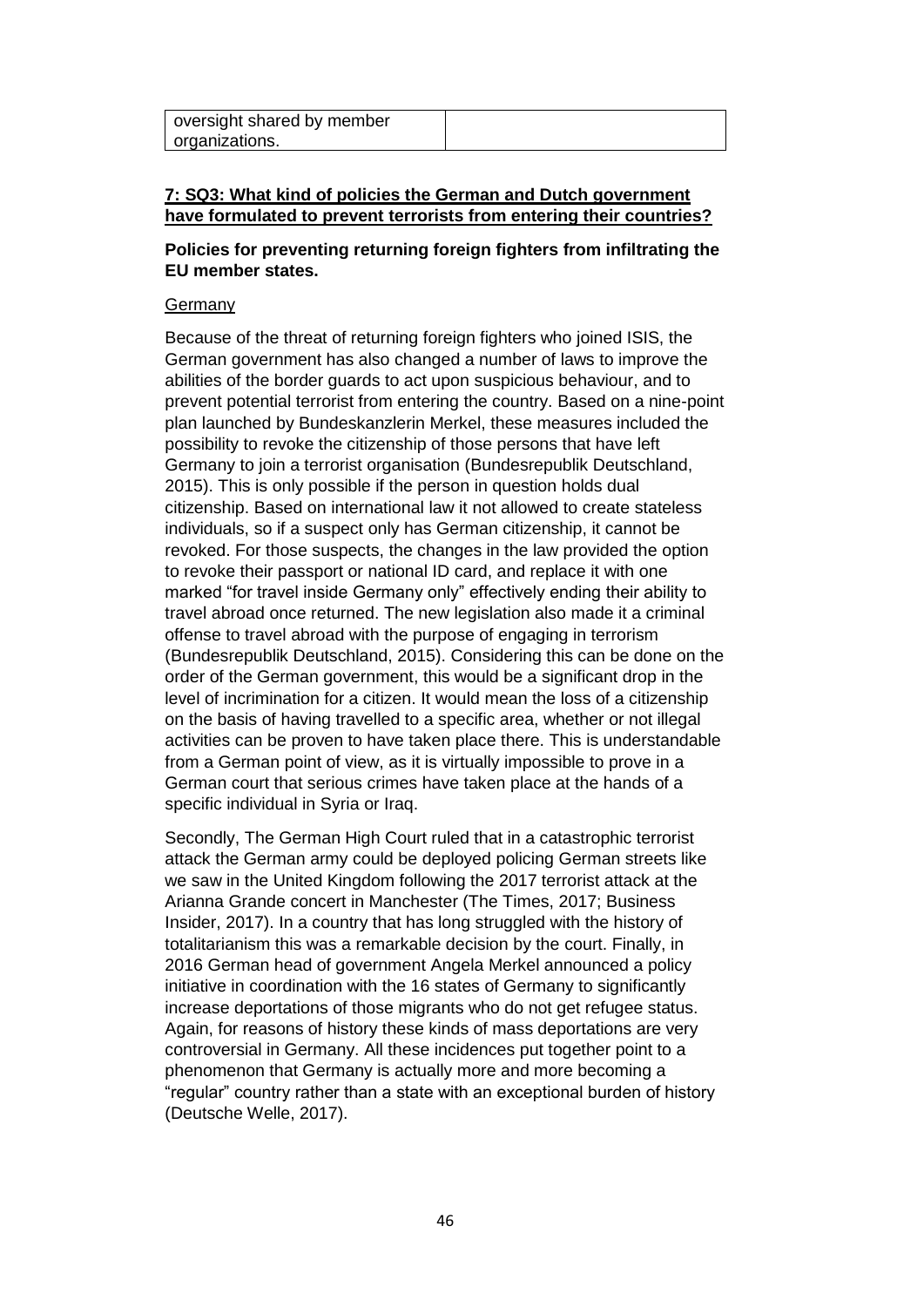At this point further changes in legislation are being enacted, but have not yet made their way into law, and as such are not yet in effect. The most important and far-reaching of this is the measure of augmenting camera surveillance in public high population density locations such as airports and train stations with facial recognition software. While not yet in effect, this would be a significant policy change (Institute for strategic dialogue, 2017). Camera surveillance at this point is mostly about identifying perpetrators, those already in breach of the law, or in the moments before a breach of the law. By adding facial recognition, connected to databases of suspicious people the extent of identity surveillance is moving away from borders to also cover the interior, a move towards blanket securitization of the public sphere. On a side note, not further explored because it falls outside of the scope of this thesis, but too important to ignore altogether, one of the serious dangers to our free and democratic societies is the creeping spillover effects that these measures often have. These camera's may now only be used for counterterrorism, but time will tell if this remains so. Experiences with other systems in the past does not inspire confidence, hence the off-topic warning. What is relevant for this thesis is the fact that according Dr. Witold Mucha, countries like Germany in their obviously sincere effort to tackle the problem of terrorism are not fully considering the risks and implications of these privacy eroding methods (Mucha, 2017, pp. 230-232).

When it comes to the changes in the German terrorism debate, these measures are somewhat of a break with tradition. Even after 9/11 the German court has often struck down measures such as preventive wiretapping or surveillance as unconstitutional because they violated basic rights, or because the measures, while potentially legal did not provide sufficient safeguards against abuse (Heinz, 2007, pp. 168-170).

The best example of this is the closing by the German government, of the Hildesheim mosque and the banning of its parent organization. The closure was accompanied by police raids in the houses of suspected salafists. To date, some 20 organizations of an Islamic background are banned in Germany. These include obvious terrorist organizations such as ISIS or Hizb Ut-Tahrir, but also more innocent sounding ones such as the Internationale Humanitäre Hilfsorganisationen (International humanitarian relief agency). This organization is accused of having ties to terror organization Hamas (Bundesamt für Verfassungsschutz, 2017; Der Spiegel, 2017).

### The Netherlands

Like Germany, The Netherlands is also working to introduce such a measure to rescind citizenship, but then based on a conviction by a Dutch court. The question is what shape that conviction would have to take. For the same problems in procuring evidence that are described above for Germany are also prevalent in The Netherlands. It is therefore possible to lose citizenship on the basis of being a member of a terrorist organisation. A rather vague description, which does not necessarily involve direct actions. Nevertheless, this method would mean that a judge would weigh the great impact that losing citizenship might have on a person, with the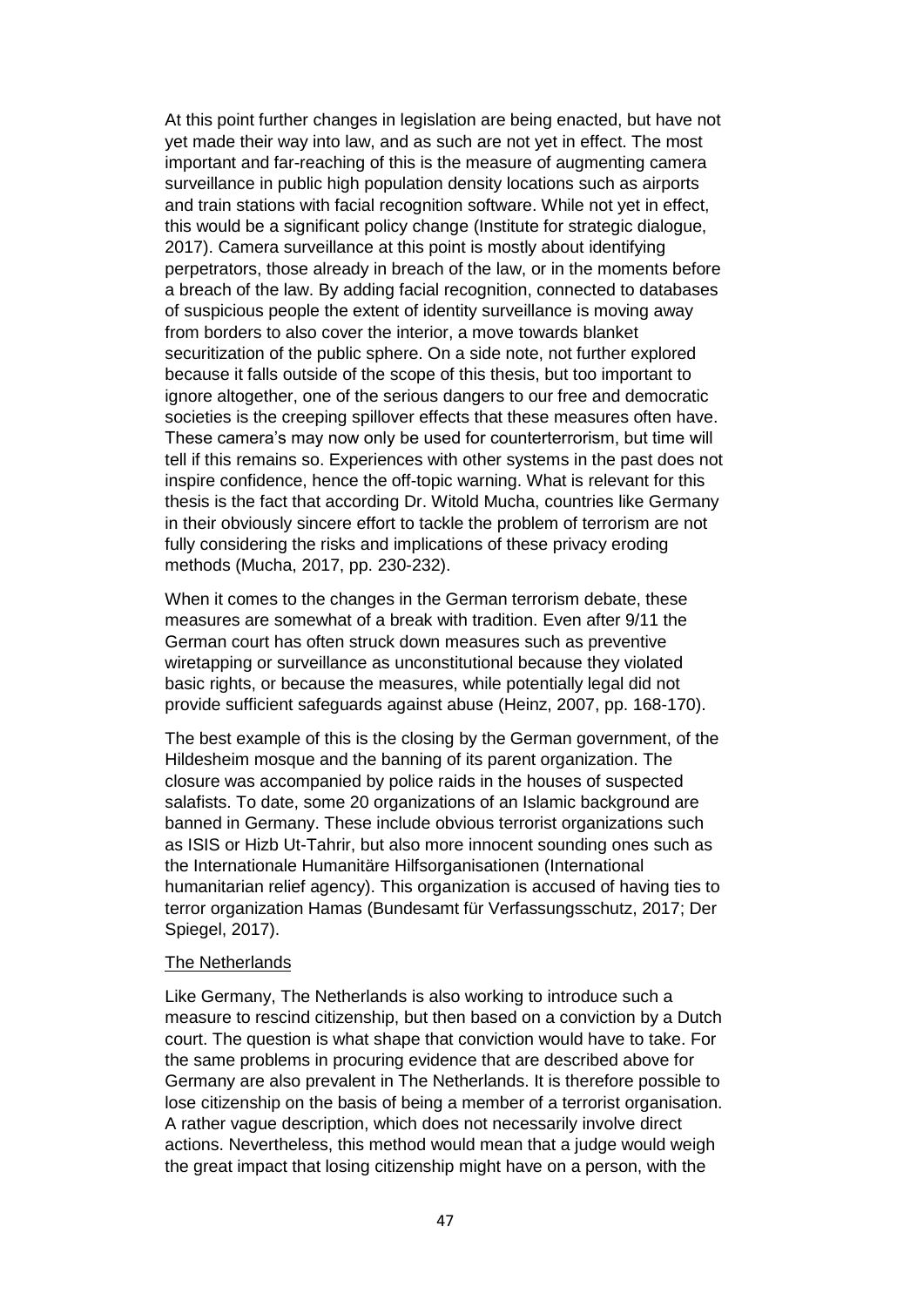crime he or she is accused, and judge the outcome too severe, or justified.

Another measure that the Dutch government attempted to take was to refuse funding to an Islamic organization for secondary education. This organization had a bad reputation, with one of its directors having praised ISIS on social media. The Minister for Education therefore refused to accredit the institution, without which there could be no subsidies awarded. This was done under the cover of a fear of insufficient quality of education, another known weakness of this organization. However, the highest court in the Netherlands, the Raad van State ruled that the minister exceeded his authority, and ordered that the organization be subsidized.

# **Policies for identifying potential terrorists hiding amongst refugees**

# Germany

In Germany, the most notable policy shift under pressure from refugees and potential terrorists was the reinstatement of German border controls on the outer land borders of the country, most notably the border with Austria. This action was in direct conflict with the principles of the Schengen agreement, and initially drew sharp criticism from the European Union. However, faced with the threat of Schengen dissolving altogether, as more and more countries closed borders, such as Hungary and Macedonia, the European Commission announced that, considering circumstances countries were allowed to temporarily maintain border controls on inner borders of the European Union. In this way, the EU attempted to maintain control over Schengen, instead of being faced with open-ended closing of internal borders (European Commission, 2017).

Another measure that is currently being enacted is the designation of a number of countries to safe, which means that migrants coming from these nations can be returned there, and so relieve some of the already mentioned pressure on government agencies. In this regard, The Netherlands has designated Afghanistan a safe country, while the German government is planning to return migrants to the Balkan nations. This is controversial, especially in Germany where Chancellor Merkel is proposing mass deportations to these countries. Given the political history, the idea of large scale deportations is politically risky (Deutsche Welle, 2017).

These measures show a trend that has started after the 2001 terrorist attacks in New York and which has increased since. This is the trend to treat a security threat to the nation with increasingly restrictive measures, even if these measures negatively affect the general migrant population. In the years following the 9/11 attacks many countries started with programs designed to deradicalize individuals, and prevent radicalisation of at risk groups of citizens. In Germany these programs are decentralized, and mainly executed by the local and regional government and affiliated non-governmental organisations. These kinds of programs are much less prevalent when it comes to returning Jihadists and migrants. The German national government performs criminal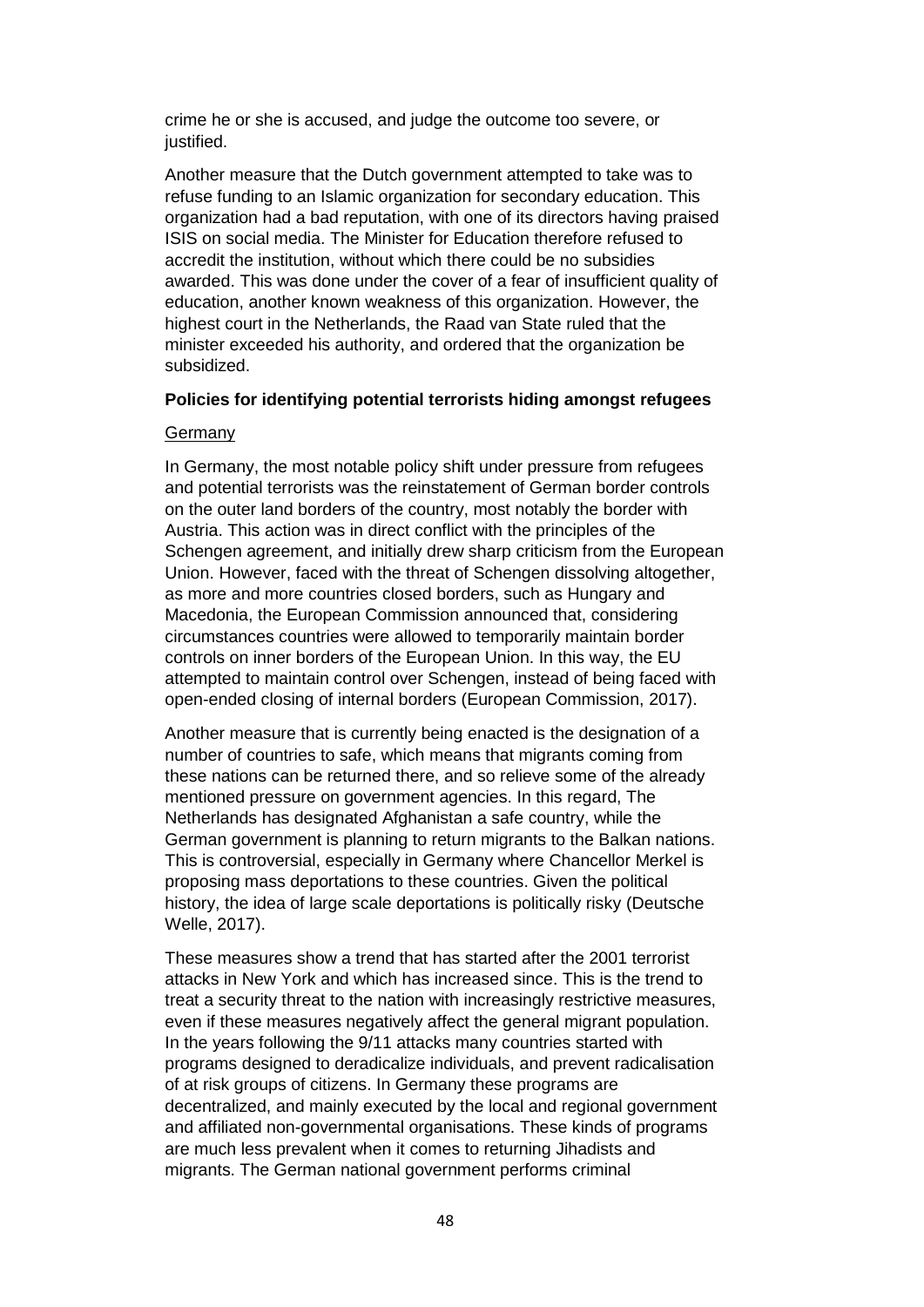investigations to tie returning fighters to crimes committed abroad, in order to detain and prosecute them in Germany.

# The Netherlands

Like Germany, The Netherlands has adopted less deradicalization practices for extremists amongst refugees and returning foreign fighters. A recent suggestion that The Netherlands should try to provide a safe place to return to for foreign fighters in order to deradicalize them was almost universally discredited as being too accommodating to the enemy. Conversely it is the policy of The Netherlands to immediately arrest foreign fighters upon their return, and to hold them until such time as charges can be brought, or their innocence confirmed. In the Netherlands, these foreign fighters can be detained to up to two years so the government can do its research (AIVD, 2013; AIVD, 2017; Mucha, 2017; NOS, 2017).

In a more general sense this elongated trend is also clear to various scholars. As seen in the current literature section, there were always different levels of integration demanded from migrants and varying levels of acceptance in the host culture. But after 2001 the swing of the electorate towards more conservative politics is noticeable in both the Netherlands and Germany. In his article rise and fall of multiculturalism, the case of The Netherlands Christian Joppke notices that in the Netherlands the levels of integration required of immigrants was almost a demand for assimilation. Newcomers and old immigrants alike needed to accept "typical Dutch" values, regardless of whether they were compatible with their own religion or lifestyle. Joppke even points out that some of these general societal characteristics could really not be found in the native population, but existed more in the mind of political actors (Joppke & Morawski, 2003, p. 3).

Joppke's point is echoed by Dr. Tjitske Akkerman, who also point to a shift in political positions. Up until the new century feminism and gender equality were mostly a trademark of left wing politics. After the 2001 terror attacks and the rise of anti-immigration, and sometimes anti-Islam parties on the (far) right, this changed. Suddenly women's rights, such as the liberation of the Muslim women from the headscarf or economic independence of women became an important arrow in the right-wing quiver. Akkerman lies the root of these changes in a mixture of unrest as a result of problems in safeguarding social cohesion in a multicultural society, combined with political opportunism of radical parties, who capitalised on this unrest (Akkerman & Hagelund, 2007).

# European Union

The second major change was the adoption by the European Union of legislation establishing the EuroSur Program, a surveillance program that uses drones, satellite information and other intelligence to intercept illegal immigration into the European Union. To provide and coordinate this information, a National Coordination Centre is situated in every one of the thirty states that are part of the EuroSur network, which are all the members of the Schengen area (Frontex, 2017).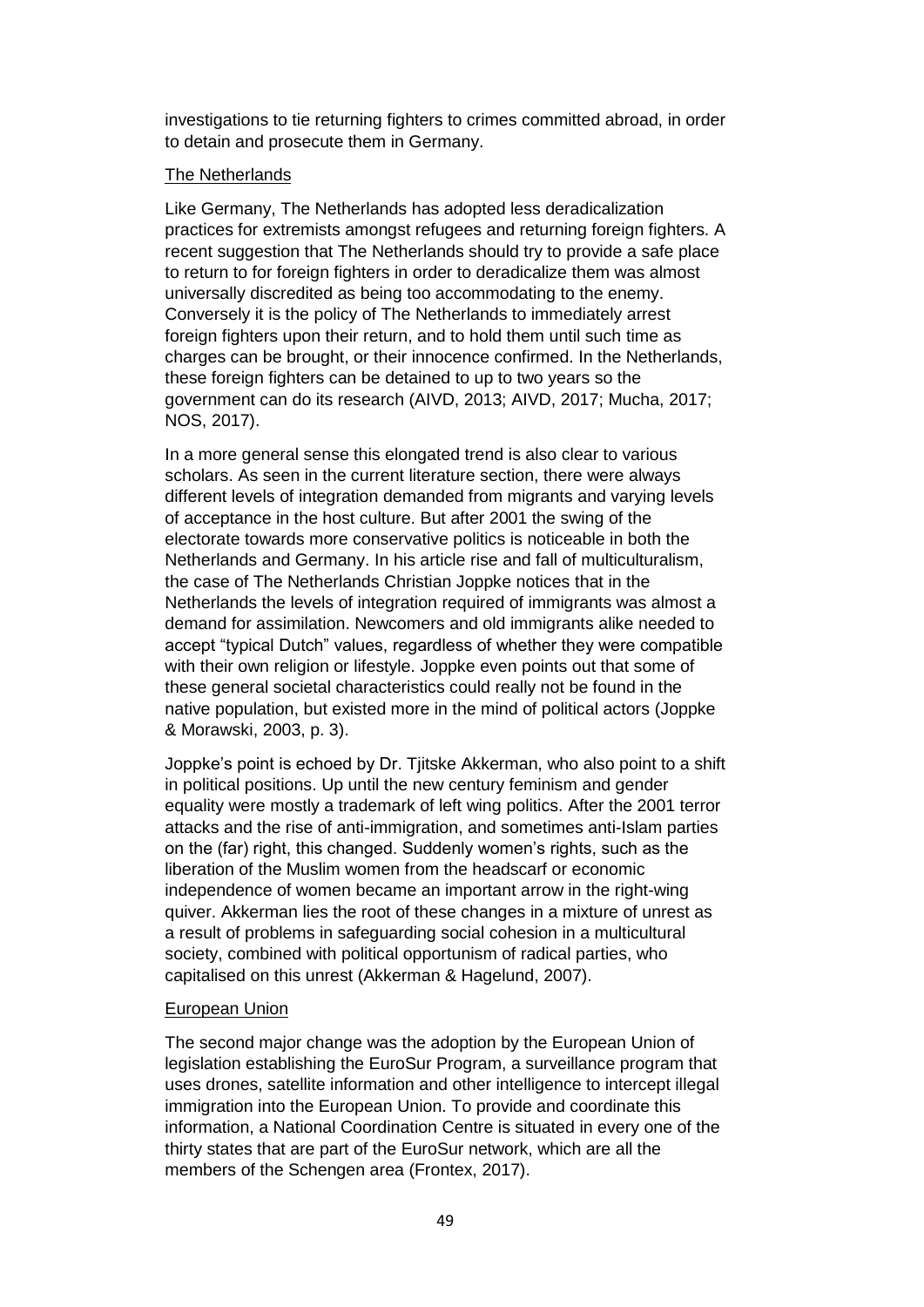There are proposals which, while controversial, appear to be more feasible. Two of these are the possibility of recreating the Turkey-EU agreement regarding migrants with African nations bordering the Mediterranean. If such an agreement would meet the same level of success, the number of refugees entering the European Union would be substantially lower, thereby reducing the overload of work on intelligence and immigration services tasked with determining the risk the individual migrants pose. There are however also problems connected to this suggestion. The Turkey deal was possible because the Turkish government is in full control of its territory and borders. At the same time, Libya, the starting point for the majority of Mediterranean crossings is for all intents and purposes a failed state. There are several factions claiming to be the rightful government of Libya, and the government that is recognized by the Western states is not in full control of its borders, most importantly the shorelines. Some of the most used crossing points start in territory not under Libyan government control. Also, international law forbids the expulsion of migrants to a country where they would be in danger of harm. Libya is obviously such a country. There are suggestions of bypassing Libya, and making agreements with nations such as Niger, to halt refugees coming out of other African nations before they reach Libya (Dijkhoff, 2017).

# **Conclusion**

As the crisis regarding mass migration and international terrorism is still in full swing, there are many policy options that are being proposed and debated. It is always difficult to decide what to select out of the myriad of proposals that are made by various actors. In this situation, the deciding factor is the feasibility of the individual proposals. Certain proposals that are made are simply not viable because of human rights and the political system. One example is the proposal of the Dutch far right freedom party to preventively lock all asylum seekers in their refugee centres, making them virtual prisons for the refugees, even if they are completely unsuspected of any kind of crime, terrorist or otherwise.

But overall, we can conclude that the trend of the counterterror debate shifting to the restrictive, traditionally right-wing policies which, as has been described in chapter 3, started after 9/11 have deepened after 2012. The measures include proposals such as the revoking of citizenship, and the expulsion of migrants to safe countries. Also, an increase of surveillance through technology such as CCTV camera's is being proposed in Germany. It is interesting to note that many of the proposals and measure currently debated are of an administrative or technical nature, in short, they do not require a great deal of trained personnel. Though this may not be such a surprise in light of the earlier mentioned troubles intelligence and immigration services have in dealing with the large number of potential suspects.

It is interesting to note that when it comes to policies regarding returning foreign fighters there is much more action possible. While the previous chapter emphasized the fact that a returning foreign fighter has a single point of detection, this chapter shows that there are several policies that can improve the odds of police and intelligence agencies detecting and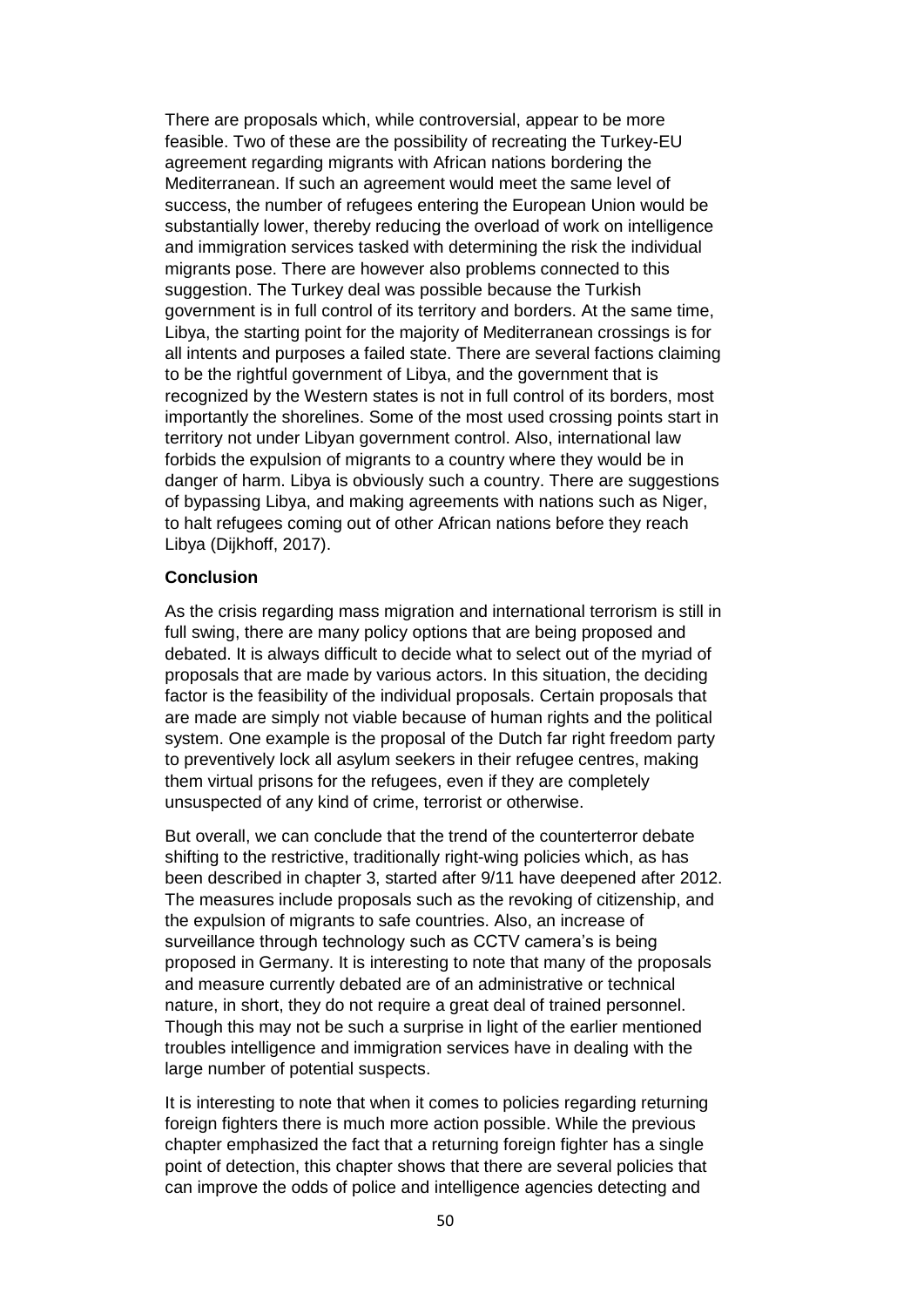apprehending these people. The measure that Germany is now proposing in adding facial recognition software to CCTV camera's means that in essence this single point of detection is replaced with a plethora of possible detection moments (the civil rights risk of which have already been discussed), meaning that potentially every major transportation hub becomes a security point for law enforcement.

When comparing The German and Dutch approach there are similarities and differences. The first difference is the aforementioned CCTV usage. In Germany the idea to use facial recognition is now being proposed, unlike in The Netherlands.. In a sense Germany is outpacing The Netherlands in this, with The Netherlands using CCTV more extensively, but Germany greatly increasing the possibility of identifying people caught on those cameras. This is surprising given the far deeper ingrained right of privacy in Germany.

Another difference is the treatment of foreign fighters, in this The Netherlands has a more direct approach, by imprisoning all returning foreign fighters, while an investigation into possible crimes is carried out. Germany, while monitoring these returnees after identification, does not automatically detain them. It does however start a similar investigation like the Dutch authorities do. This difference stems from the more extensive pre-trial detention laws in The Netherlands, which can take up to two years.

The third difference between the two nations are the measures which have been taken to manage the large flow of migrants can also have beneficial effects on preventing foreign fighters. For example, as already stated, there is the risk that foreign fighters enter the EU through another member state and are not detected there. Under Schengen they can travel the length and breadth of Europe. However, with the reintroduction of border checkpoints, the German government has created another hurdle to take for terrorists trying to enter the country in this manner. This unlike the Netherlands which has not opted for this measure.

There are also similarities in the policies of the Netherlands and Germany, such as the approach to rescind citizenship of foreign fighters with dual nationalities, which gives both countries more options to refuse entry or deport these former citizens who are suspected of having joined terrorist organisations. In a sense this is a very cynical approach to counterterrorism, because it shifts the problem to the third nations to which people are deported.

When it comes to the policies regarding terrorists amongst migrants, both The Netherlands and Germany opt for a more total approach to migration in general, by trying to limit the number of refugees coming into both nations. This is an understandable measure given that one of the main problems, as described in earlier chapters, is the lack of manpower for intelligence and immigration agencies in both countries in identifying potential terrorists. This focus on general measures is why the European Union is significantly involved in this process, especially when it comes to the possibility of making arrangements with Northern African nations, similar to the EU-Turkey deal.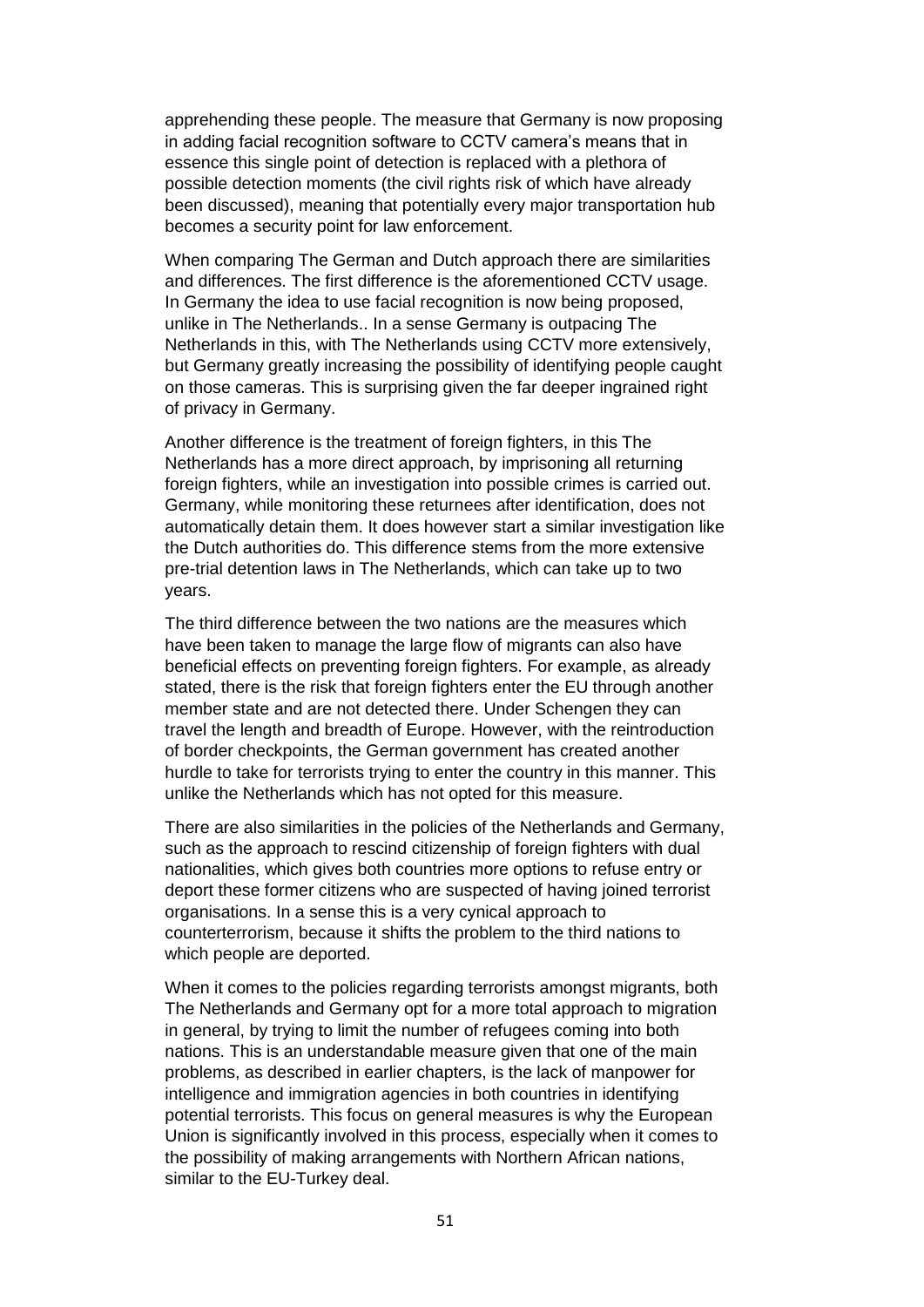# **Measures taken to prevent Terrorist infiltration**

| Germany                                                                                                                                                       | <b>The Netherlands</b>                                                                                                               |
|---------------------------------------------------------------------------------------------------------------------------------------------------------------|--------------------------------------------------------------------------------------------------------------------------------------|
| Rescinding of citizenship,<br>invalidating of travel documents by<br>the Government                                                                           | Preventive arrest of returnees if<br>suspected of membership of a terrorist<br>organization                                          |
| Decreasing immigration from other<br>nations to increase available security<br>personnel for security investigations<br>for refugees from high risk countries | Extensive deradicalization programs<br>deprive returning foreign fighters of a<br>local base of support                              |
| Temporary closing of borders and<br>suspension of Schengen rules.                                                                                             | Refugee status and background<br>investigation are handled on a national<br>level, but by a multitude of different<br>organizations. |
| Increasing camera surveillance.<br>Augmentation with facial recognition<br>proposed.                                                                          | Limiting the number of refugees, to<br>relieve pressure on security apparatus,<br>so checks and procedures can be<br>executed.       |
| Deployment of German army in a<br>civilian environment, after a terrorist<br>attack officially approved by the<br>highest Court.                              |                                                                                                                                      |

# **8: SQ4 How can the differences between these policies be explained?**

# **Systemic protection**

The Netherlands has had a long tradition of religious tolerance. As pointed out before, in the 17th century the United Provinces of The Netherlands were a haven for people fleeing persecution based on their religion. One of the ways in which the cultural differences between The Netherlands and Germany work through into the counterterrorism policy is in the treatment of organizations and religious institutions. In contrast, in Germany personal freedoms are strictly safeguarded as well. But modern Germany also has legal safeguards to act against what the government perceives to be ideologies and actions that threaten the democratic and those individual liberties of the people. This is a key difference between the Netherlands and Germany who approach this subject more as an individualist threat and a systemic threat respectively.

The explanation for this can be sought in the idea that the historic idiosyncrasies of both societies influence policy, and the language of policy. That would mean that even with similar policy outcomes, the manner of policy making and defending the policy to the public is built upon the perceived qualities of a nation. As said for the Netherlands this is religious tolerance and individual freedom. Regardless of whether this tolerance exists, the Dutch national identity perceives itself as such, to a far lesser extent than Germany (Verkuyten, Maliepaard, Martinovic, & Khoudja, 2014, p. 271), which focuses on protection of the system, again as a result of historical experiences in the overthrow of this democratic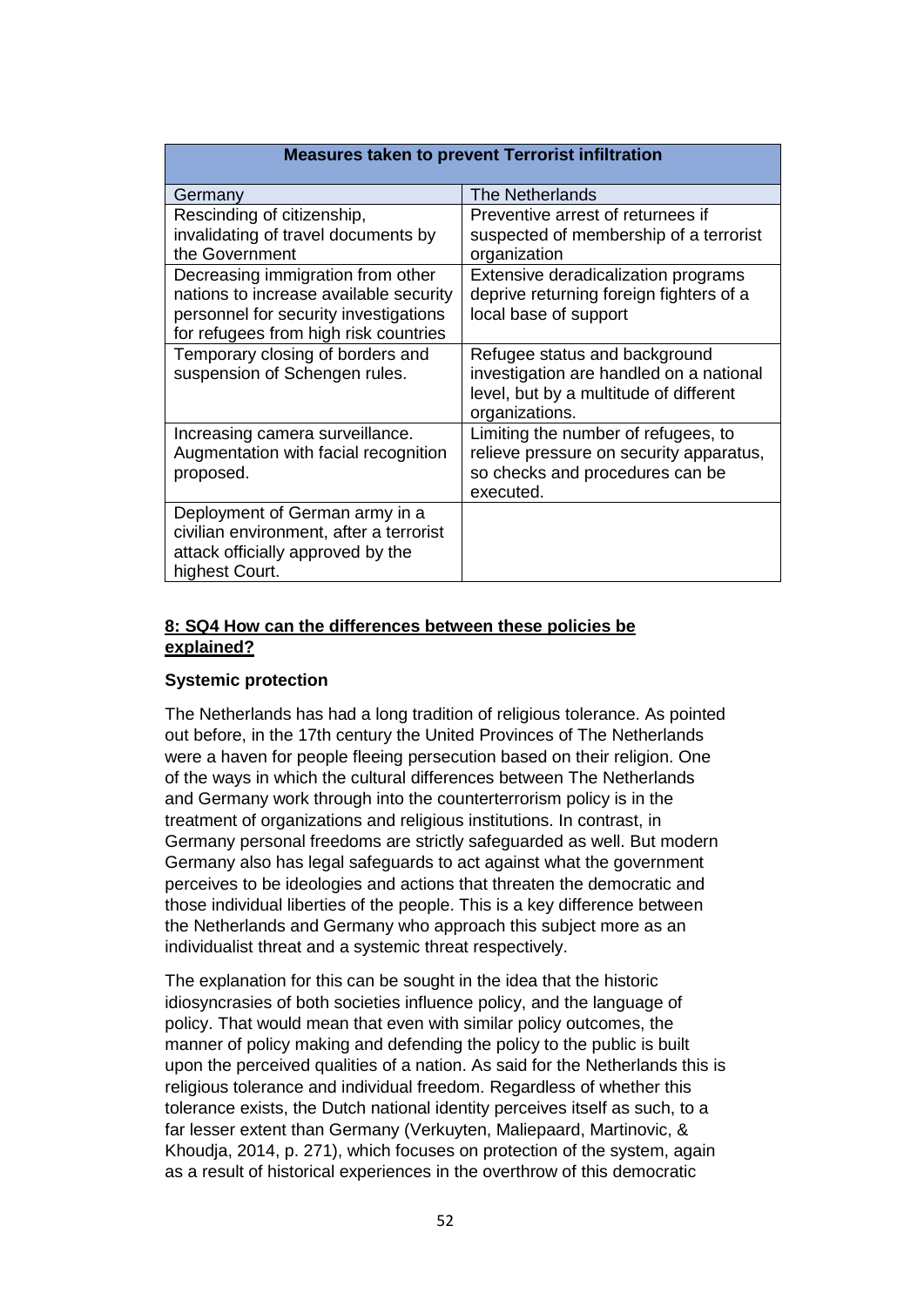order by non-democratic forces within the society. This could explain how two different countries, with roughly similar goals, use greatly different rhetoric in doing so.

In this sense, the theories put forth by De Graaf and Den Boer earlier are still applicable. Germany remains the nation with a high focus on the free and democratic nature of the state, their commitment to the so-called rechtsstaat. It is however interesting to note that, as shall be discussed later on in this chapter that the public debates and attitudes of Germany appear to slowly move to the right, to resemble a more common right wing – left wing political landscape. Yet while the political landscape seems to be moving, the interesting conclusion is that the German official policy remains the same.

# **Generalisation of measures and debates**

When it comes to the generalisation of measures, that is to take measures that involve all citizens or large groups rather than the individual, there are some indicators that show that German and Dutch measures and policies are becoming more similar. This is especially true for the problem of terrorists hiding amongst refugees. Governments are increasingly looking for means to stop the migrant flow itself. In that way, they increase national security and their domestic problem. Therefore, the conclusion must be that both countries are moving toward a more mass-solution by limiting the number of migrants, rather than putting more effort into identifying the individual suspect within that mass. Given the nature of the European Union with its open internal borders, that would in general mean a European solution, significantly decreasing the ability for The Netherlands and Germany to set differencing policies.

As shown, for Germany at least, this is not a new situation. Already in the early 21st century did the CDU/CSU party use counterterrorism as a cover for measures meant to protect native labour conditions. But this all means that Germany and The Netherlands needed to look towards a European solution, to prevent the migrants from entering the EU in the first place. This has taken the form of the deal the EU has made with Turkey and is looking to make with other countries around the Mediterranean. So, the German and Dutch policies have become more uniform out of need, rather than out of a significant cultural change.

In one sense, it is more a change for Germany, which unlike the Netherlands has the right of refuge enshrined in its constitution. In previous conflicts, it has taken up refugees from those areas, such as the Balkan, during the Bosnian war. Whether the current measures are a shift of policy within the German government is unclear. There are arguments to say that it has, and that it hasn't. On the one hand, the German government still accepts refugees as they arrive, and only turns them away if they are not entitled to asylum, for instance because they are from safe nations, or should apply in another EU state. Also, the German Chancellor has explicitly stated that Germany will remain a haven, and that the country could "handle it".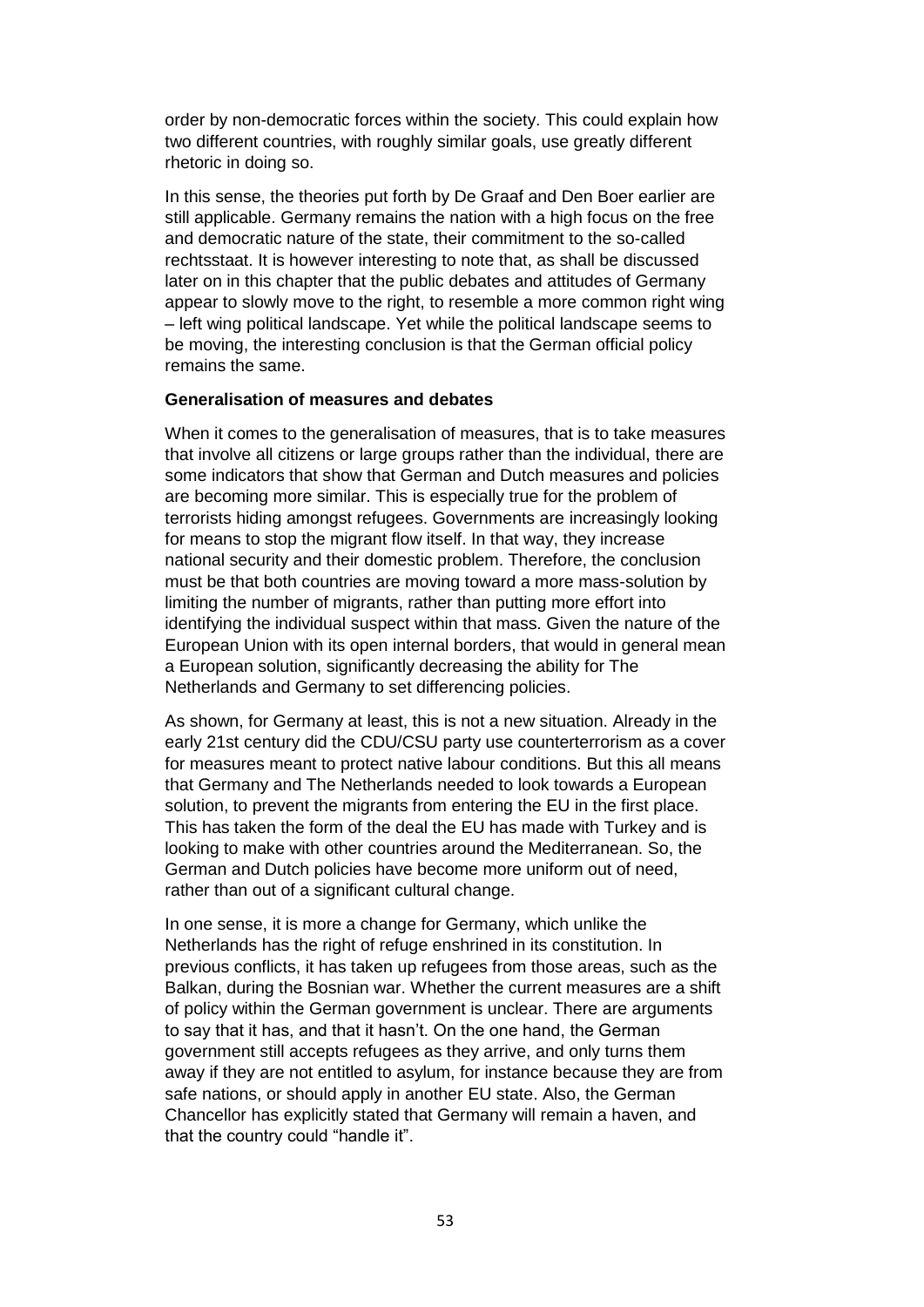On the other hand, does Germany actively seek the aforementioned deals with other nations, and has closed its borders. Also, by strictly enforcing the rules for asylum they also are able to send at least some migrants to other nations, as virtually all migrants have passed through other EU member states before coming to Germany, which under the Dublin Agreement means they should apply for asylum there. As pointed out before, this is a tactic the German government could undertake, because of the overwhelming influence Germany has on EU policy, especially during the economic crisis years.

# **The level of incrimination**

When it comes to the level of incrimination, a distinction is clear between Germany and The Netherlands. The German government has already decided to suspend the passports of known returning Jihadists, thus limiting their movement. In Germany, there are also proposals tabled to remove citizenship altogether, if the holder of the German passport has dual citizenship. This removing of citizenship cannot be done to individuals without a dual citizenship as international law at the same time. The Netherlands is also working to introduce such a measure, but then based on a conviction by a Dutch court.

With this aspect, there is a greater tendency in the Netherlands to use the criminal justice system while the German government has a more direct approach. This is why the conclusion of this aspect must be that in the German system there are less legal safeguards, and the presence of a suspicion of wrongdoing is sufficient, while the Dutch system requires legal action by the government.

As to the origin of this difference, it can be found in two aspects of German and Dutch government policy and culture. The first is the tendency of the German government to keep seeing immigrants as foreigners, which have less legal rights than Germans, rather than as German citizens. This in contrast to the Netherlands which in the 1980s already accepted that the temporary workers it had brought in from Turkey and Morocco were here to stay. This is reflected in the language used. In Germany guest workers and immigrants are Ausländer, whereas in the Netherlands the guest worker has gone through a range of different terms, some exclusionary changing from guest worker, to allochtoon (from another area) to the recent switch to "person with a migratory background". This is reflected by the research from Baldaccini and Gould, who see the difference in rights of newcomers in Germany and The Netherlands.

The second cause is closely related to this, and can be built upon the work of Koopmans, who has shown that Germany and the Netherlands have very different levels of civic culture amongst migrants, and their offspring. In the Netherlands immigrant communities are better organised, are involved in the political decision making, up to the point where there is even now a political party in the house of representatives, made up of immigrants or their children. In short, these communities are better placed to influence political decision making. Combined with the Dutch tendency to seek compromise through dialogue these communities are better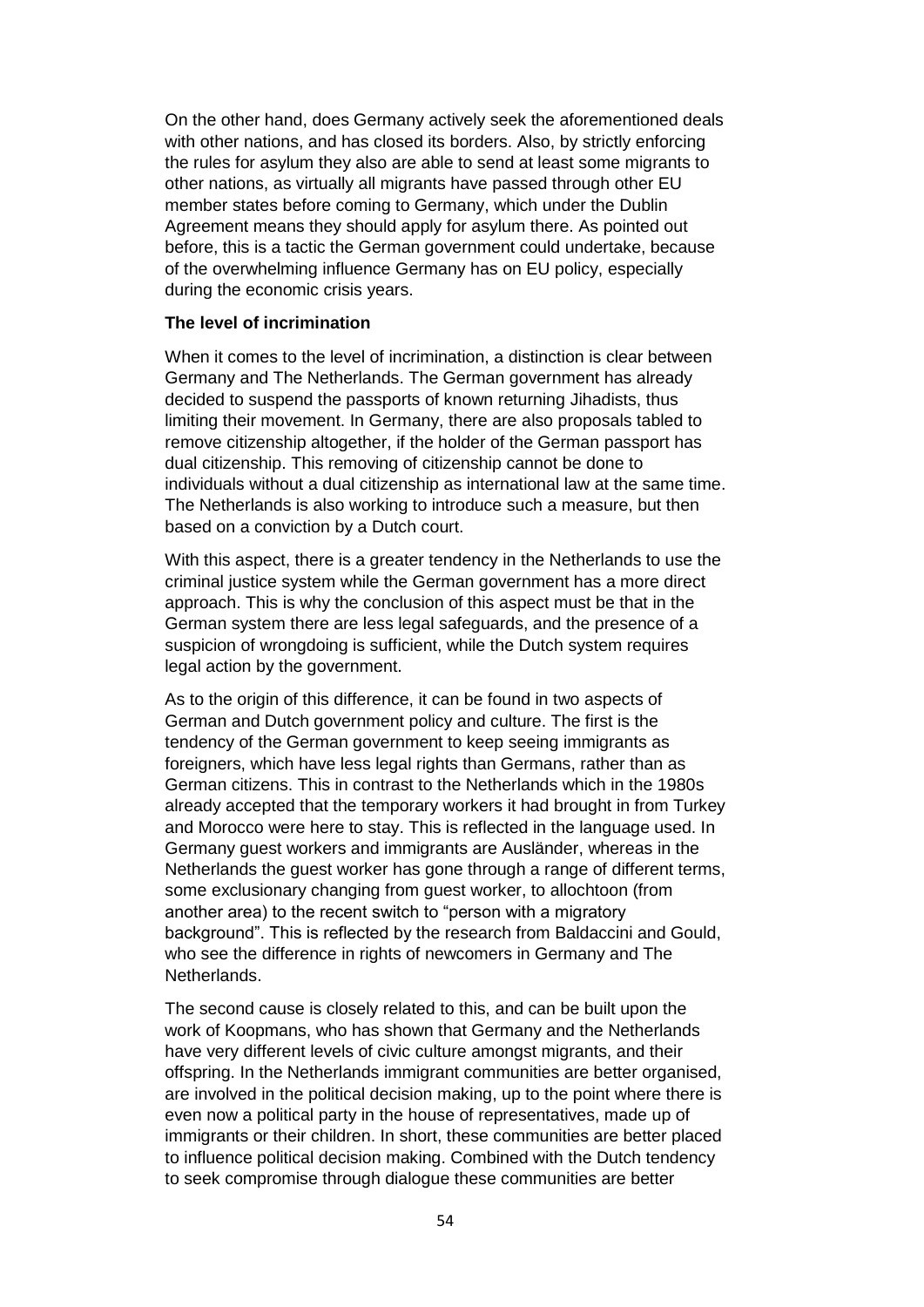placed to offer resistance to proposals they oppose, or to offer a common solution that can achieve similar results.

# **Other explanations**

Aside from the factors that are described above and that are based on previous research there are also factors that cannot be as easily placed and yet still offer an explanation for similarities and differences between German and Dutch counterterrorism policies.

The first is the already mentioned awareness for historical mistakes and earlier threats to the democratic order of Germany to simply explain all differences and choices when it comes to policy making.

For during the research that went into this thesis another pattern appeared. A pattern not only on immigration and counterterrorism but in society as a whole. It was a pattern of behaviour signifying what was referred to in the beginning of this thesis as the normalization of German patriotism. Some aspects of this change have already been mentioned such as the rise, and relative acceptance, of the Alternative für Deutschland (Der Spiegel, 2017), and previous mentions changing policies toward use of German military power abroad and the changes within that military itself. This normalization connects to the means and policy debates that were discussed in the second and third subquestions. The conclusions there were that the current trend is to implement ever more far reaching security proposal, under the pressure of a shift of the citizenry to more conservative political movements. Ironically in the answering of the first subquestion, specifically why terrorists want to come to Europe, the result of this can actually be a greater threat to society, as both Ruud Koopmans and Ian Buruma, albeit from different vantage points warn about the dangers of creating greater division within society. Koopmans in particular has shown that the giving of specific rights to cultural minorities has led to a lower inclination to use violence in the political sphere (Koopmans, Statham, Guigni, & Passy, 2005).

As for the Netherlands, the explanations given by De Graaf and Den Boer are broader in scope and do cover the Dutch counterterrorism approach relatively well. The poldermodel of the Netherlands, a model of governing based on consensus and cooperation may very well be at the heart of why the Dutch police and security apparatus is so fragmented. This fragmentation is problematic as it can lead to undesirable situations. As has been shown in the first subquestion, one of the means of terrorists to enter the Northern EU countries is through the normal entry procedures of a third member state. In a fragmented situation information could possibly not get to the right authorities fast enough to act, as happened in the case of Ibrahim el Bakraoui. It is this problem which the means and policy debates outlined in the third and fourth subquestion are hardly addressing.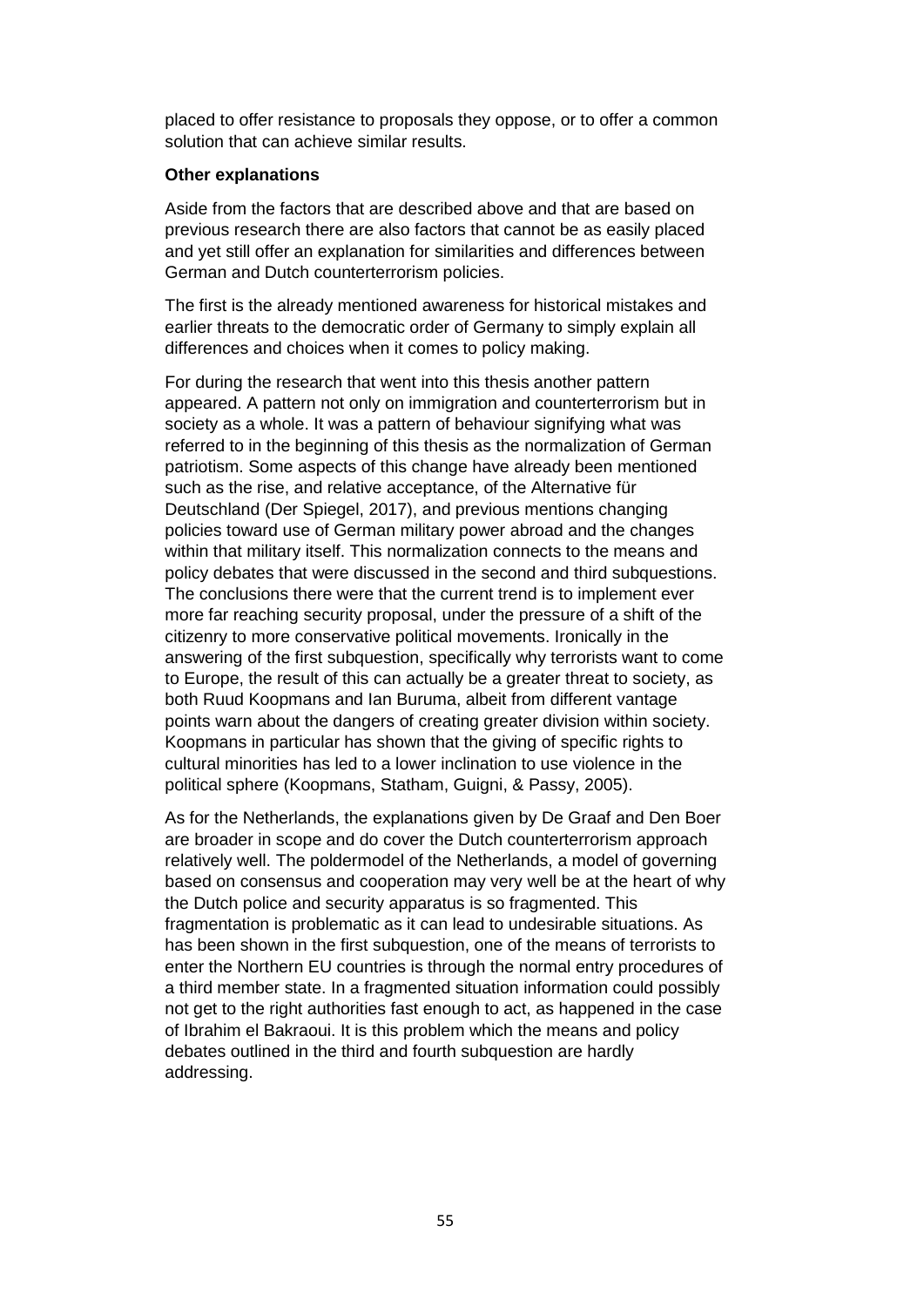# **9: Conclusion, recommendations and reflection**

The first conclusion is immediately the most disappointing one, and even surprising. The extent to which German and Dutch policies in preventing terrorist from entering their countries differs after 2011 is relatively small. While scientific research cannot be framed in terms of success or failure there is always a certain expectation as to what will be found in said research. In this case the expectation proved unfounded. The expectation going in, was that Germany's history, the sheer size of the refugee crisis and Germany's high numbers of foreign fighters would have made for a significant difference compared to the Netherlands, a country traditionally welcoming of refugees, with a more consensus-based political system, but also a more right-wing political system.

Of course, that does not mean there are no differences at all. Some of the differences are mostly political. It is interesting to see how two countries can make roughly the same policy decisions and implement roughly the same measures while at the same time giving completely different policy justifications. The Netherlands imposed all their measures strictly from a sense of security for the sake of security. In other words; terrorism is a crime, and a great threat to our citizens and therefore measures must be taken. Germany on the other hand approaches the subject from a more systemic view; our way of life as a democratic system is under attack and this must be protected. In a sense, one can conclude that the difference lies in the focus of both countries. Germany has a societal focus, whereas the Netherlands and individual focus. The biggest difference that shows this is the way in which religious organisations are treated. Where the Netherlands prosecutes individual members of a mosque or questionable Islamic organisations, and subsequently detains them, Germany takes a more drastic approach by closing down mosques and banning organisations altogether based on their threat to democracy.

The second distinction is the level of fragmentation of police services and intelligence agencies within both countries. This is also a quite surprising distinction, because in this case Germany being a federal state with national and state level police and intelligence organisations has a far more integrated approach to counterterrorism than the Netherlands. When reviewing the Dutch police and intelligence apparatus, one gets the impression of a number of little kingdoms each protecting their influence. Of course, this does not mean that there is no cooperation between services in the Netherlands, but the main difference is in the way it is set up. In the Dutch system agencies have their information in databases. If they feel it necessary or if a request for information is given made from those database through various channels such as the counterterrorism infobox then that request has to be routed through the liaison within the AIVD. The German GTAZ makes information directly accessible to various organisations. The second way in which Germany is more efficiently organised than the Netherlands is that in the Netherlands all organisations operate on a roughly equal footing whereas in Germany most organisations are subject to a single few overarching organisations. This is especially true for the asylum process which in Germany is run by a single organisation by the Dutch system uses a number of different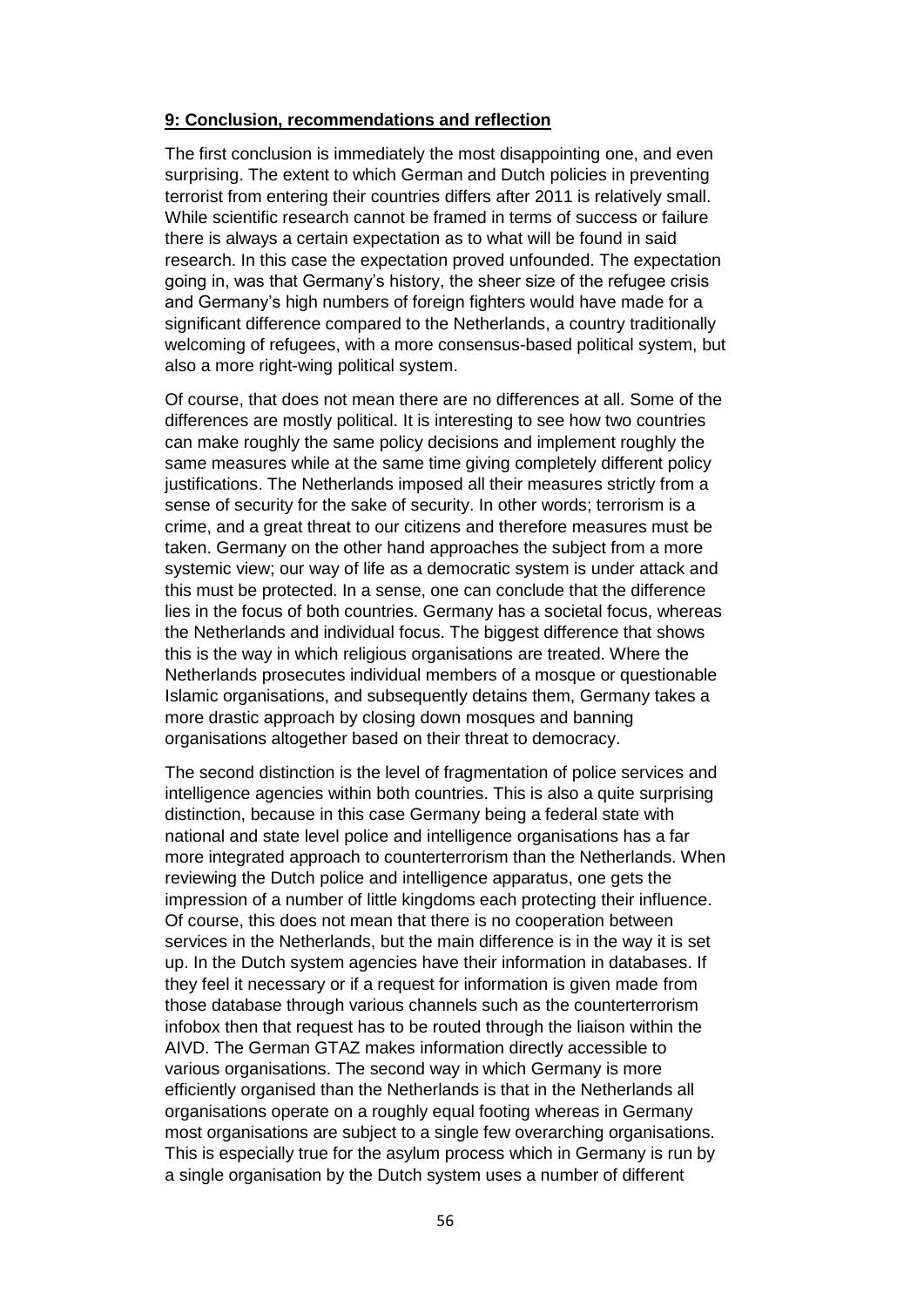organisations with many different communication lines between organisations.

But the second part of the main question still applies, if Germany and the Netherlands are not that dissimilar from one another regarding counterterrorism, what causes the similarities. In the case description, we've already seen that both countries are indeed fairly similar.In fact the reason these two countries were selected was based on their most similar characteristics. But the story does not end there. Two more reasons can be singled out why these two countries are indeed so similar in policy and practice.

The first is the heavy reliance on the European Union and more specifically other member states border patrol for outer border security. Due to the Schengen agreement, foreign fighters can try to enter the union from all member states, requiring intensive cooperation between the member states. In turn, this kind of cooperation requires centralised coordination and at least a level of uniformity in standards and procedures. The instituting of the Frontex organisation as a coordinating agency, combined with establishment and expansion of EuroSur, and more recently the start of a separate European Union border and coast guard agency only increases the synergy between all member states and their apparatuses. This is an important step. While Frontex itself is a relatively small agency and the new border and coast guard is still small, they nevertheless serve an important purpose in potentially providing a more coordinated policy for the EU as a whole

The second reason already has been referred to several times as the normalisation of Germany's relationships within the European Union, and for that matter the world. Extensive attention has been given in the case background to what can best be described as the burden of history Germany carries. But considering the fact that a middle-aged adult of around 40 years is the son or of someone born after the Second World War. As the generation that actually participated in the war has, with a few exceptions, died. Even those people born shortly after the war who were raised with the weight of history on their shoulders are now senior citizens. Add to this the fact that post-war Germany has always been the poster child for European integration, human rights, and the rule of law and the conclusion stands that Germany has become a mainstream member of the community of nations and one of the leading countries of Europe, if not the de facto earlier. A far cry from what the British sitcom Yes Minister once described as a country that had to become a member of the European Union "to cleanse themselves of genocide and reapply for admission to the human race". But it has also been shown that these policies may be counterproductive, and how the specifically the Dutch policy of multiculturalism in the past has led to a lower willingness amongst migrants to use violence (Koopmans, Statham, Guigni, & Passy, 2005). The irony is that the current measures adopted by the Dutch and German government are highly similar, and might undermine this reluctance. In that situation, it could be that the reverse of the main question has occurred. That the similarities in the Dutch and German policies have influenced both cultures, instead of the other way around.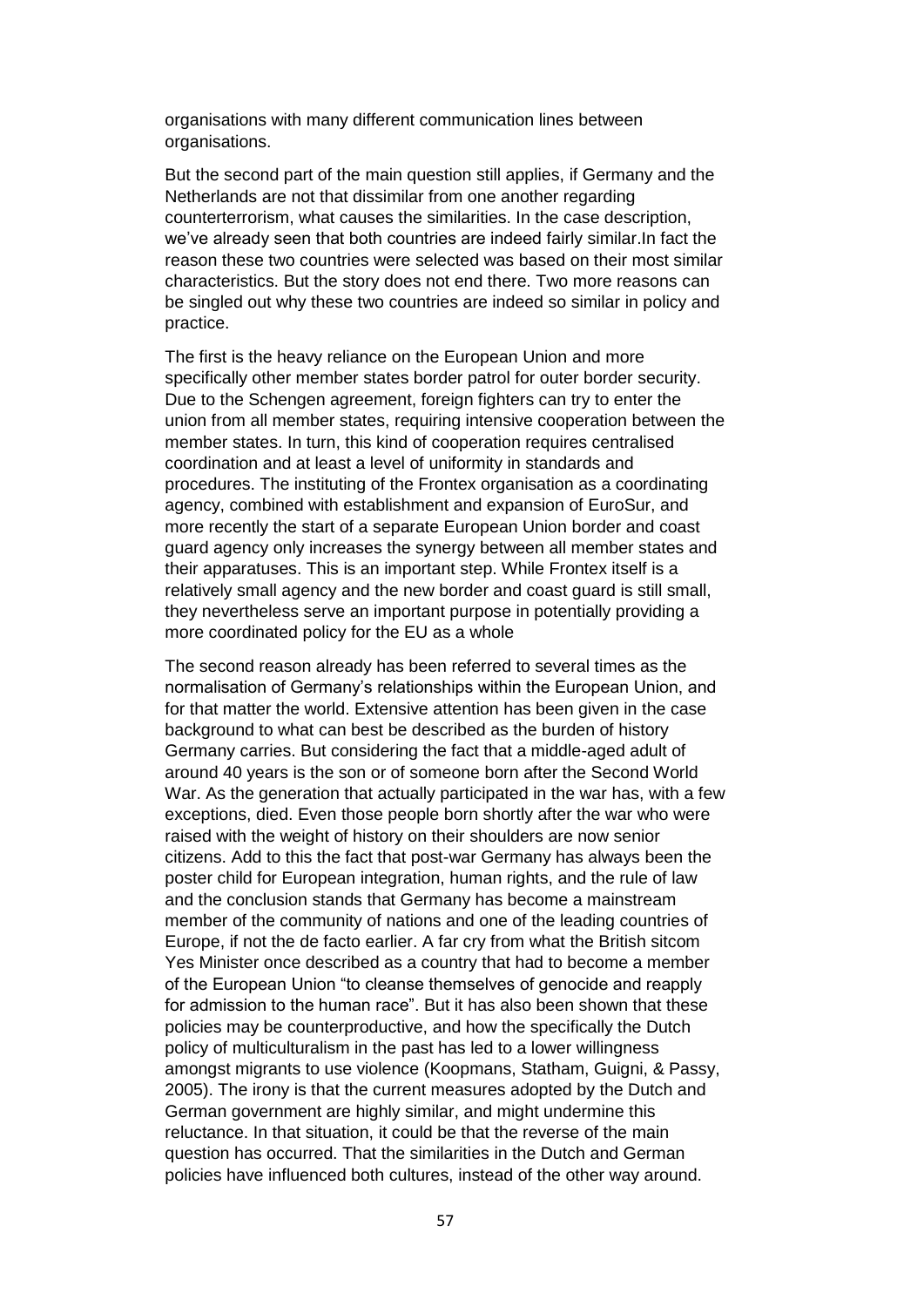But that is an observation that requires more study to be stated with a level of certainty.

There is one last conclusion left which is about the effectiveness of policies. It bridges the gap between a conclusion and recommendation, which is why it is positioned at the end of the conclusions and beginning of the recommendations. When researching the different policies, one clearly stood out in its effectiveness. The German and Dutch immigration systems have had tremendous trouble with the almost endless flow of refugees, and the limited number of employees who had to process these people and assess whether or not they posed a security threat to the respective countries. It is also clear that especially in 2016 these countries failed to properly execute that assessment because of this lack of manpower. It once again came manageable, deficiencies were even caught up with because of the deal the European nations made with Turkey, cutting illegal immigration from Turkey to Greece by more than 80%. As said earlier, the deal was not uncontroversial and migrant flows are still significantly above levels of 2012. If Germany and the Netherlands are therefore determined to carry out an effective counterterrorism policy with regards to terrorist infiltration they cannot hope to achieve anywhere near the level of success as an effective policy of maintaining border control and halting mass immigration. This can be done through agreements similar to those done with Turkey, or by improving border control on the southern Mediterranean borders. Again, halting mass migration is the best way of limiting the dangers of terrorist infiltration for the European Union in general and Germany and the Netherlands is particular. Whether or not this is a desirable and morally just course of action, is of course a highly normative question for which an academic thesis like this can hardly provide the answer.

The second recommendation is regarding further research specifically in the Netherlands. While this thesis is focused on the counterterrorism angle of immigration, the astonishing complexity of the Dutch immigration apparatus should be reviewed and investigated to determine whether or not it is working as efficiently as it could be. This also in light of the massive amount of people whose applications for asylum have been turned down but who are not being deported. This can be done for a plethora of reasons ranging from unwillingness of the participant incorporate to unwillingness of the recipient country to cooperate. But the fact remains that these people are, for the moment, trapped between the country that refuses to let them in and the country where they are supposed return to. This deportation process needs to be improved as these people are the most vulnerable to radicalisation.

The last recommendation is accompanied by a disclaimer. It is one of a normative nature, a final preference, a final word from the author of this thesis. It is the recommendation that the Netherlands adopts the German policy of systemic protection, up to and including the ability to ban offending institutions and organisations. Because what is really inspiring is the way in which Germany addresses its counterterrorism policy. Sure, it is important to protect the individual from those who wish to do them harm. But the way in which Germany defines its counterterrorism efforts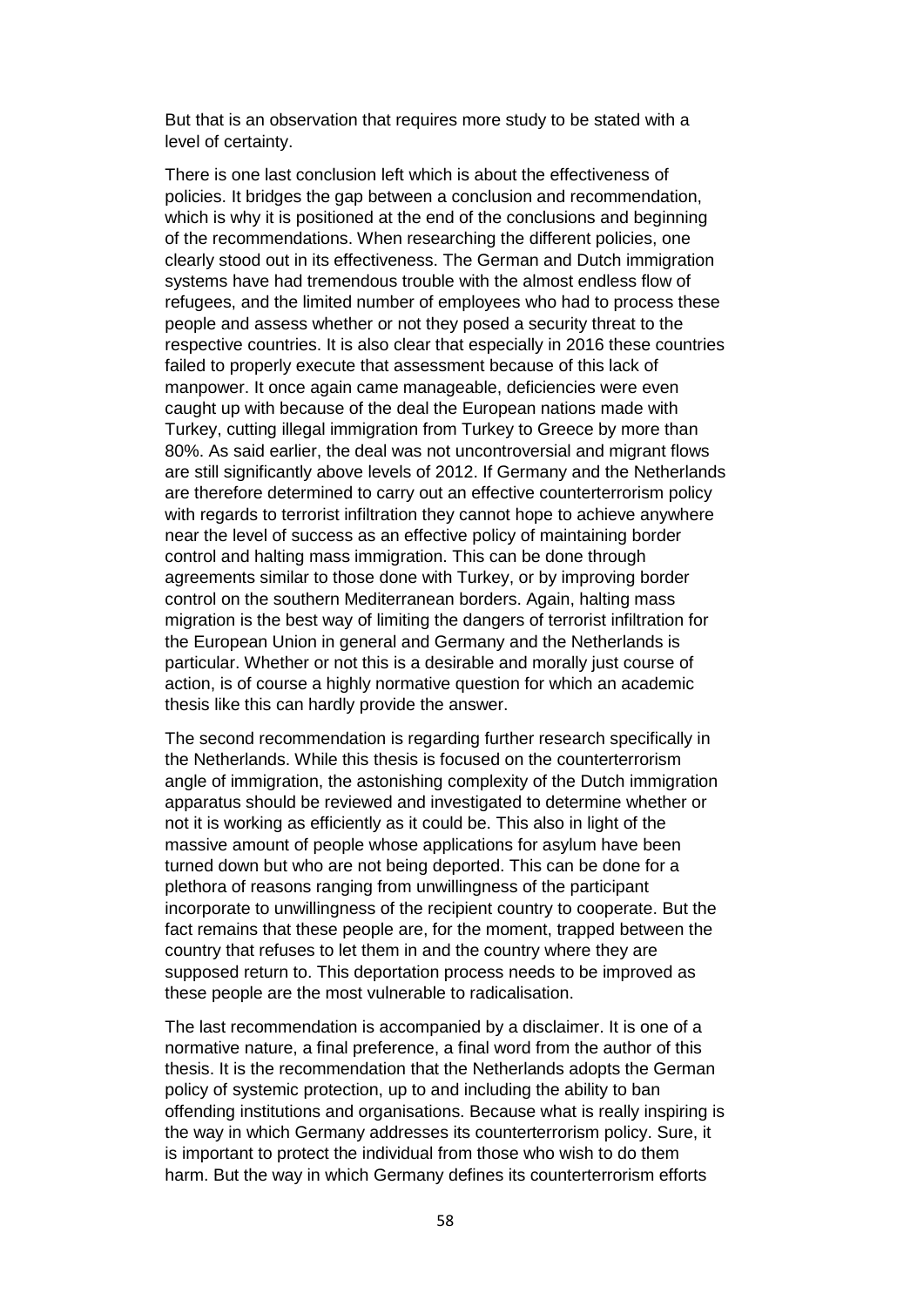as a protection of the free and democratic society, is a testament to the fact that our individual freedoms are based on something beyond the individual itself. That sometimes we need to act against organisations and yes, sometimes even against religious institutions, always measured and always proportionate, but act nevertheless. President Reagan warned in 1964 that "if we lose that struggle, and in so doing lose this way of freedom of ours, history will record with the greatest astonishment that those who had the most to lose did the least to prevent its happening", let his warning stand. For while the threat of terrorism may seem relatively minor, it strikes at the heart of our great democracies. This is why the struggle against terrorism must always be defined in a defence of loftier ideals, in something that is greater than all of us.

### References

- AIVD. (2013). *Beleidsopvolging DTN 32.* The Hague: AIVD.
- AIVD. (2017). *Terugkeerders in Beeld.* Den Haag: Ministerie van Binnenlandse Zaken en Koninkrijksrelaties.
- Akkerman, T., & Hagelund, A. (2007). 'Women and children first!' Antiimmigration parties and gender in Norway and the Netherlands. *Patterns of Prejudice*, 197-214.

Algemeen Dagblad. (2016, 09 15). *Journalist regelt Syrisch paspoort voor premier Rutte*. Retrieved from AD.nl: http://www.ad.nl/buitenland/journalist-regelt-syrisch-paspoort-voorpremier-rutte~ab729668/

- Bakker, E. (2008). Terrorisme en politiek gewelddadig activisme in Nederland. In B. Bomert, T. v. Hoogen, & R. Wessel, *Jaarboek vrede en veiligheid 2008* (pp. 222-236). Enschede: Rozenberg Publishers.
- Baldaccini, A., & Gould, E. (2007). *Terrorism and the foreigner.* Leiden: Koninklijke Brill.
- Bale, J. (2009). *Jihadist cells and I.E.D. networks in europe.* Monterey: Monterey Institute of International Studies.
- BBC. (2016, 03 15). *Life and Death in Syria*. Retrieved from BBC World News: http://www.bbc.co.uk/news/resources/idt-841ebc3a-1be9- 493b-8800-2c04890e8fc9
- Bellamy, A. (2011). Libya and the Responsibility to Protect: The Exception and the Norm. *Ethics and international affairs* , 263-269.
- Blokker, J., Blokker, J. J., & Blokker, B. (2005). *Het vooroudergevoel.* Groningen: Uitgeverij Contact .
- Bundesamt für Migration und Fluchtlinge. (2016). *Das Bundesamt und seine aufgaben.* Nürnberg: Bundesamt für Migration und Fluchtlinge.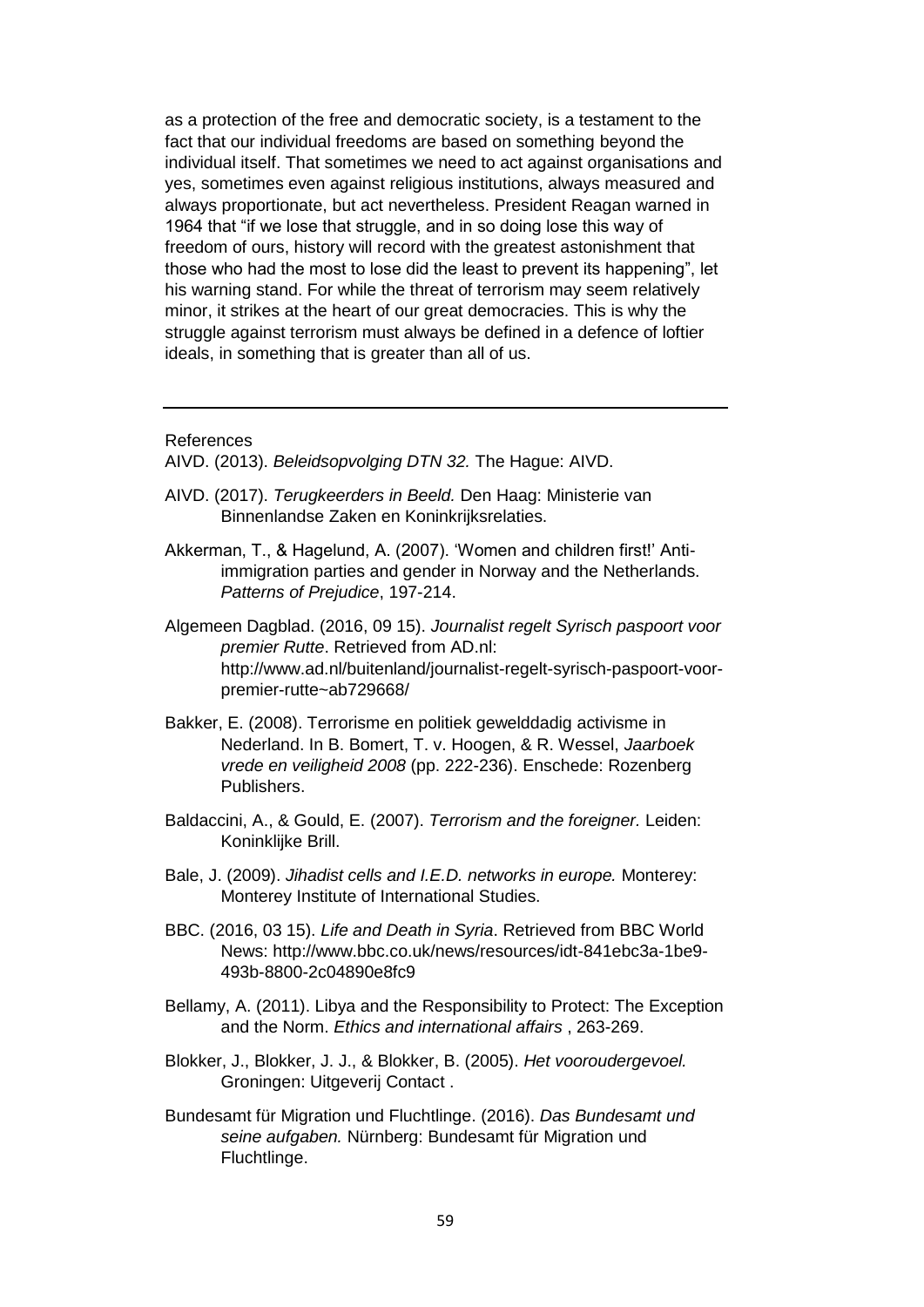- Bundesamt für Migration und Flüchtlinge. (2017). *Aktuelle Zahlen zu Asyl.* Nuremberg: Bundesamt für Migration und Flüchtlinge.
- Bundesamt für Migration und flüchtlinge. (2017). *The stages of the German; An overview of the individual procedural steps.* Berlin: Bundesamt für Migration und flüchtlinge.
- Bundesamt für Verfassungsschutz. (2017, 06 18). *Gemeinsames Terrorismusabwehrzentrum (GTAZ – Joint Counter-Terrorism Centre)*. Retrieved from Bundesamt für Verfassungsschutz: https://www.verfassungsschutz.de/en/fields-of-work/islamism-andislamist-terrorism/gtaz-en

Bundesamt für Verfassungsschutz. (2017, 06 18). *Verbotene islamistische Organisationen*. Retrieved from Bundesamt für Verfassungsschutz: https://www.verfassungsschutz.de/de/arbeitsfelder/af-islamismusund-islamistischer-terrorismus/verbotene-organisationenislamismus

- Bundeskriminalamt. (2017, 06 01). *Aufgabenbereiche des BKA* . Retrieved from Bundeskriminalamt: https://www.bka.de/DE/UnsereAufgaben/Aufgabenbereiche/aufga benbereiche\_node.html
- Bundesministerium der Justitz und für Verbrauchersschutz. (2016, 03 01). *Gesetz über die Zusammenarbeit des Bundes und der Länder in Angelegenheiten des Verfassungsschutzes und über das Bundesamt für Verfassungsschutz*. Retrieved from Juridische informationssytem fuer die BRD: https://www.gesetze-iminternet.de/bverfschg/
- Bundesnachtrichendienst. (2017, 06 01). *Aufgaben*. Retrieved from Bundesnachtrichendienst: http://www.bnd.bund.de/DE/Auftrag/Aufgaben/aufgaben\_node.htm l
- Bundespolitze. (2017, 06 18). *Unsere Auftrag*. Retrieved from Bundespolitzei: https://www.bundespolizei.de/Web/DE/05Die-Bundespolizei/01Unser-Auftrag/Unser-Auftrag\_node.html
- Bundesrepublik Deutschland. (2015, 06 17). Gezetz zur Änderung der Vervolgung der Vorbereiten von Schweren Staatsgefährdenden Gewalttaten. *Bundesgesetzblatt*, pp. 926-929.

Bundeswehr. (2017, 06 08). *Die Ehrenzeichen der Bundeswehr*. Retrieved from Bundeswehr: https://www.bundeswehr.de/portal/a/bwde/start/multimedia/bilderg alerien/auszeichnungen/!ut/p/z1/hY9PC4JAEMW\_kbNu-WePK1oIJppRuZdYdDHDdmXZpEMfvpXAmzSHB\_PezG8YYHAF JvnUd9z0SvLB9jXzb1GYnTJMMI4PPkW0TMptVBGMUg\_OcPk3 wmyMVooiqFoBtWUEqwyKoQIGrBVOo6QwsxohTW-109wo7Yx

Buruma, I. (2004). *Occidentalism.* New York: Penguin Press.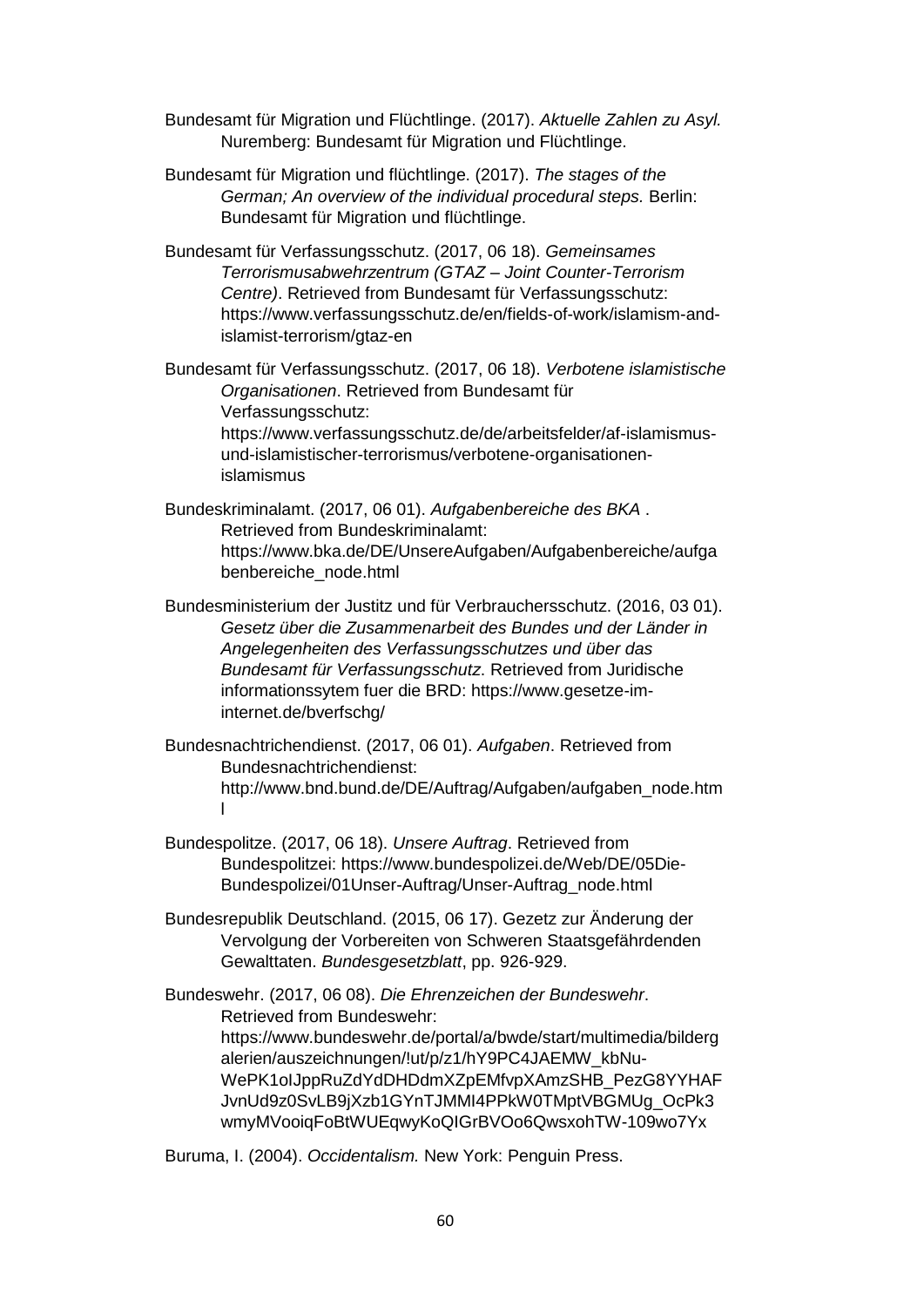Business Insider. (2017, 06 18). *For The First Time Since World War 2, Germany's Military Is Authorized To Deploy Armed Troops On The Street*. Retrieved from Business Insider: http://www.businessinsider.com/german-court-extends-militarysinternal-defense-role-2012-8?international=true&r=US&IR=T

- Cafiero, G., & Wagner, D. (2015, 04 06). *Four Years After Gaddafi, Libya Is a Failed State*. Retrieved from Foreign Policy in Focus: http://fpif.org/four-years-after-gaddafi-libya-is-a-failed-state/
- Caljé, P., & Den Hollander, J. (2009). *De Nieuwste geschiedenis.* Houten: Spectrum.

Centraal Bureau voor Statistiek. (2017, 02 02). *Asielverzoeken; nationaliteit, vanaf 1975.* Retrieved from Centraal Bureau voor Statistiek: http://statline.cbs.nl/Statweb/publication/?DM=SLNL&PA=80059ne d&D1=0-1,3&D2=0-3,5,14,19,21,29-30,43,62,64- 66,72,l&D3=0,10,20,30,35,37-41&VW=T

- Centraal Orgaan opvang Asielzoekers. (2017, 03 01). *Keten en Samenwerkingspartners, IND*. Retrieved from Centraal Orgaan opvang Asielzoekers: https://www.coa.nl/nl/over-coa/keten-ensamenwerkingspartners/ketenpartners-0
- Centraal Orgaan opvang Asielzoekers. (2017, 03 01). *Taken: Wet COA*. Retrieved from Centraal Orgaan opvang Asielzoekers: https://www.coa.nl/nl/over-coa/taken-wet-coa
- CNN. (2017, 06 01). *The mysterious 'Syrian' thought to be at heart of ISIS attacks in Europe*. Retrieved from CNN News: http://edition.cnn.com/2016/03/25/europe/mysterious-syrian-terrorattacks/index.html
- Coleman, N. (2007). From Gulf War to Gulf War Years of Security Concern in Immigration and Asylum Policies at European Level. In A. Baldaccini, & A. Gould, *Terrorism and the foreigner* (pp. 3-84). Leiden: Koninklijke Brill.
- Cruickshank, P. (2017, 01). A View from the CT Foxhole: Peter Edge, ICE Acting Deputy Director, and Wil van Gemert, Europol Deputy Director. *CTC Sentinal*, pp. 11-15.
- Datagraver. (2017, 06 17). *People killed by terrorism per year in Western Europe 1970-2015*. Retrieved from Datagraver: http://www.datagraver.com/case/people-killed-by-terrorism-peryear-in-western-europe-1970-2015
- Davy, U. (2007). Immigration, Asylum, and Terrorism: How Do They Interrelate in Germany? In A. Baldaccini, & E. Gould, *Terrorism and the foreigner* (pp. 177-232). Leiden: Koninklijke Brill.
- De Graaf, B. (2011). *Evaluating Counterterrorism Performance: A Comparative Study.* New York : Routledge.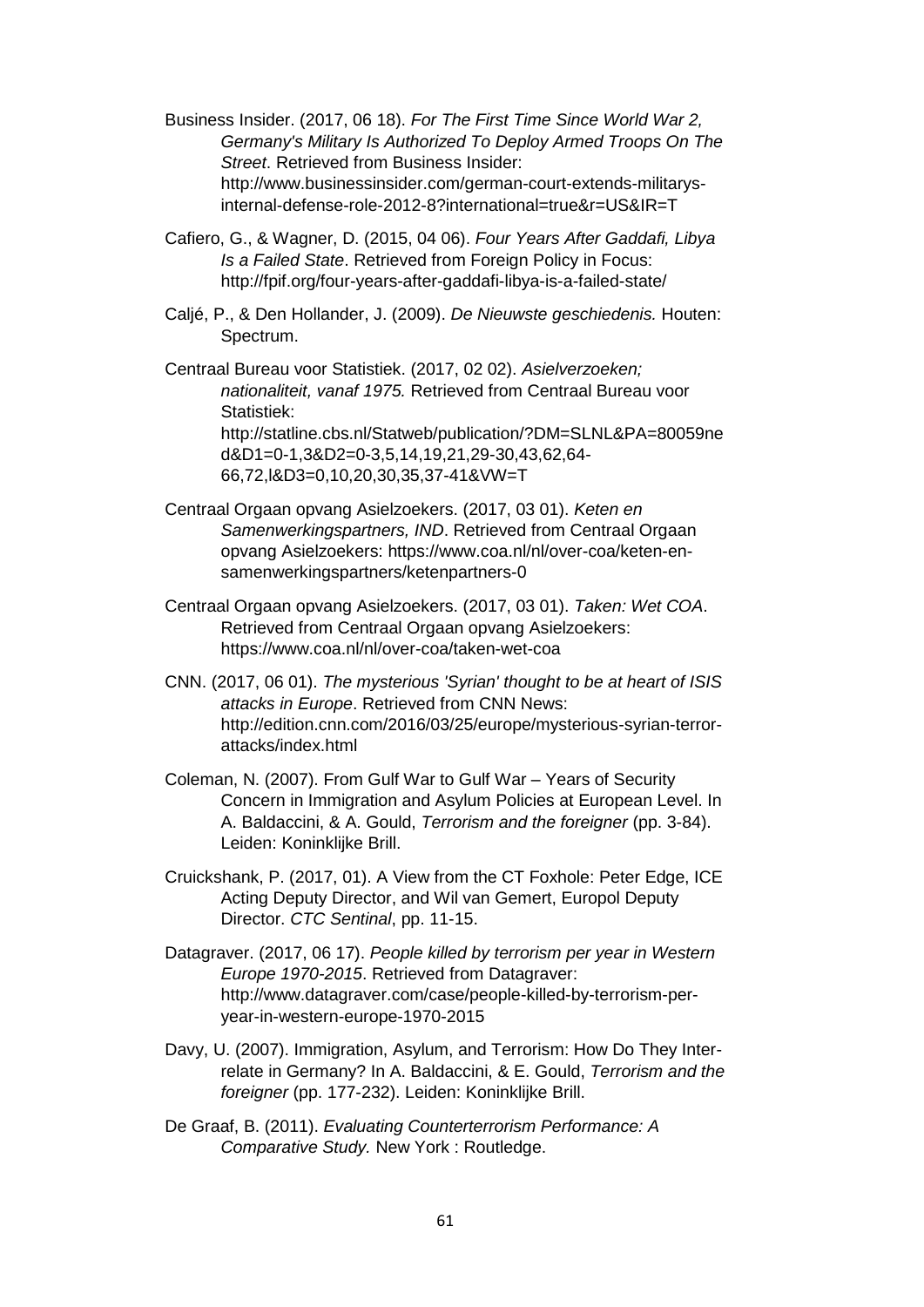- De Poot, C., & Flight, S. (2015). *Ruimte om te delen.* Den Haag: Wetenschappelijk onderzoek en documentatiecentrum, Ministerie van Veiligheid en Justitie.
- De Standaard. (2016). *Het pad van Ibrahim El Bakroui*. Retrieved from De Standaard: http://www.standaard.be/cnt/dmf20160324\_02200483
- Den Boer, M. (2007). Wake-up call for the Lowlands: Dutch counterterrorism from a comparative perspective. *Cambridge Review of International Affairs*, 285-302.
- Der Spiegel. (2017, 06 18). *Polizei durchsucht Moschee und Wohnungen*. Retrieved from Der Spiegel: http://www.spiegel.de/politik/deutschland/razzia-polizeidurchsucht-hildesheimer-dik-moschee-und-wohnungen-a-1105075.html
- Der Spiegel. (2017, 06 08). *The Right Wing Takes Flight*. Retrieved from Der Spiegel: http://www.spiegel.de/international/germany/rightwing-populist-afd-does-well-in-german-state-votes-a-1082254.html
- Deutsche Welle. (2017, 06 01). *Mass deportation of rejected Afghan asylum seekers from Germany imminent: report*. Retrieved from Deutsche Welle: http://www.dw.com/en/mass-deportation-ofrejected-afghan-asylum-seekers-from-germany-imminent-report/a-36760373
- Dijkhoff, K. (2017). *Antwoorden Kamervragen over een mogelijke Libiëdeal .* Den Haag: Ministerie van Veiligheid en Justitie.
- Dodwell, B., Milton, D., & Rassler, D. (2016). *Te Caliphate's Global Workforce: An Inside Look at the Islamic State's Foreign Fighter Paper Trail.* West Point: US Military Academy West Point, Combating Terrorism Center.
- Encyclopedia Britannica. (2017, 03 01). *Syria, Uprising and civil war*. Retrieved from Encyclopedia Britannica: https://www.britannica.com/place/Syria/Uprising-and-civil-war
- Encyclopedia Britannica. (2017, 03 01). *Yemen, Mounting challenge to the Ṣāliḥ regime*. Retrieved from Encyclopedia Britannica: https://www.britannica.com/place/Yemen/Mounting-challenge-tothe-Salih-regime#toc309816
- European Commission. (2017, 06 18). *Temporary Reintroduction of Border Control*. Retrieved from Migration and Home Affairs: https://ec.europa.eu/home-affairs/what-we-do/policies/bordersand-visas/schengen/reintroduction-border-control\_en
- European Union. (2015). *Frontex` Single Programming Document.* Brussels: European Union.
- European Union. (2017, 03 01). *Council Regulation (EC) No 2252/2004 of 13 December 2004 on standards for security features and biometrics in passports and travel documents issued by Member*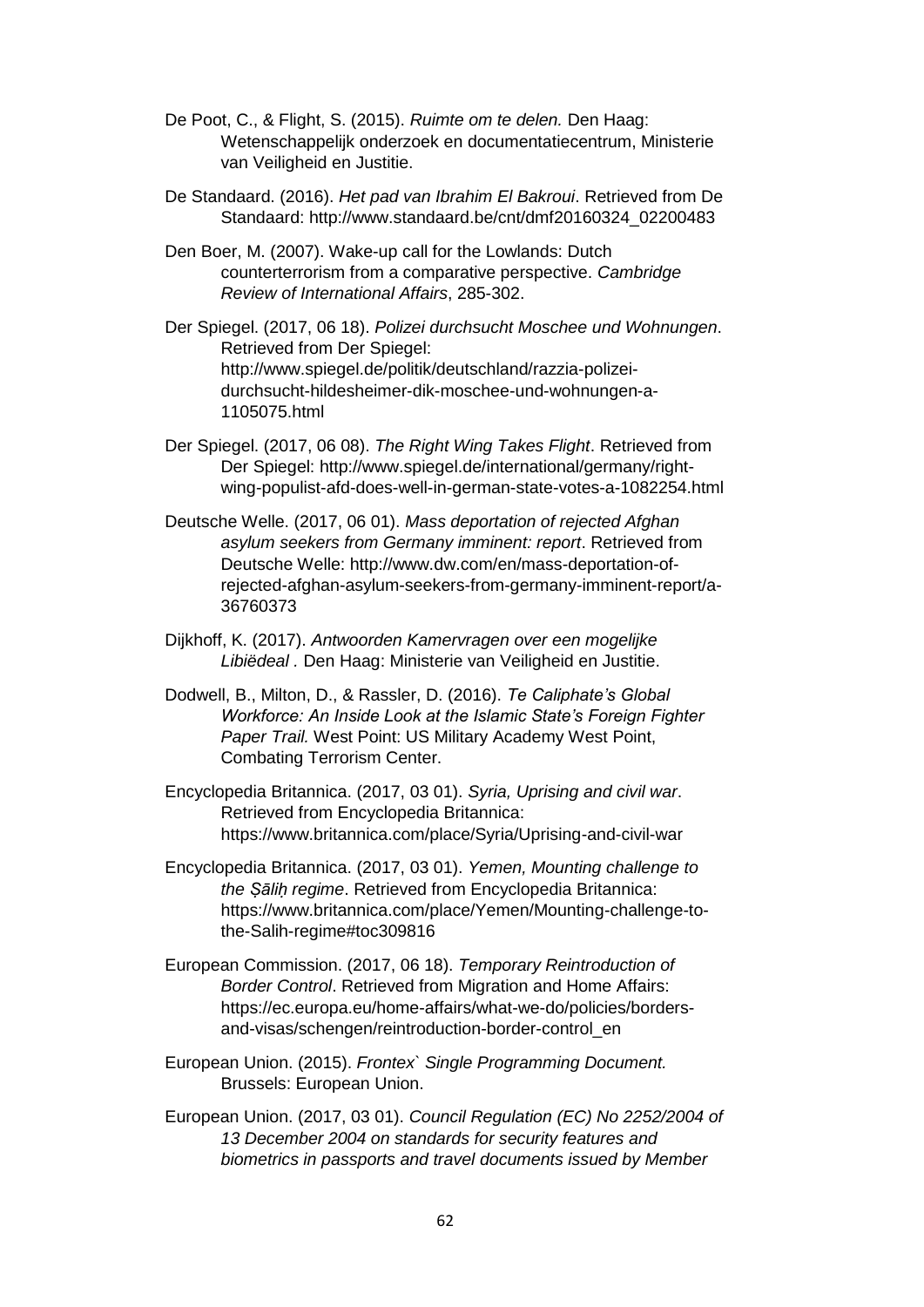*States*. Retrieved from EUR-Lex: http://eur-lex.europa.eu/legalcontent/EN/ALL/?uri=CELEX:32004R2252

- European Union. (2017, 03 01). *The Schengen area and cooperation*. Retrieved from EUR-Lex: http://eur-lex.europa.eu/legalcontent/EN/TXT/?uri=URISERV%3Al33020
- Eurostat. (2017, 03 01). *Asylum and first time asylum applicants by citizenship, age and sex Monthly data (rounded).* Retrieved from Eurostat: http://appsso.eurostat.ec.europa.eu/nui/submitViewTableAction.do
- Faist, T. (2007). How to define a Foreigner? The symbolic politics of immigration in German partisan discourse. *West European Politics*, 50-71.
- Frontex. (2014). *Risk Analysis for 2017.* Warsaw: Frontex.
- Frontex. (2016, 10 08). *European Border and Coast Guard Agency launches today.* Retrieved from Frontex: http://frontex.europa.eu/news/european-border-and-coast-guardagency-launches-today-CHIYAp
- Frontex. (2017). *Annual Risk Analysis.* Brussels: Frontex .
- Frontex. (2017, 06 18). *Eurosur*. Retrieved from Frontex: http://frontex.europa.eu/intelligence/eurosur/
- Frontex. (2017, 06 18). *Mission and Tasks*. Retrieved from Frontex: http://frontex.europa.eu/about-frontex/mission-and-tasks/
- Garwood-Gowers, A. (2012). China and the ''Responsibility to Protect'': The Implications of the Libyan Intervention. *Asian Journal of International Law*, 175-393.
- Green, S. (2007). Divergent Traditions, Converging Responses: Immigration and Integration Policy in the UK and Germany. *German Politics*, 95-115.
- Handelsblatt. (2017, 06 08). *Amri's Easy Journey Across Europe*. Retrieved from Handelsblatt: https://global.handelsblatt.com/politics/amris-easy-journey-acrosseurope-669575
- Hehir, A. (2013). The Permanence of Inconsistency. *International security*, 137-159.
- Heinz, W. (2007). Germany: State Responses to Terrorist Challenges and Human Rights. In A. Brysk, & G. Schafer, *National Insecurity and Human Rights* (pp. 157-177). Berkeley: University of California Press.
- Hoftijzer, P. (2017, 06 18). Dutch Printing and bookselling in the Golden Age. Amsterdam: University of Amsterdam.
- Huffington Post. (2016, 08 06). *Zahlen der Bundespolizei: Mehrheit der Flüchtlinge kommt ohne Ausweispapiere nach Deutschland*.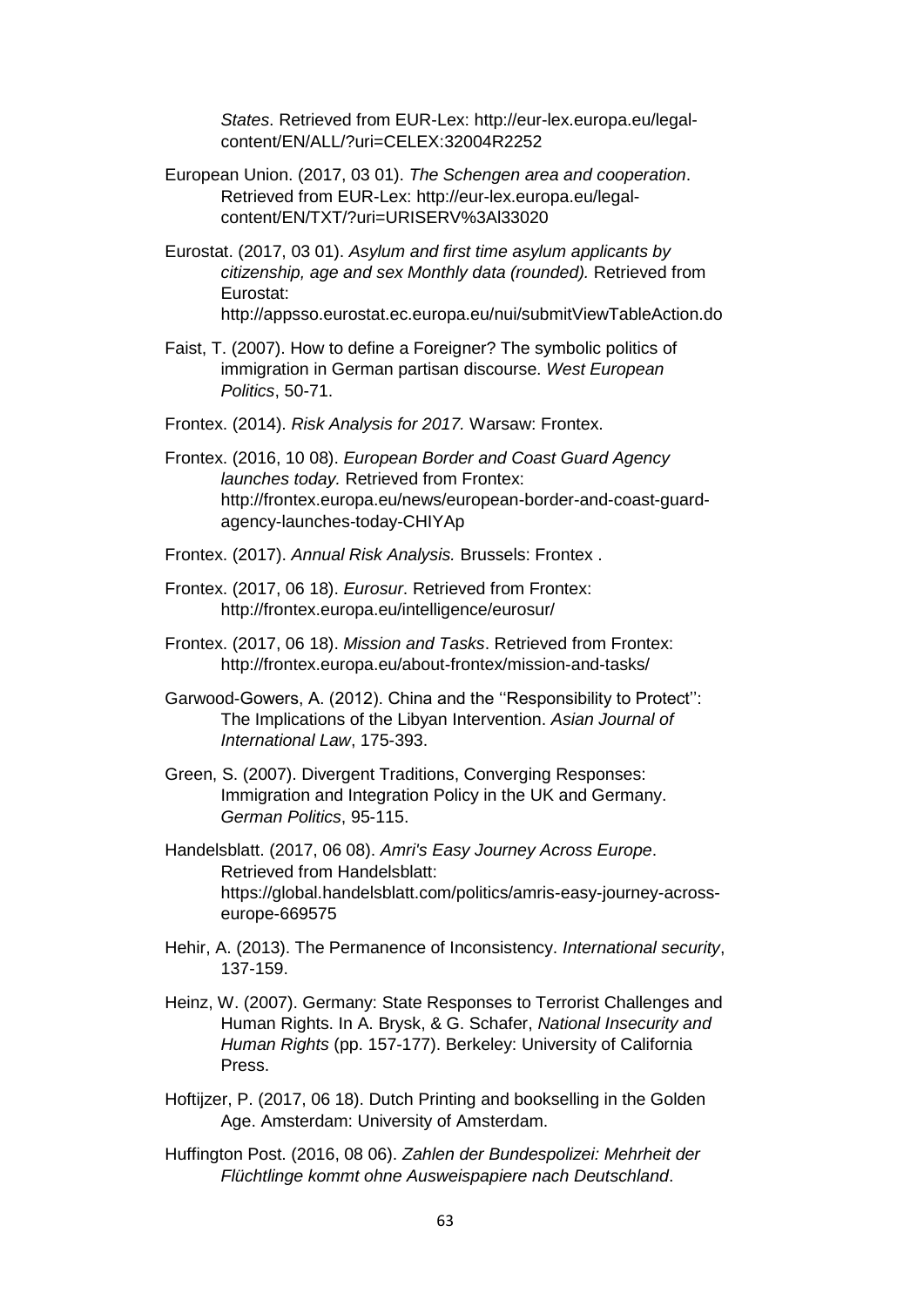Retrieved from Huffington Post: http://www.huffingtonpost.de/2016/06/08/zahlen-bundespolizeifluechtlinge-ohne-ausweispapiere\_n\_10348976.html

- Institute for strategic dialogue. (2017). *Germany: Extremism & Counter-Extremism.* London: Institute for strategic dialogue.
- International Centre for Counter-Terrorism. (2016). *The Foreign Fighters Phenomenon in the European Union.* The Hague: International Centre for Counter-Terrorism.
- Joppke, C., & Morawski, E. (2003). *Toward Assimilation and Citizenship:Immigrants in Liberal Nation-States.* New York: Palgrave-Macmillan.
- Koehler, J. (2000). *Stasi: The Untold Story Of The East German Secret Police.* Boulder: Westview Press.
- Koninkrijk der Nederlanden. (2002, 05 02). *Wijziging en aanvulling van het Wetboek van Strafrecht en enige andere wetten in verband met terroristische misdrijven (Wet terroristische misdrijven)*. Retrieved from Kamerstukken, Tweede Kamer der Staten Generaal: https://zoek.officielebekendmakingen.nl/kst-28463-5.html
- Koninkrijk der Nederlanden. (2017, 03 01). *Grondwet*. Retrieved from Overheid.nl: http://wetten.overheid.nl/BWBR0001840/2008-07-15
- Koninkrijk Der Nederlanden. (2017, 06 18). *Politiewet 2012*. Retrieved from Wetten.Overheid.nl: http://wetten.overheid.nl/BWBR0031788/2017-01-01#Hoofdstuk2
- Koopmans, R., Statham, P., Guigni, M., & Passy, F. (2005). *Contested Citizenship.* Minneapolis: University of Minnesota Press .
- Missing migrants project. (2017, 03 01). *Recorded deaths in the Mediterranean Sea by month, 2014 - 2017*. Retrieved from Missing Migrants Project: https://missingmigrants.iom.int/mediterranean
- Mucha, W. (2017). Polarization, Stigmatization, Radicalization. Counterterrorism and Homeland Security in France and Germany. *Journal for Deradicalization*, 230-238.
- NOS. (2016, 03 19). *'In Molenbeek wist iedereen waar Abdeslam was'*. Retrieved from NOS Nieuws: http://nos.nl/artikel/2093793-inmolenbeek-wist-iedereen-waar-abdeslam-was.html
- NOS. (2016, 03 24). *Wat weten we over Ibrahim el-Bakraoui?* Retrieved from Nos nieuws: http://nos.nl/artikel/2095012-wat-weten-we-overibrahim-el-bakraoui.html
- NOS. (2017, 02 15). *Wat gebeurt er met terugkerende jihadstrijders?* Retrieved from NOS.nl: https://nos.nl/artikel/2158328-wat-gebeurter-met-terugkerende-jihadstrijders.html
- NOS Nieuws. (2015, 09 24). *NCTV ziet geen structurele toestroom jihadstrijders*. Retrieved from NOS Nieuws: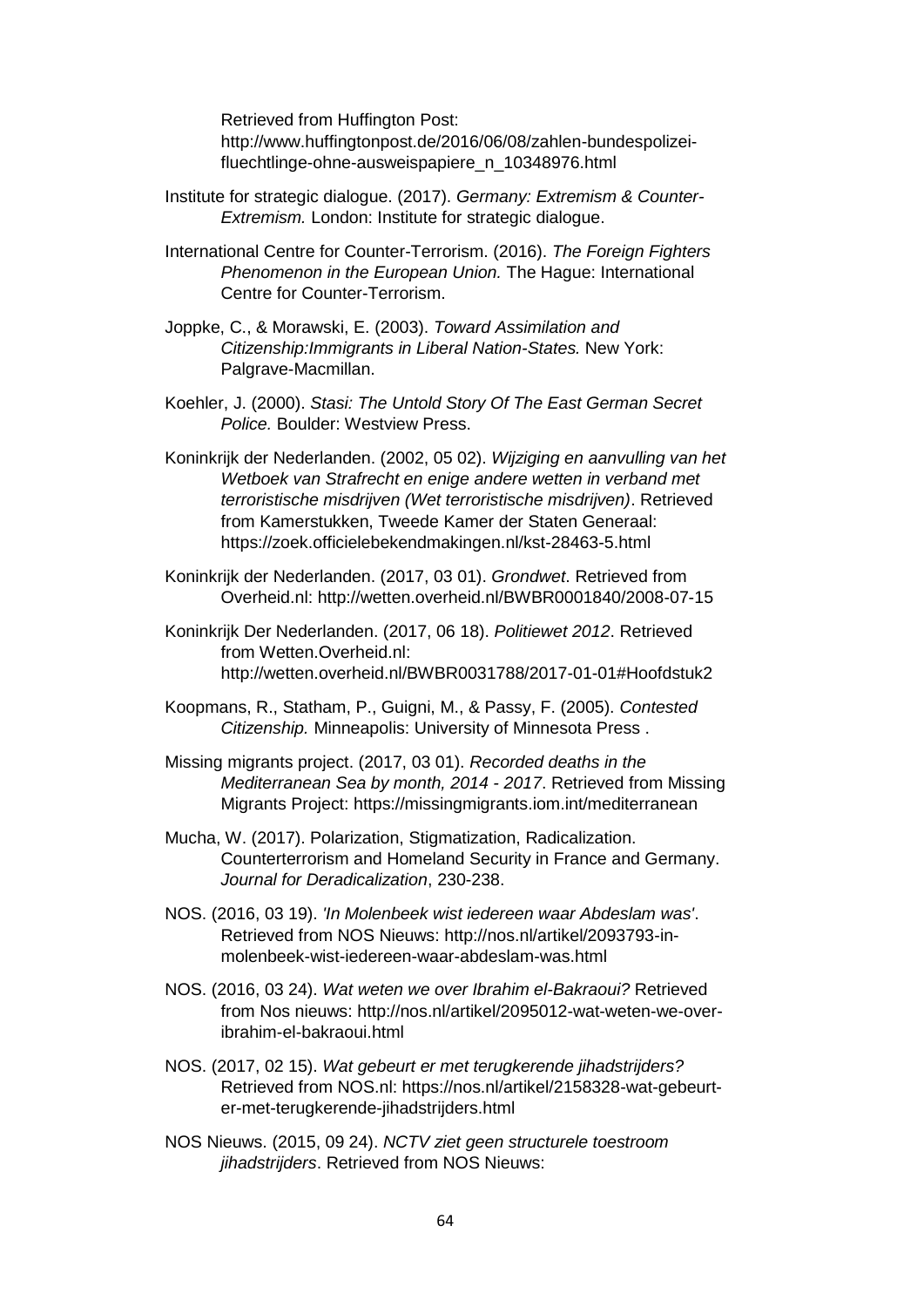http://nos.nl/artikel/2059391-nctv-ziet-geen-structurele-toestroomjihadstrijders.html

- Olick, J. (1998). What Does It Mean to Normalize the Past. *Social Science History* , 547-571.
- Olick, J., & Levy, D. (1997). Collective Memory and Cultural Constraint: Holocaust Myth and Rationality in German Politics. *American Sociological Review*, 921-936.
- Oosterom-Staples, H., & Chergui, H. (2007). The Impact of Terrorism on Immigration and Asylum Law in the Netherlands. In A. Baldaccini, & E. Gould, *Terrorism and the foreigner* (pp. 267-295). Leiden: Koninklijke Brill.
- Sargentini, J. (2015, 05 18). *Judith Sargentini*. Retrieved from Twitter: https://twitter.com/judithineuropa/status/600276891883417600
- Singer, J. (2017, 07 25). *Das Trennungsgebot – Teil 1*. Retrieved from Zeitschrift der Gewerkschaft der Polizei: http://www.kriminalpolizei.de/themen/polizei/detailansichtpolizei/artikel/das-trennungsgebot-teil-1.html
- Süddeutsche Zeitung. (2017, 01 18). *Drei islamistische Gefährder sind vom Radar verschwunden* . Retrieved from Süddeutsche Zeitung: http://www.sueddeutsche.de/politik/innenausschuss-zu-fall-anisamri-drei-islamistische-gefaehrder-sind-vom-radar-verschwunden-1.3338648
- The Guardian. (2017, 06 18). *Germany slowly comes to terms with sending its armed forces abroad*. Retrieved from The Guardian: https://www.theguardian.com/world/2012/sep/18/germany-militarymodernise-foreign-intervention

The Independent. (2016, 11 16). *Isis: Islam is 'not strongest factor' behind foreign fighters joining extremist groups in Syria and Iraq – report*. Retrieved from The Independent: http://www.independent.co.uk/news/world/europe/isis-foreignfighters-british-european-western-dying-radicalised-islam-notstrongest-factor-cultural-a7421711.html

- The Soufan Group. (2015). *Foreign Fighters.* New York: The Soufan Group.
- The Times. (2017, 06 08). *Troops on the streets as SAS join police raids after Manchester terror attack*. Retrieved from The Guardian: https://www.thetimes.co.uk/article/troops-on-the-streets-as-sasjoin-police-raids-l0vttqgkn
- Trouw. (2016). *Tweede Kamer wil vluchtelingen zonder paspoort weigeren*. Retrieved from Trouw, De Verdieping: https://www.trouw.nl/home/tweede-kamer-wil-vluchtelingenzonder-paspoort-weigeren~aab30578/
- U.S. Department of State. (2017). *Office To Monitor and Combat Trafficking in Persons, 2016 Trafficking in Persons Report*.